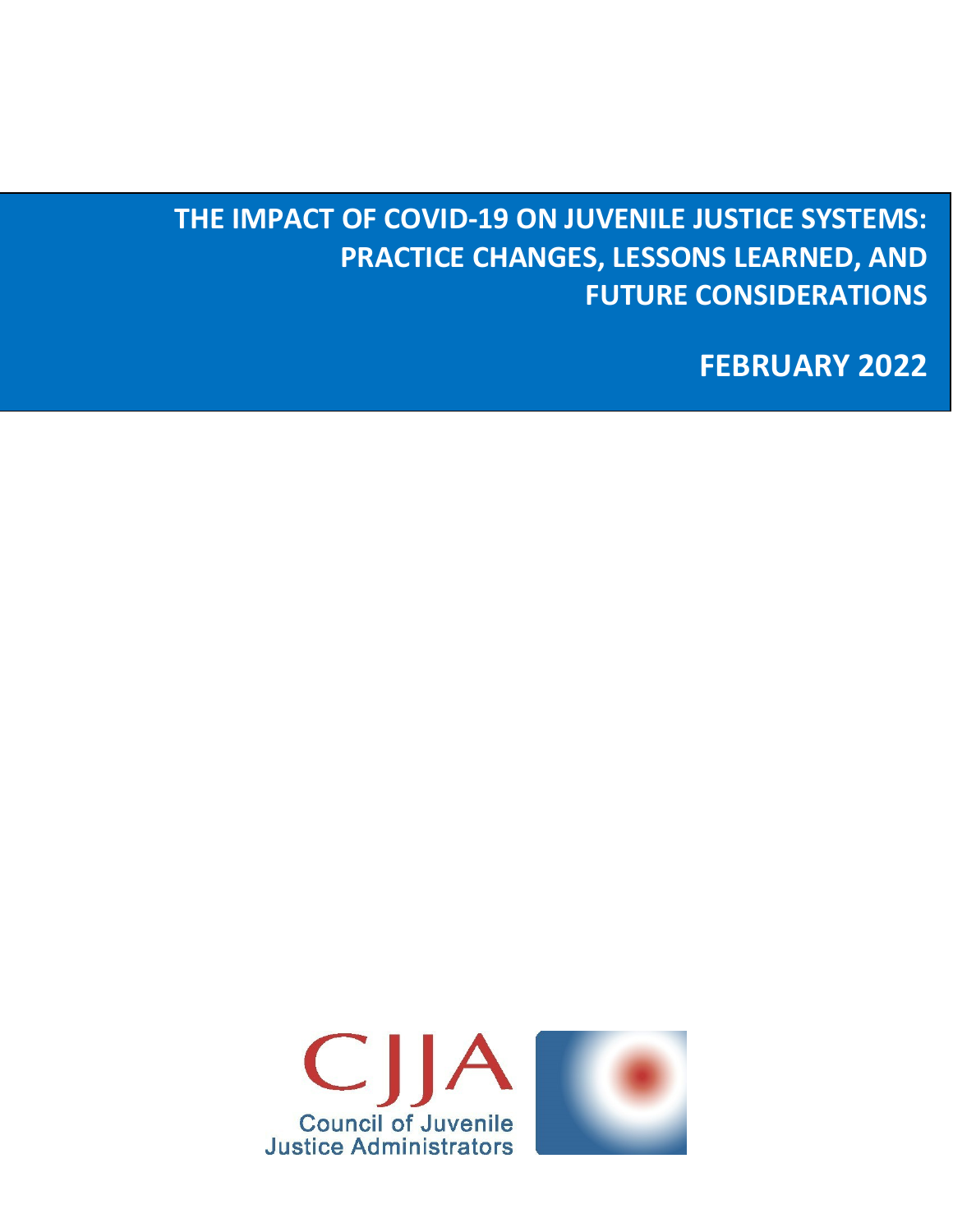Lead Researcher/Author - Sharon Pette, Effective System Innovations (ESI) LLC – **[www.rapidesi.com](http://www.rapidesi.com/)**

Copies of this report can be downloaded at [www.cjja.net](http://www.cjja.net/)

COUNCIL OF JUVENILE JUSTICE ADMINISTRATORS 350 Lincoln Street, Suite 2400 Hingham, MA 02043 Tel: (781) 843-2663 Fax: (781) 843-1688 [info@cjja.net](mailto:info@cjja.net) [www.cjja.net](http://www.cjja.net/)

Copyright © 2022 Council of Juvenile Justice Administrators (CJJA)

All rights reserved.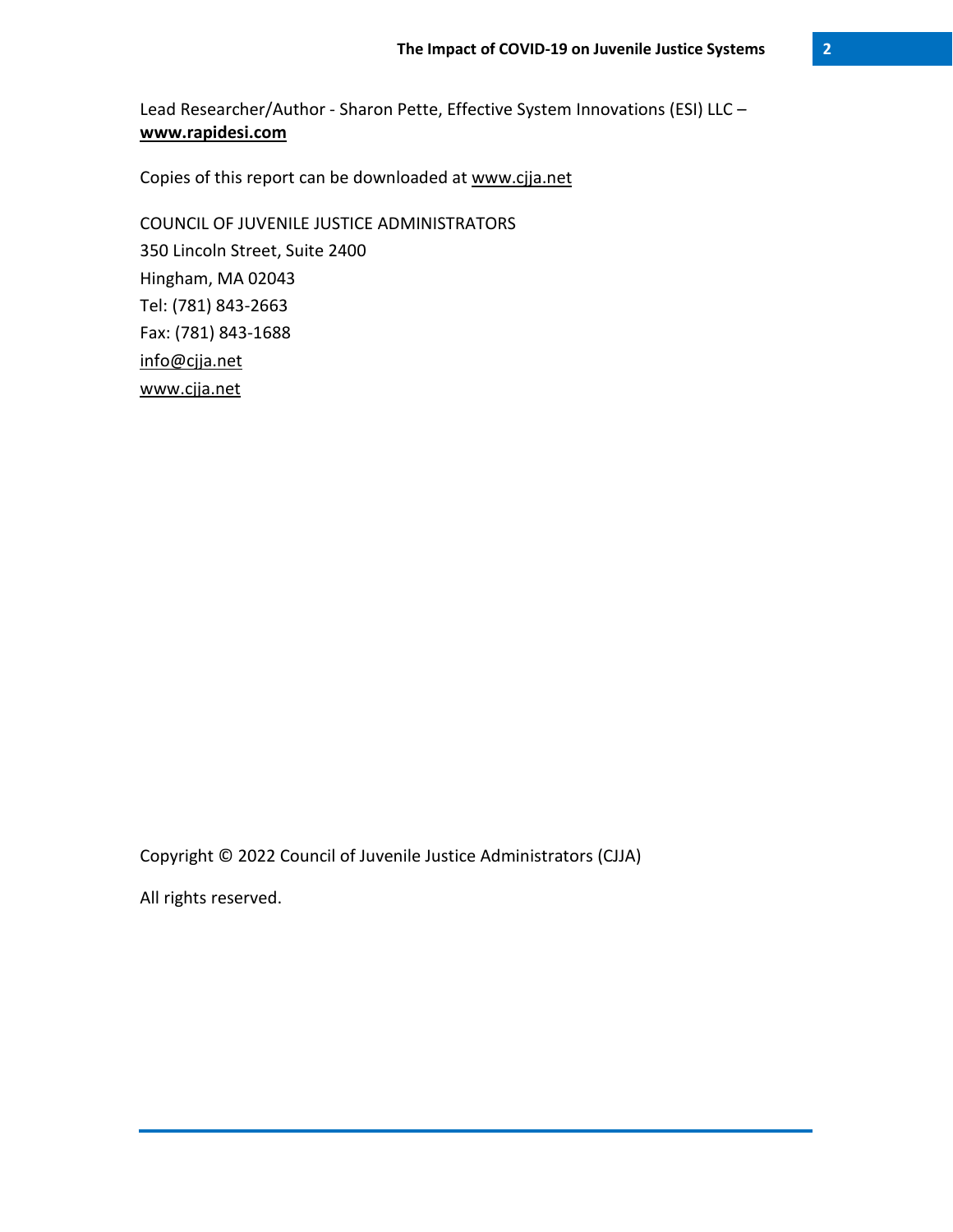# **Contents**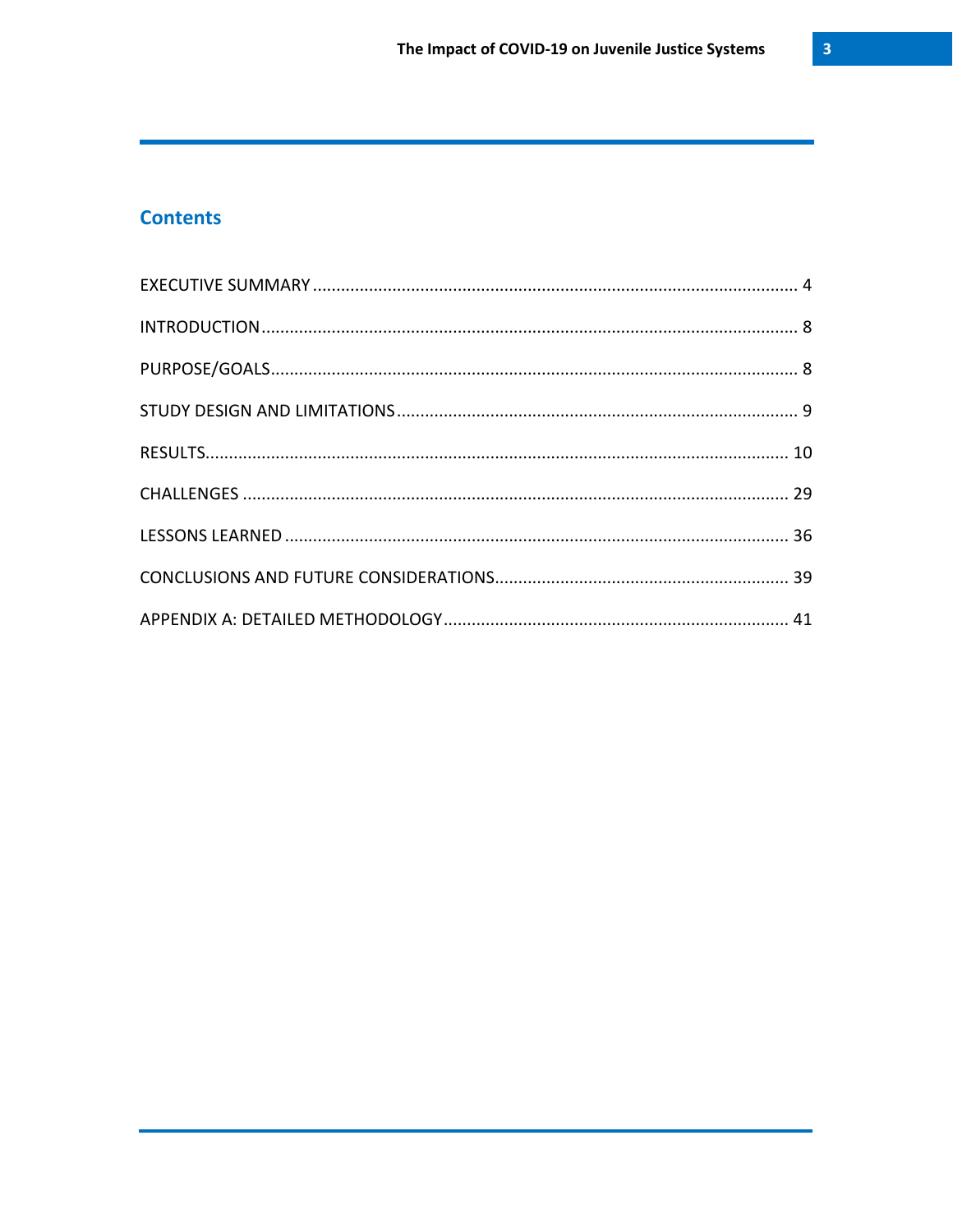# **EXECUTIVE SUMMARY**

The unprecedented COVID-19 pandemic has significantly impacted global organizations, state-operated agencies, local jurisdictions, private businesses, and individuals alike. In March of 2020, juvenile justice agencies were instantly faced with the overwhelming challenge of maintaining 24/7 daily operations while ensuring the safety and well-being of staff and youth in their care. Juvenile justice leaders had to think quickly and generate creative solutions to the challenges they faced.

#### **Methodology/Approach**

To gather information about the pandemic experience, the Council of Juvenile Justice Administrators (CJJA) reached out to its member agencies. A 13-item questionnaire was developed and sent to state-level juvenile justice agencies in all 50 states and 12 local CJJA member entities. In addition, jurisdictions were asked to provide population data from 2019 and 2020. Thirty-five jurisdictions (31 state agencies and four county jurisdictions) completed the questionnaire, providing valuable information regarding changes to their admission and release standards; facility and educational programming; youth access to electronic devices; family communication and engagement; and other topics. As part of the data collection process, additional information regarding challenges and lessons learned/key takeaways were gathered through structured interviews with eight (8) jurisdictions. Jurisdictions were selected to participate in the interview phase based on the responses provided in the electronic questionnaire. Among the factors considered in the selection process was the ingenuity or uniqueness of the response strategies employed. In addition, authors ensured facilities of all sizes were represented in the sample. For additional information on sampling methodology see "Appendix A: Detailed Methodology" section of this report.

#### **Reported Challenges**

Participants highlighted challenges ranging from inadequate resources to supporting staff working remotely. A list of challenges obtained from questionnaires and interviews were grouped into seven categories. The primary challenges identified by agencies were:

- 1) navigating the unknown (jurisdictions had never before experienced a pandemic);
- 2) providing information and meaningful support to families;
- 3) providing timely information to stakeholders and the public;
- 4) managing staff stress;
- 5) managing staff resistance;
- 6) attempting to continue essential facility programming and services; and
- 7) limitations resulting from inadequate IT infrastructure.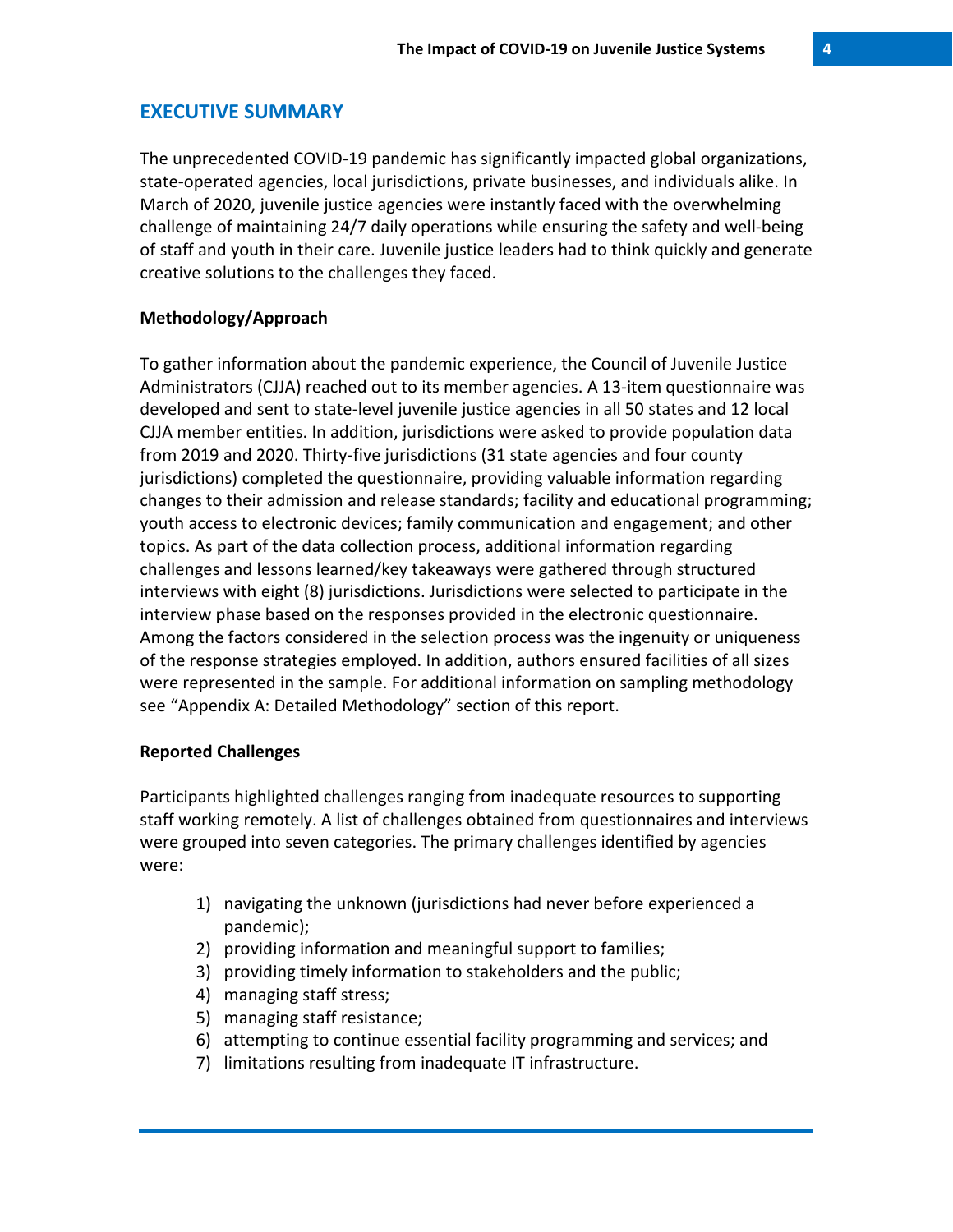Responding agencies also illuminated many innovative solutions and practice changes implemented in response to the health crisis. Examples include: establishing more restrictive admissions criteria and opportunities for earlier release to protect staff and youth from spread of the coronavirus; allowing youth unlimited video calls with family members; providing youth cell phones upon release to foster communication with agency workers; and providing youth access online college classes while in the facility, to name a few.

#### **Key Takeaways**

Jurisdictions reported five main key takeaways/lessons learned from the COVID-19 experience:

- 1) Use the pandemic as an opportunity to challenge old ways of doing business and be open to innovative solutions;
- 2) Be prepared by having a robust emergency response plan to avoid any delay in taking action;
- 3) Practice frequent, consistent, and transparent communication with youth, staff, families, and other stakeholders;
- 4) Create mechanisms to clearly demonstrate care and concern for staff by conducting frequent check-ins and employ other strategies to promote staff wellness; and
- 5) Invest the necessary resources to meet challenges encountered, especially IT solutions and alternative opportunities to keep young people engaged and supported.

#### **Policy and Practice Changes**

One notable theme that emerged among responses was many agencies changed practices related to management of youth and interaction with families. Fewer jurisdictions changed standards for admissions, releases, or revocations of post-release community supervision. Select highlights of practices jurisdictions plan to retain postpandemic are provided below. Additional details can be found in the "Questionnaire Responses" section of this report.

- *1) Admissions, revocations, and aftercare monitoring*
	- Utilize detention or commitment only when necessary to protect public safety and scrutinize placements/admissions to ensure secure confinement is warranted (i.e., flight risk, danger to self or others, etc.)
	- Use more stringent criteria and an approval process to determine whether a warrant should be requested.
	- Use virtual platforms to supplement in-person contacts including engaging community treatment providers; providing agency programming statewide; and monitoring lower risk (i.e., youth diverted from secure placement).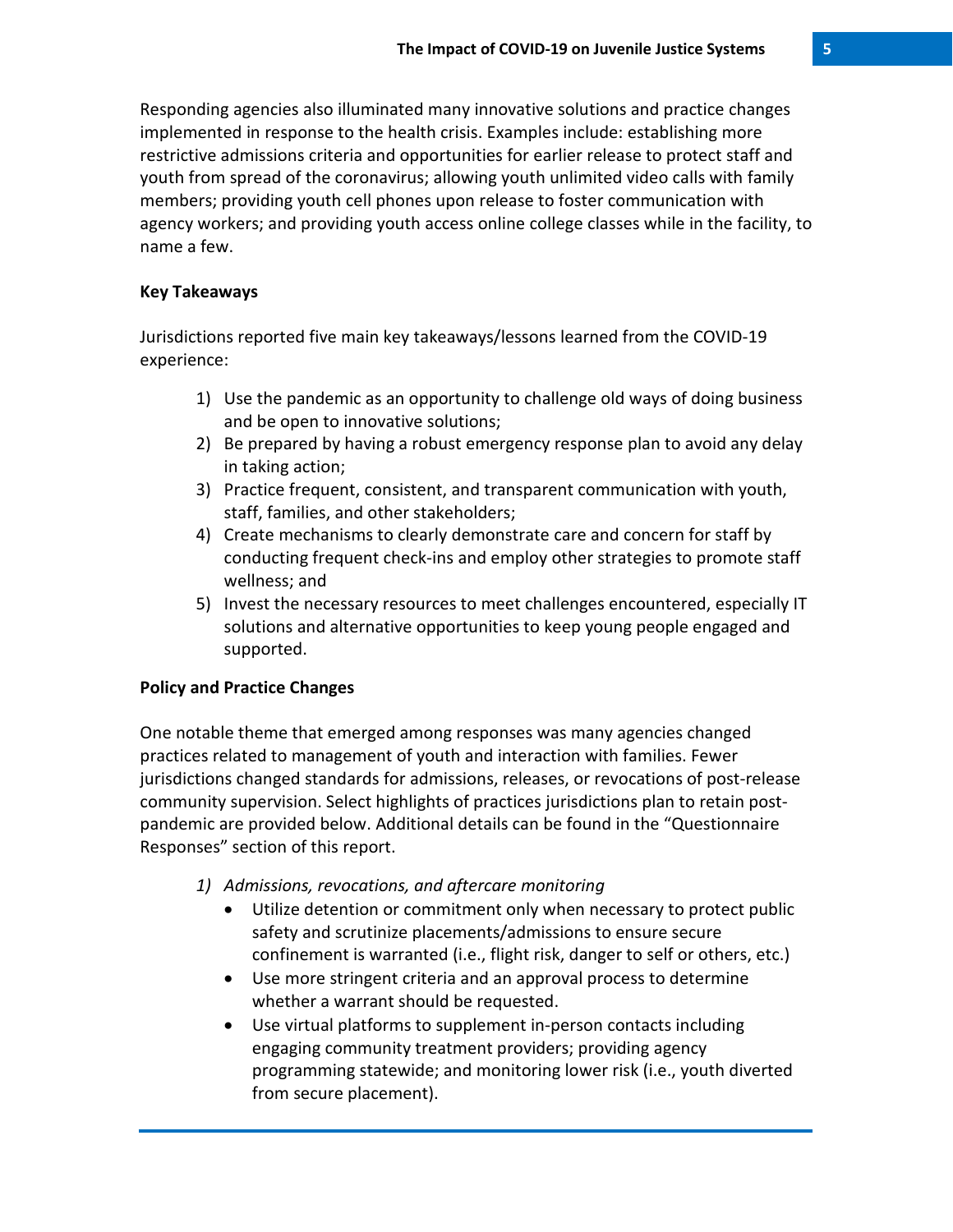- *2) Standards for releasing juveniles from post-adjudication facilities to their communities and length of stay*
	- Use videoconference technology to support re-entry planning, reviews, and to connect youth to community resources prior to release.
	- Regularly evaluate all youth for release readiness and strongly consider youth's treatment progress, appropriate treatment dosage, and if comparable services can be continued in the community (thereby reducing the youth's length of stay in placement).
- *3) Delivery of facility-based treatment and other services including communication with families* 
	- Use videoconference technology for staff meetings, family visits and therapy, tele-health appointments, mental health sessions, connecting youth to a mental health clinician prior to release, aftercare planning, religious services, detention hearings, etc.
	- Retain operational changes related to programming including smaller treatment group sizes; using a cohort approach to facility programming (individual units programming together); and requiring medical staff to attend to the youth on the units to reduce risk of exposure.
	- Provide additional opportunities to engage with families including allowing daily phone calls; offering youth unlimited letter writing and video visitation with family members; and offering flexible family visitation hours.
- *4) Delivery of facility-based educational instruction*
	- Use technology to support remote learning i.e., use video conference platforms, laptops, and tablets as part of education service delivery.
	- Offer access to post-secondary educational opportunities through university and technical college remote platforms.
	- Provide additional supports for struggling students.
- *5) Access to electronic devices for youth while in the facility and/or upon release*
	- Provide youth access to secure computers (i.e., tablets, iPads, laptops, etc.) for educational, treatment, and other prosocial activities in secure facilities.
	- Provide basic smart phones and phone/data cards to families in need to facilitate virtual sessions/visits.
	- Provide Wi-Fi hot spots, laptops, and tablets for youth in the community who are enrolled and active in college level classes.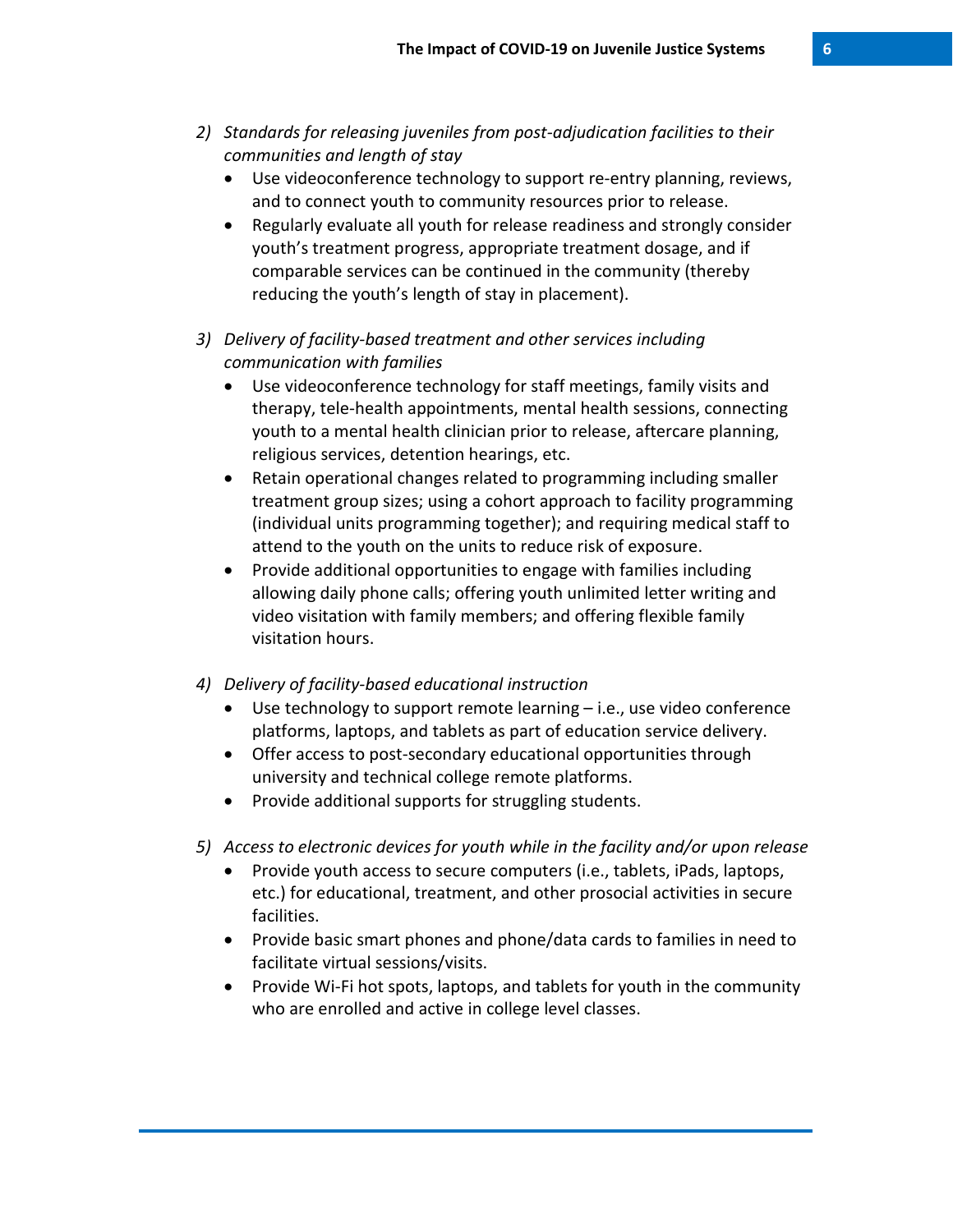#### **Change in Population**

Results gathered from participating jurisdictions indicate a shift in youth population resulting from the COVID-19 pandemic. Additional details regarding the impact of the pandemic on juvenile justice system population can be found in the "Results: Changes in Juvenile Justice Populations" section of this report. Some of the key findings include:

- 59% of jurisdictions reported at least a 20% reduction in secure population, and 1 in 5 reported at least a 40% reduction. These represent substantial reductions over the course of just 12 months.
- Of states reporting demographic data, more than half indicated the reduction in population for Black youth was larger than for White youth.

This report does not attempt to analyze whether all changes were in line with best practices; it will be years before the field fully understands the implications of altered policies and practices on young people's wellbeing and long-term trajectories. Rather the intention is to shed light on the currently identifiable impact of COVID-19 on juvenile justice agencies. The rapidly evolving nature of the pandemic shows the need to continue to take actions to protect the health and wellbeing of the youth detained, as well as the staff in the facilities. Ultimately, it is the hope of CJJA that jurisdictions will be inspired to identify promising practices and consider innovative approaches that also may be retained post-pandemic.

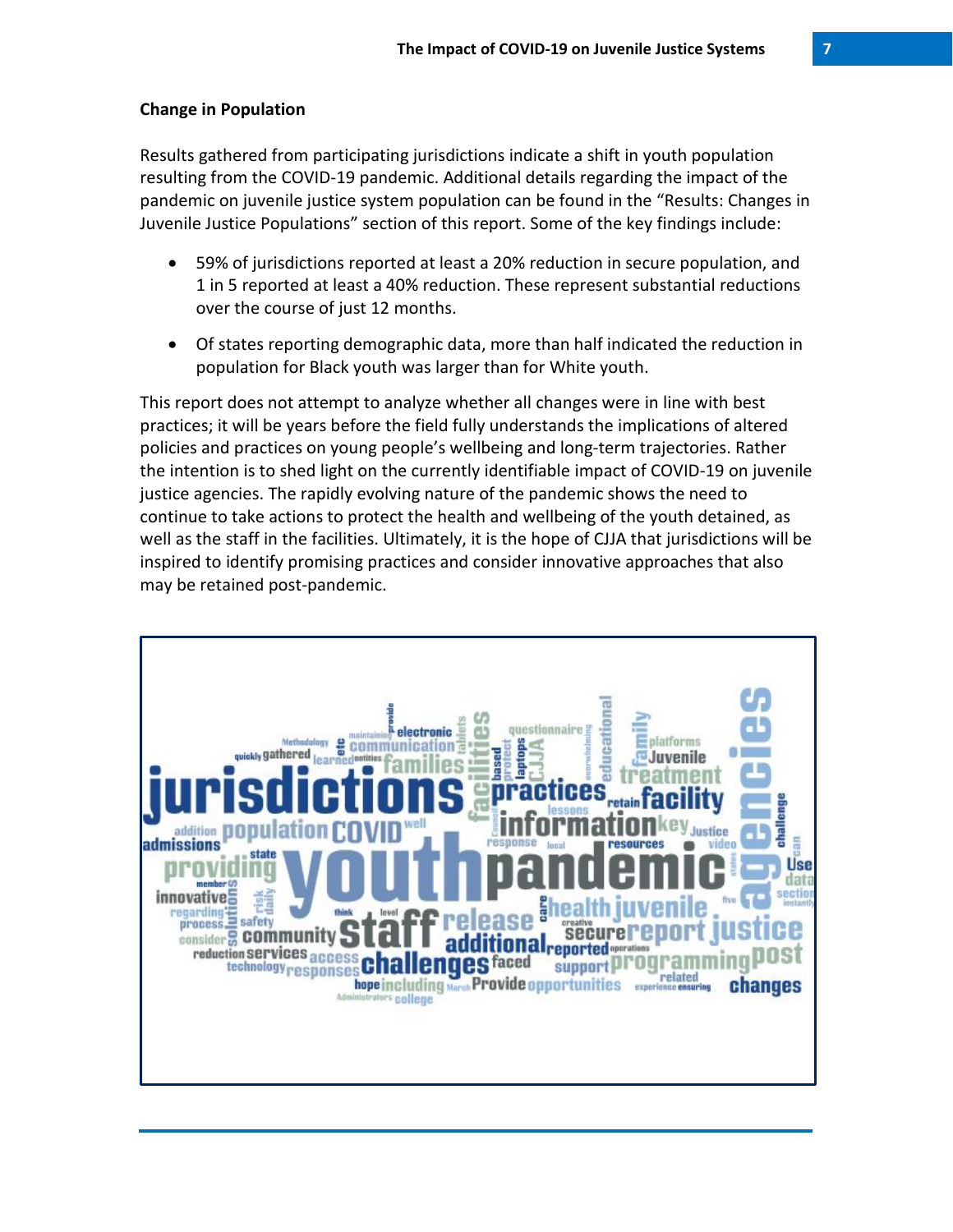## **INTRODUCTION**

With the onset of the COVID-19 pandemic in March of 2020, juvenile justice agencies and other entities who operate 24/7 facilities were instantly faced with the overwhelming challenge of maintaining daily operations while ensuring the safety and well-being of staff and youth in their care. For almost two years, agencies and facilities have demonstrated their ability to think and act quickly, to adapt, and to be creative. This report provides a snapshot of the responses from a sample of juvenile justice agencies throughout the country to the COVID-19 pandemic, challenges faced, lessons learned/key take-aways, and practices that agencies hope to retain post-pandemic.

# **PURPOSE/GOALS**

As a national organization charged with providing leadership and education to improve the effectiveness of juvenile justice agencies and facilities, the Council of Juvenile Justice Administrators (CJJA) felt compelled to develop a resource related to the COVID-19 pandemic. Early in 2021, CJJA gathered information to help support jurisdictions' responses to the current pandemic and future health crises. In addition, it is our hope that this report allows jurisdictions to identify promising practices and consider innovative approaches that may be beneficial to retain post-pandemic. More specifically, this report aims to provide readers with the following information gleaned from the jurisdictions that responded to CJJA's survey:

- Data on specific quantitative measures (i.e., differences in population changes by race and ethnicity);
- Examples of practice changes made in response to the pandemic;
- A detailed list of challenges jurisdictions encountered;
- A series of solutions that agencies and facilities implemented to meet the needs of youth and families;
- A compilation of benefits/positive implications of implementing new practices;
- A catalogue of "lessons learned/key takeaways" from juvenile justice professionals; and
- Considerations for future exploration.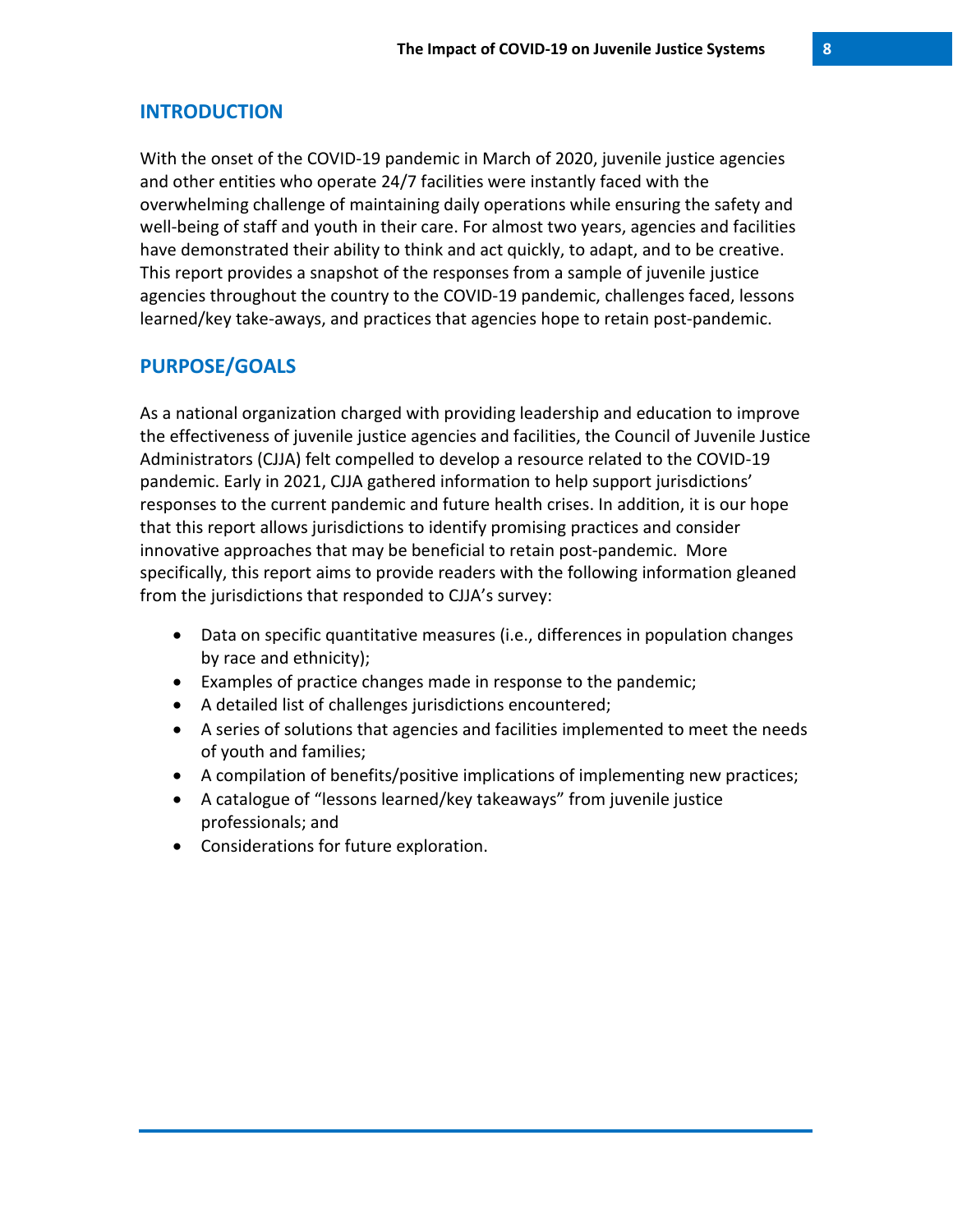# **STUDY DESIGN AND LIMITATIONS**

The development of this report consisted of one quantitative and two qualitative components. These include: 1) collection of juvenile justice population data; 2) an online questionnaire; and 3) structured interviews with selected jurisdictions. All 50 state agencies and 12 local CJJA members were asked to provide juvenile justice population data and complete the questionnaire. A total of 29 states and four counties provided quantitative juvenile justice population data. A total of 31 states and four counties responded to the online questionnaire. Eight jurisdictions that represented diverse juvenile justice agencies were selected for interviews. Jurisdictions interviewed included:

- Alaska Division of Juvenile Justice
- Arizona Department of Juvenile Corrections
- Connecticut Judicial Branch, Court Support Services Division
- Louisiana Office of Juvenile Justice
- Arizona Maricopa County Juvenile Probation Department
- Maryland Department of Juvenile Services
- Ohio Department of Youth Services
- Utah Division of Juvenile Justice Service

Data gathered throughout the data collection process included total population in post adjudication placements; policy and practices changes; challenges encountered; and lessons learned as a result of the COVID-19 pandemic. A more detailed methodology can be found in Appendix A of this report.

It is important to note a few limitations. These include:

- 1) The information provided does not reflect input from all state and county juvenile justice systems in the United States. As stated in the Methodology section, the results reflect feedback from 35 jurisdictions who completed the electronic questionnaire and eight (8) jurisdictions who participated in the structured interview process.
- 2) Although jurisdictions were asked to provide juvenile justice population data in several areas (i.e., average length of stay; number of admissions within the system at designated points in time; number of releases across the system; and daily population), not all data could be fully analyzed. Due to differences in definitions across jurisdictions, varying approaches to tracking these data (i.e., some states were not capable of breaking down the data to capture all ethnicities), and a low response rate from county jurisdictions, only population data for state-operated secure facilities were able to be analyzed and are presented in this report.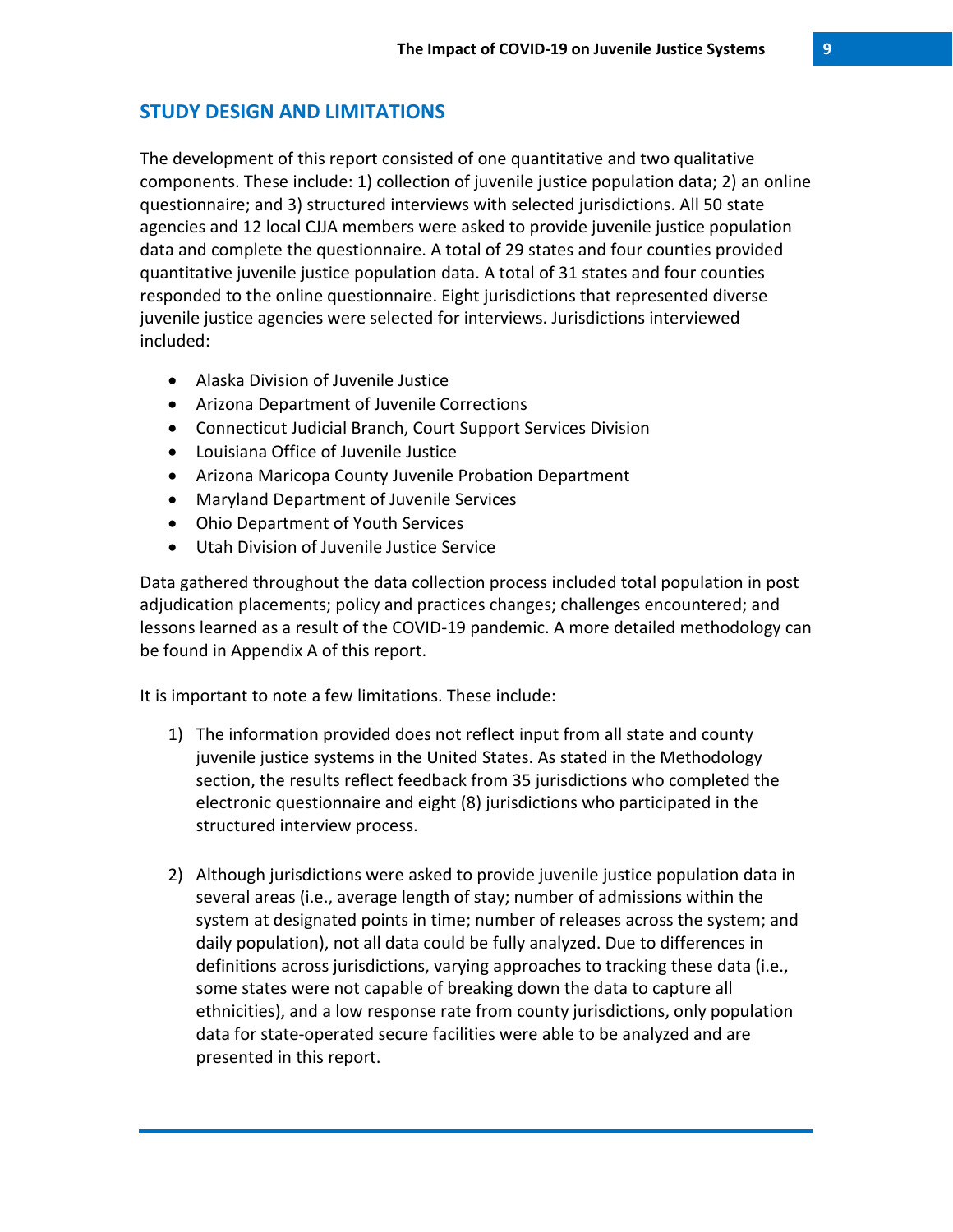3) The long-term impacts of changes instituted due to the COVID-19 pandemic remain to be seen. Some of the changes made which were implemented by necessity, were untested, and/or were not in line with established best practices. For example, jurisdictions will not know how remote educational services affected youth learning achievement; how decreased facility programming (i.e., treatment groups, recreation, the absence of mentors and volunteers, etc.) and remote family engagement and contacts impacted youth outcomes; and/or the overall impact of these factors on recidivism, for years to come.

*Note:* The responses to the narrative portion of the CJJA survey were submitted by agency leaders. Their responses represent their perspective and the pandemic's impact on their facilities and may not represent the perspective of other managers, direct care staff, young people in the facilities, or their families.

## **RESULTS**

#### *Changes in Juvenile Justice Populations*

Many jurisdictions reported court closures and temporary practice changes that involved putting limits on which youth were placed in secure post-disposition facilities. In addition, many jurisdictions reported releasing qualifying youth under a "state of emergency" clause. All states reporting population data in 2019 and 2020 reported declines in their total secure placement populations. To understand the impact of these changes, jurisdictions were asked to submit juvenile justice data related to facility populations. Data analyses performed aimed to shed light on two key areas: 1) change in total secure facility populations within state juvenile justice facilities and 2) differences in population changes by race and ethnicity. Due to variations in the way states categorize various ethnicities, the research team was able to create limited findings in this area. As such, the Youth of Color category included ethnicities such as Hispanic/Latino, Black/African American, Asian, American Indian, Alaska Native, Hawaiian Pacific Islander, etc.

The results are graphically represented below. These results represent data submitted from the following states: Alabama, Alaska, Arizona, Colorado, Connecticut, Florida, Georgia, Idaho, Indiana, Kansas, Louisiana, Maine, Maryland, Massachusetts, Nevada, New Jersey, North Carolina, North Dakota, Ohio, Oklahoma, Oregon, Pennsylvania, Rhode Island, Tennessee, Utah, Virginia, Washington, Wisconsin, and Wyoming. Local county data was not included in the analysis. There were two states that provided responses to the online questionnaire but did not provide juvenile justice population data.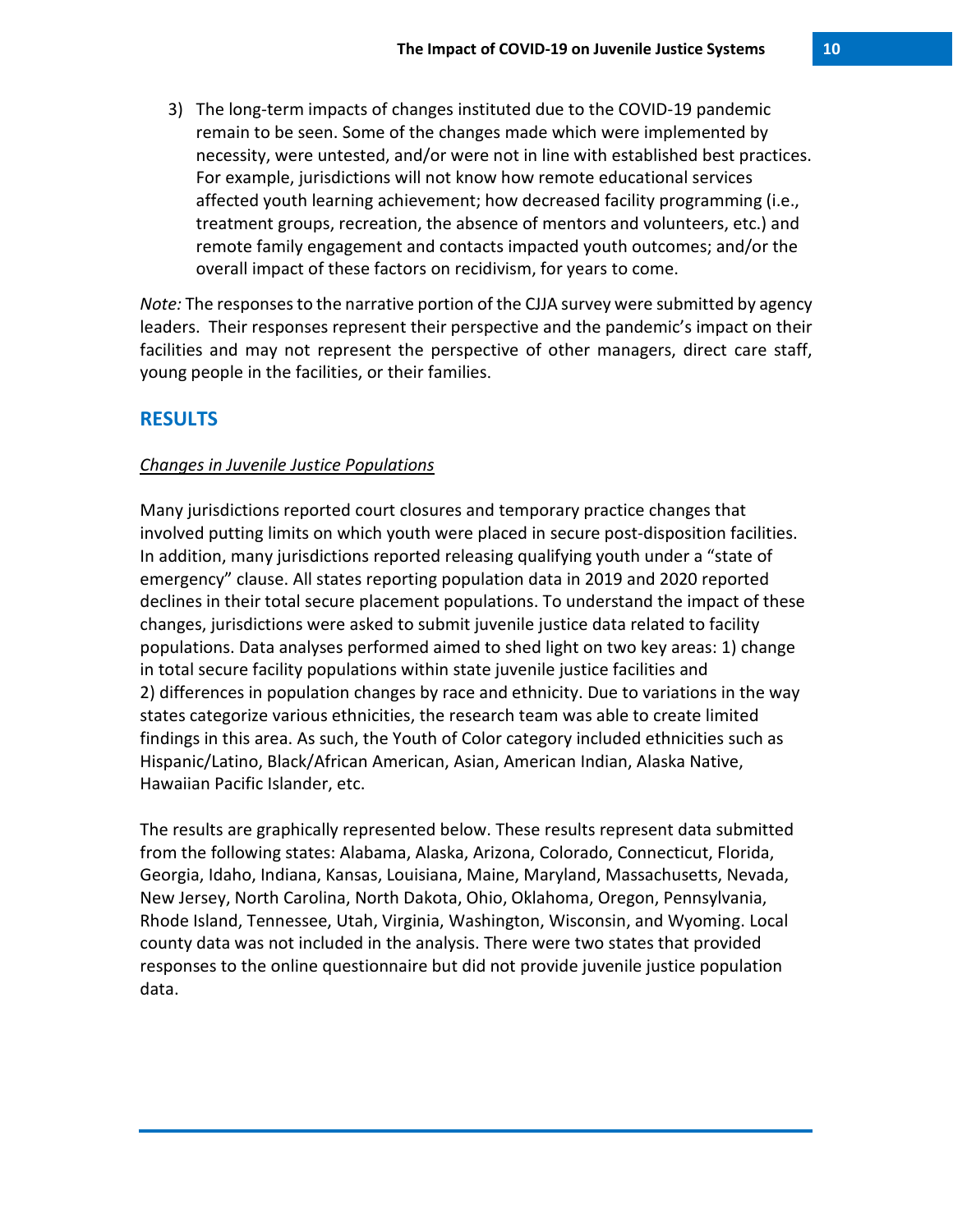

| <b>DATA TABLE</b>                            |             |  |
|----------------------------------------------|-------------|--|
| <b>Decline in Secure Facility Population</b> | # of States |  |
| Greater than $60\%$                          |             |  |
| 40% to less than $60\%$                      |             |  |
| 20% to less than $40\%$                      |             |  |
| Less than $20\%$                             |             |  |

*Figure 1*. Decline in secure population in state-operated secure post-disposition facilities responding to questionnaire, using two points in time – December 2019 compared with December 2020.

Results show approximately 59% of jurisdictions responding (17 of the 29 included in the analysis) experienced at least a 20% reduction in the total youth population in their secure facilities. Approximately 20% of jurisdictions (6 of 29) reported more than a 40% reduction in the total secure facility juvenile justice population within their state. A little less than half of states (41%, or 12 of 29) had less than a 20% reduction in their secure facility populations for the two points in time (December 2019 and December 2020).

Results suggest during the COVID-19 pandemic, 62% of the states (18 of 29) that submitted data for this analysis witnessed a larger overall percentage decrease of Youth of Color in their secure facilities when compared with White youth. Approximately a third of states (10 of 29) reported a larger decrease in facility population for White youth when compared with Youth of Color. One state reported an increase in the White population across its secure juvenile justice facilities. In addition:

• Of 28 states reporting the number of African American youth in custody, 16 reported a larger percentage drop in the number of African American youth than White youth.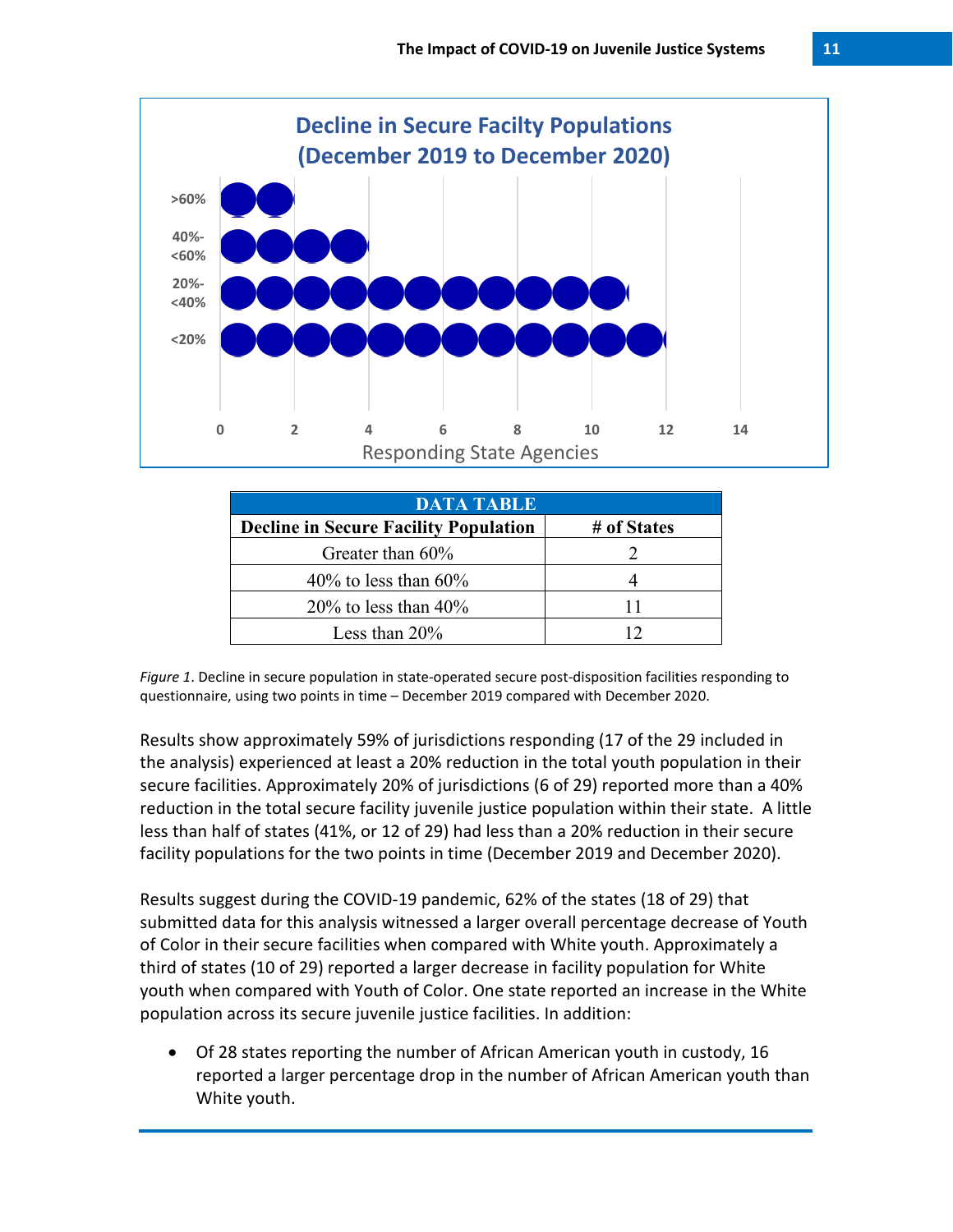- Of all 25 states reporting Hispanic youth in custody, all saw a larger percentage drop in the number of Hispanic youth compared with White youth.
- The one state that reported Youth of Color in the aggregate saw a larger percentage drop in Youth of Color than White youth.

It is important to note that where jurisdictions provided Hispanic/Latino data, youth in those categories were included with Youth of Color. However, one jurisdiction reported its race data without breaking out ethnicities, so the data for that state could include Hispanic/Latino youth in any race category. Because many states do not include tribal facilities data in their reporting of Native American numbers, we are not providing a separate analysis of those data because they are incomplete. Other race groups, including Asian, Pacific Islander, Other, and Two or More Races were reported by half or fewer of the jurisdictions.



| <b>DATA TABLE</b>                                       |                          |  |  |
|---------------------------------------------------------|--------------------------|--|--|
| <b>Result</b>                                           | # of States              |  |  |
| # of States Where Youth of Color Population Decreased a | $18*$                    |  |  |
| larger % than White Youth*                              |                          |  |  |
| # of States Where White Youth Population Decreased a    | $\mathbf{I}(\mathbf{0})$ |  |  |
| larger percentage than Youth of Color                   |                          |  |  |
| # of States Where There Were Similar Percentage         |                          |  |  |
| Decreases $(<0.5\%$ difference)                         |                          |  |  |

*\*One state experienced a decrease in Youth of Color and an increase in White youth in their state-operated secure facilities.*

*Figure 2.* Number of states with population changes broken out by Youth of Color and White youth using two designated points in time (December 2019 and December 2020).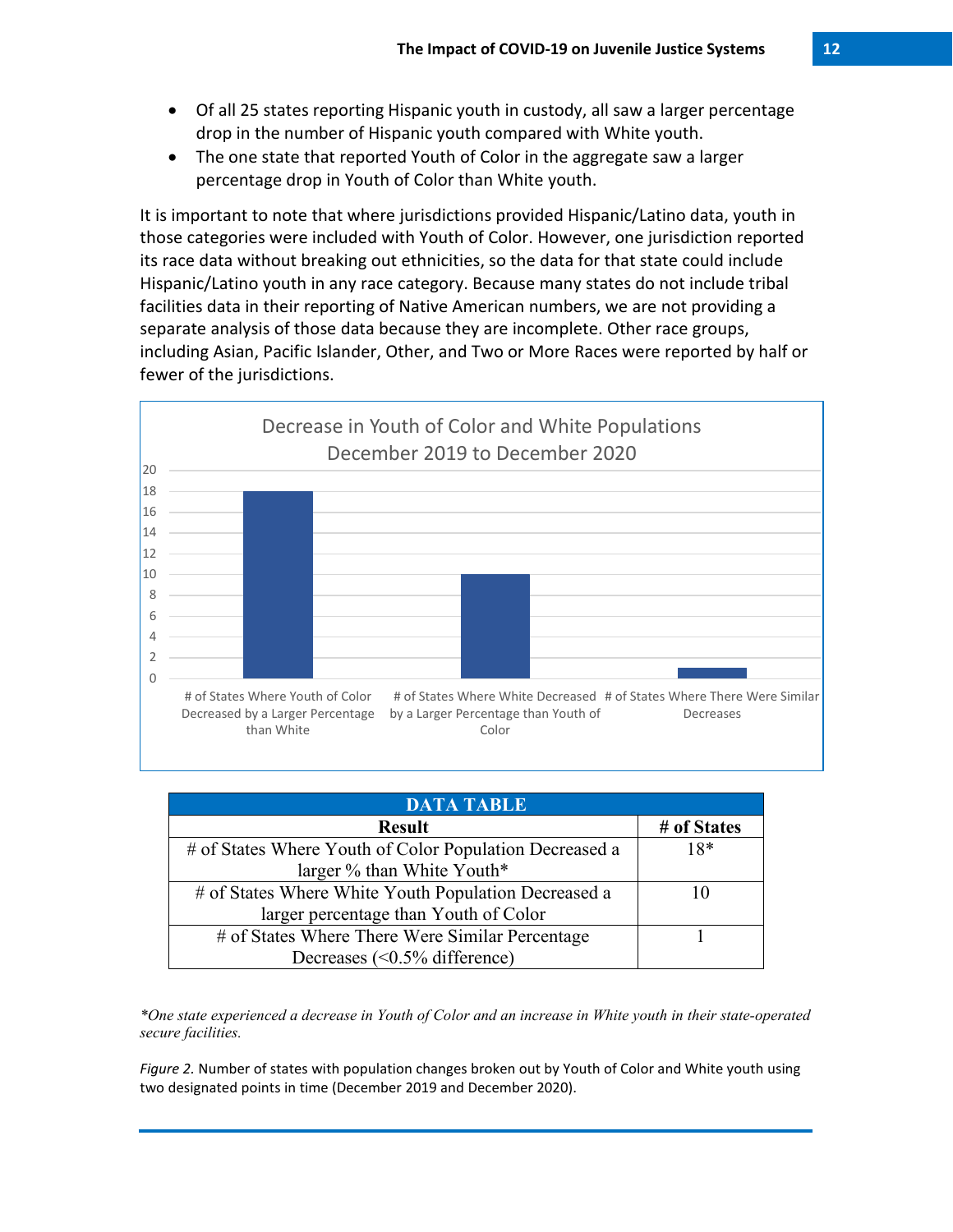The following information detailing agency and facility responses to the pandemic was gathered from jurisdictions who submitted responses to the electronic questionnaire (N=35) and interviews with select state and local jurisdictions (N=8). It is important to note, these responses were provided by agency leaders and may not be reflective of the perspective of other managers, direct care staff, families or young people.

For ease of understanding, the online questionnaire questions (Q) appear in bold font; themes and specific practice examples obtained from jurisdictions during interviews are provided below. It is important to note that the examples provided represent an array of solutions employed by jurisdictions and not all examples listed reflect "best practices" or are endorsed by CJJA. Although the questionnaire was intended to focus on postdispositional practices, some jurisdictions included information about detention practices. Their comments were included in this report since detention practices can impact post-dispositional placements.

The online questionnaire included both closed-ended ("yes/no") items and open-ended items with an opportunity to provide more detailed information. County and state data are not reported separately but rather, combined to provide an aggregate data set. Additionally, some jurisdictions did not answer specific questions on the electronic questionnaire and therefore, the sample sizes vary for each question. The following charts show jurisdiction responses to each of the electronic questionnaire items. The total number of respondents and the type of jurisdiction (i.e., state or county) are indicated for each question below. Themes that emerged from the responses are provided below each chart.

Although each jurisdiction had different emergency response strategies, there were several common approaches reported across jurisdictions. Two of these were: allocating additional resources and regularly communicating and engaging with staff and families. Some jurisdictions indicated changes to standards for admissions, releases or revocations of post-release community supervision.

Respondents indicated the pandemic required allocating additional resources to successfully meet challenges encountered and ensure youth and staff safety. Examples of resources were: obtaining virtual platforms to support education, mental health services, family visits, court hearings; purchasing tablets and hotspots; upgrading wireless connectivity in the facility; purchasing software to help restrict internet access on youth tablets; and providing hazard pay for individuals posted on quarantine units, to name a few. Jurisdictions interviewed reported using a variety of sources to fund these initiatives such as federal grants, federal pass-through dollars, state flex funds, and community sponsors.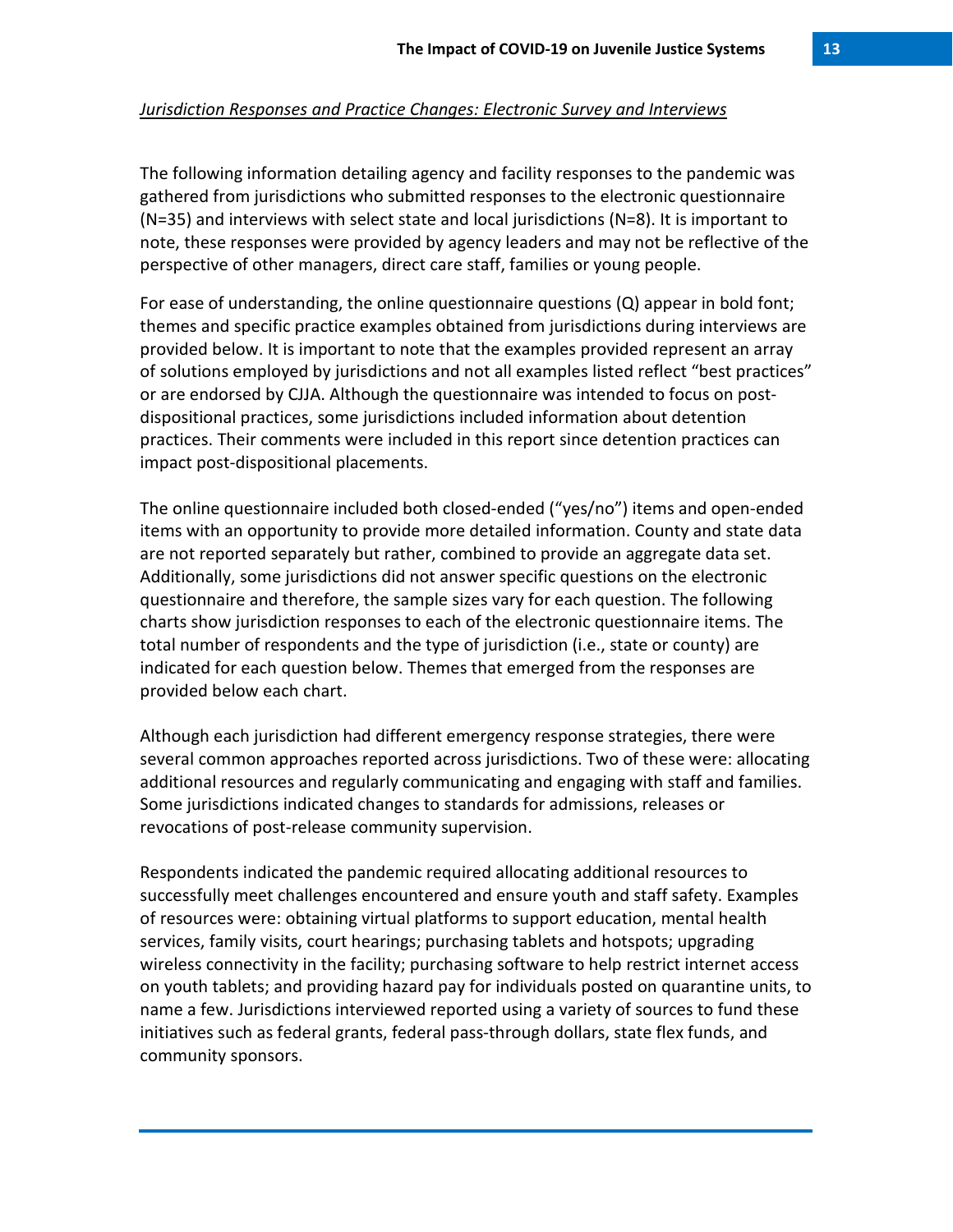Strategic communication and support to families and staff were also key components of effective response strategies employed by agencies. Jurisdictions consistently reported an increase in communication at all levels of the agency. Examples provided were: case managers and facility group leaders regularly updating youth and families; agency leaders issuing daily COVID-19 status reports and posting results on the agency website; and daily calls with the emergency command team. Regular communication also included keeping partners and stakeholders informed such as public health officials, other state agencies, medical staff, other agency leaders, and facility directors.

Throughout the pandemic, jurisdictions employed key strategies for supporting and acknowledging staff using a variety of communication tools. Examples of staff support strategies are: individual emails from agency leaders; monthly video calls to acknowledge staff members of the month; weekly online video birthday celebrations; and staff creating a music video in which staff held posters thanking one another for their work.

> **Questionnaire Responses: N = 35 (31 state agencies and 4 county jurisdictions)**

*Q1*: In response to the pandemic, were changes made in your state's or county's **standards for admissions to post-adjudication juvenile facilities**? (e.g., seriousness of offense, risk level, availability of rehabilitative treatment, etc.)



- *a) Juvenile court hearings were conducted via video or telephonically.*
- *b) Implemented strategies to reduce the number of youth admissions and keep youth in the community.*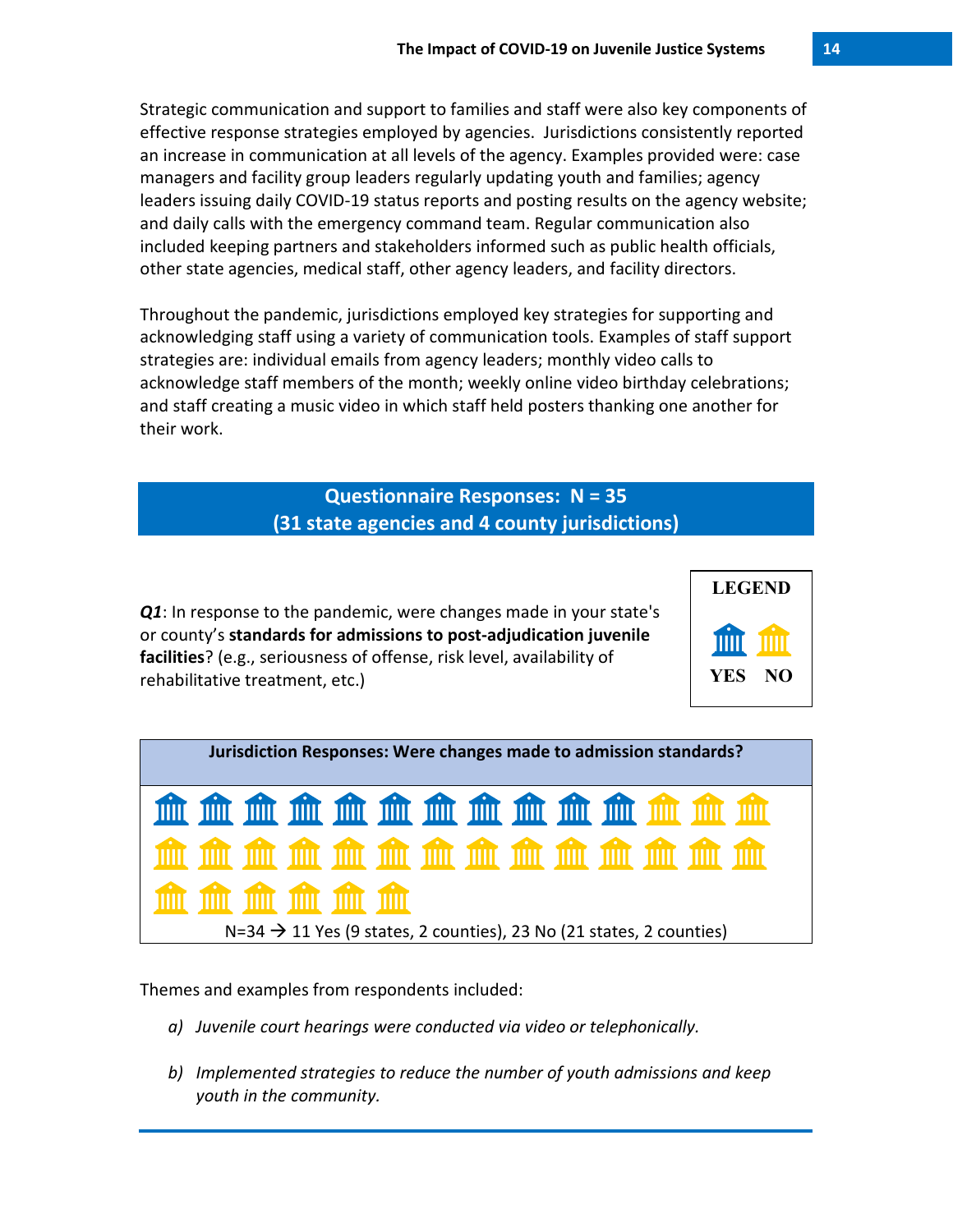- Issued a temporary moratorium on all admissions.
- Implemented a staggered and strategic admission process (i.e., admissions were limited to every other Tuesday instead of weekly).
- Prohibited the use of the detention facility as a sanction  $-$  i.e., detention placements were only permitted when there was a new law violation or a youth was deemed a significant public safety risk (not for technical violations).
- Increased the use of alternatives to confinement such as releasing youth on GPS monitoring.
- Prior to detaining youth, the Deputy Chief or Chief used formal criteria to determine if youth were eligible for detainment. If youth did not meet the established criteria, the County Attorney fast tracked the review

In response to the pandemic, Maryland's highest court established additional criteria beyond those in statute for detention and placement. These included the expectation that judges would consider potential health risk, whether intended programming is still available, whether the purposes of commitment could be achieved at present, and whether DJS had provided an alternative communitybased plan.

Additionally, prior to the pandemic youth cases were reviewed every 30 days. During the pandemic, this requirement was changed to every 14 days. Stakeholders are considering whether to make this more frequent review time frame required by law.

process making a determination within 24 hours.

- Required a seven-day notice prior to youth being admitted.
- Created an additional approval process to admit youth into the facility i.e., Chief Judge was required to review all orders for admission to the detention.
- Conducted a review of outstanding warrants and requested court orders allow certain active warrants to be modified to permit a call-in warrant hearing. If youth was eligible, the youth was released to the parent or guardian and court information provided.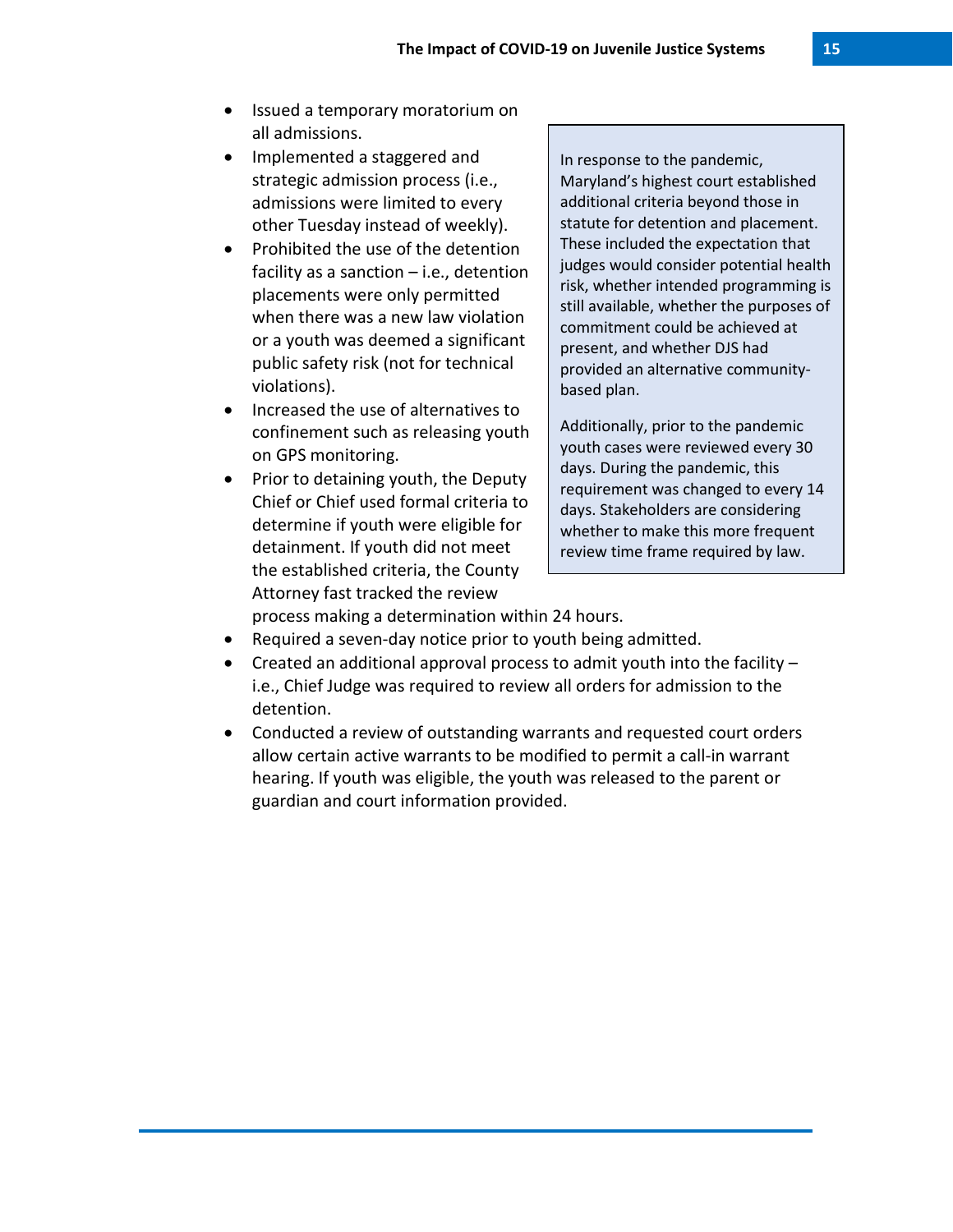*Q2:* In response to the pandemic, were changes made to your agency's **standards for releasing juveniles** from post-adjudication facilities to their communities? (e.g., youth were released early based on time served, risk level, program length, etc.)





Themes and examples from respondents included:

- *a) Implemented an accelerated release process based on individual youth factors.* 
	- Identified specific factors qualifying youth for an expedited release. Examples of factors considered included: Length of time at the facility (within two months of release); type of offense (non-violent); progress in treatment; low risk youth who were awaiting placement for possible diversion; youth who served their minimum sentence; youth risk-level for contracting COVID-19 (underlying conditions); whether youth could access needed services in their community (i.e.,

The state of New Jersey enacted legislation (by P.L. 2020, c. 111 (S2519)) on release standards which granted up to 244 days of public health emergency credit to youth in the custody of the NJ Juvenile Justice Commission (JJC). As of November 4, 2020 certain juveniles and parolees were eligible for earlier release by using the emergency health credits. In addition, the NJ JJC reduced its length of stay for probationers in residential community homes from five months to four months.

continue/complete treatment), etc.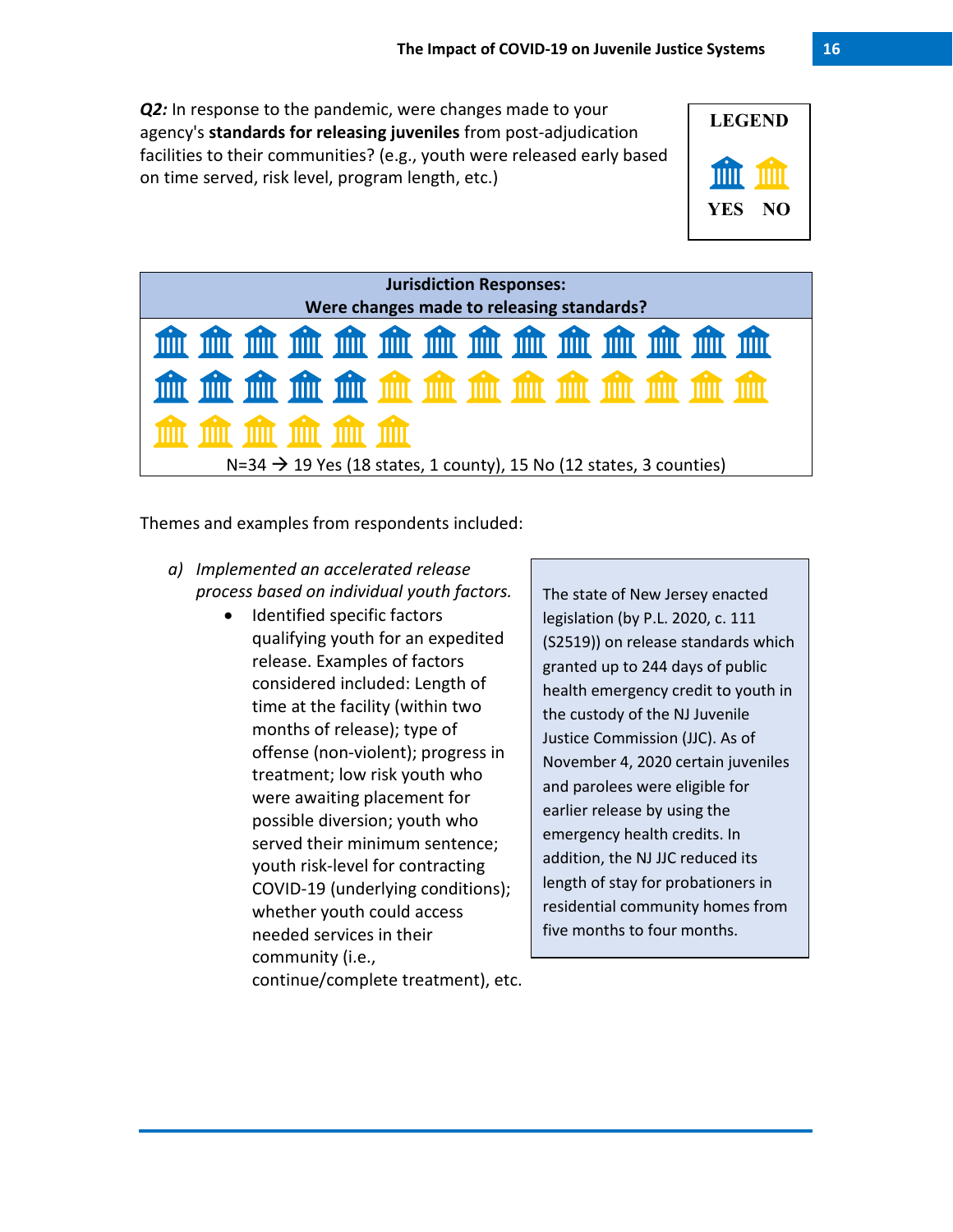- *b) Implemented and/or enhanced the youth review and planning process.*
	- Conducted monthly plan reviews to track the status and progress of treatment for committed youth (and ensure length of stay was aligned with treatment goals).
	- Revised youth reentry plans to address COVID-19 factors such as vulnerable people in the home, family economic status, etc.
	- Increased family involvement in the planning process.
	- Created systems to allow release reviews to be conducted via video conferencing and digital filing with the courts.

*Q3:* Were changes made **to facility-based treatment programming** in response to the pandemic? (e.g., virtual meetings with treatment professionals, size of groups, length of treatment program, moved final treatment stages to be delivered post-release in the community, etc.)



Themes and examples from respondents included:

- *a) Used a cohort approach in which all unit youth stayed together to minimize mixing of youth (i.e., activities, education, etc.)*
- *b) Created the infrastructure to support telehealth and used technology to continue service delivery.* 
	- Providers developed site-specific alternative service delivery plans which addressed providing services to youth in a safe manner.
	- Established additional phone access for youth and computer stations for virtual meetings.
	- Developed and implemented a scheduling process to allow providers to pre-schedule their appointments for the length of time youth needed.
	- Used remote platforms to work with families, youth, and communitybased clinicians in preparation for release; conduct treatment team

**LEGEND**

**YES NO**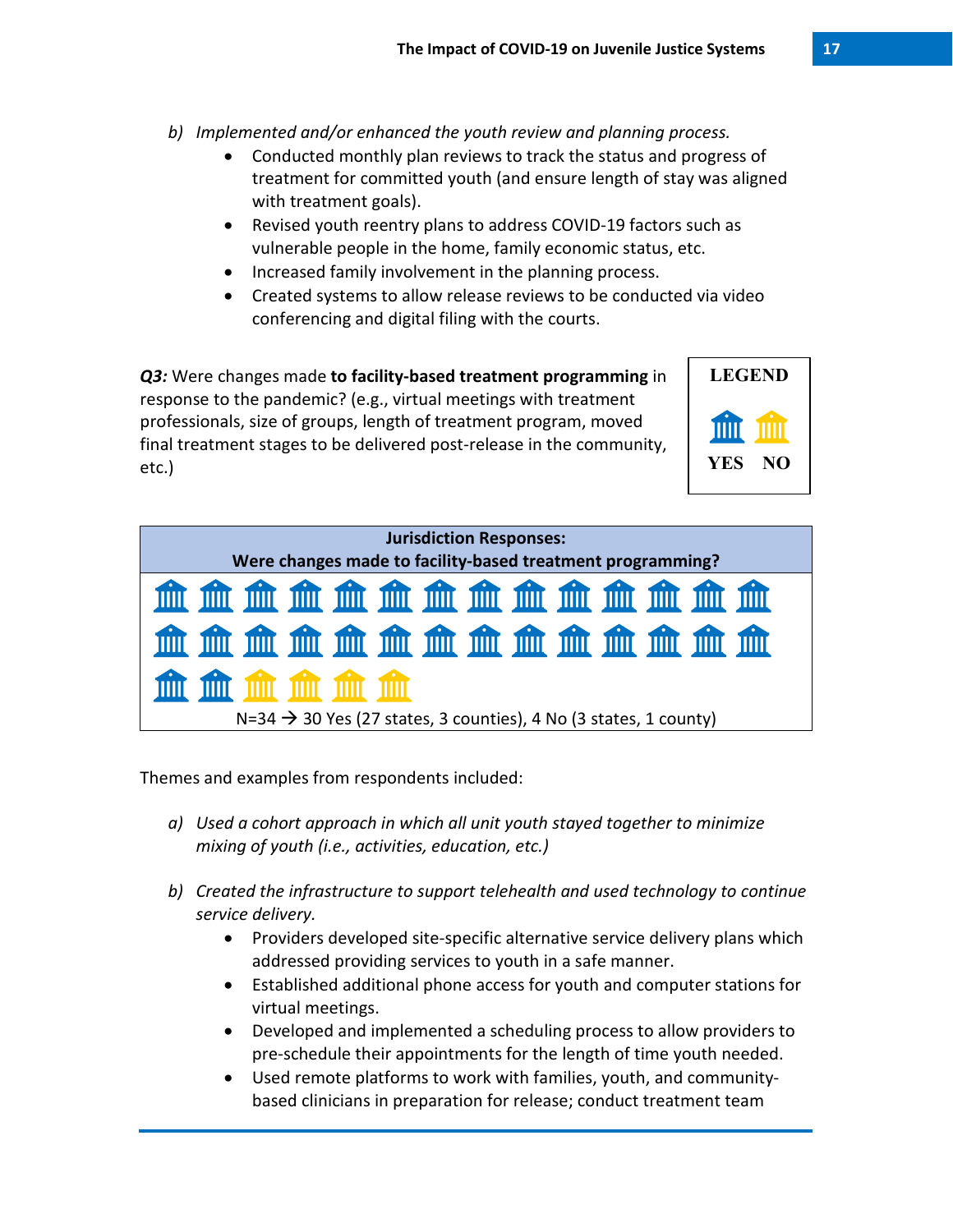meetings; court appearances; release planning; risk assessments; screening for services; and building rapport with youth in detention awaiting commitment placement.

- *c) Maintained or altered treatment service delivery.*
	- Declared mental health staff as "essential workers" so youth continued to receive the weekly treatment dosage.
	- Increased the dosage of treatment by increasing the number of individual sessions with youth and family members (i.e., family therapy sessions were conducted more frequently due to access to the telehealth).
	- Decreased the number of youth in treatment groups to ensure social distancing (i.e. group sizes were three to eight youth).
- *d) Increased emphasis on trauma informed care*.
	- Increased conversations in treatment groups and in individual sessions about the pandemic, vaccines, etc.



 $N=35 \rightarrow 34$  Yes (30 states, 4 counties), 1 No (1 state)

Themes and examples from respondents included:

THIT

TITIT

`IIIII

TIIII

- *a) Changed the format/structure for delivering educational services.*
	- Moved to a remote learning/online platform.
	- Implemented a hybrid model (partial in-class instruction and some remote learning).
	- Reduced classroom size and implemented social distancing protocols.
	- Vocational and career education classes were suspended or greatly modified due to the hands-on components.
	- Offered and engaged youth in online college classes.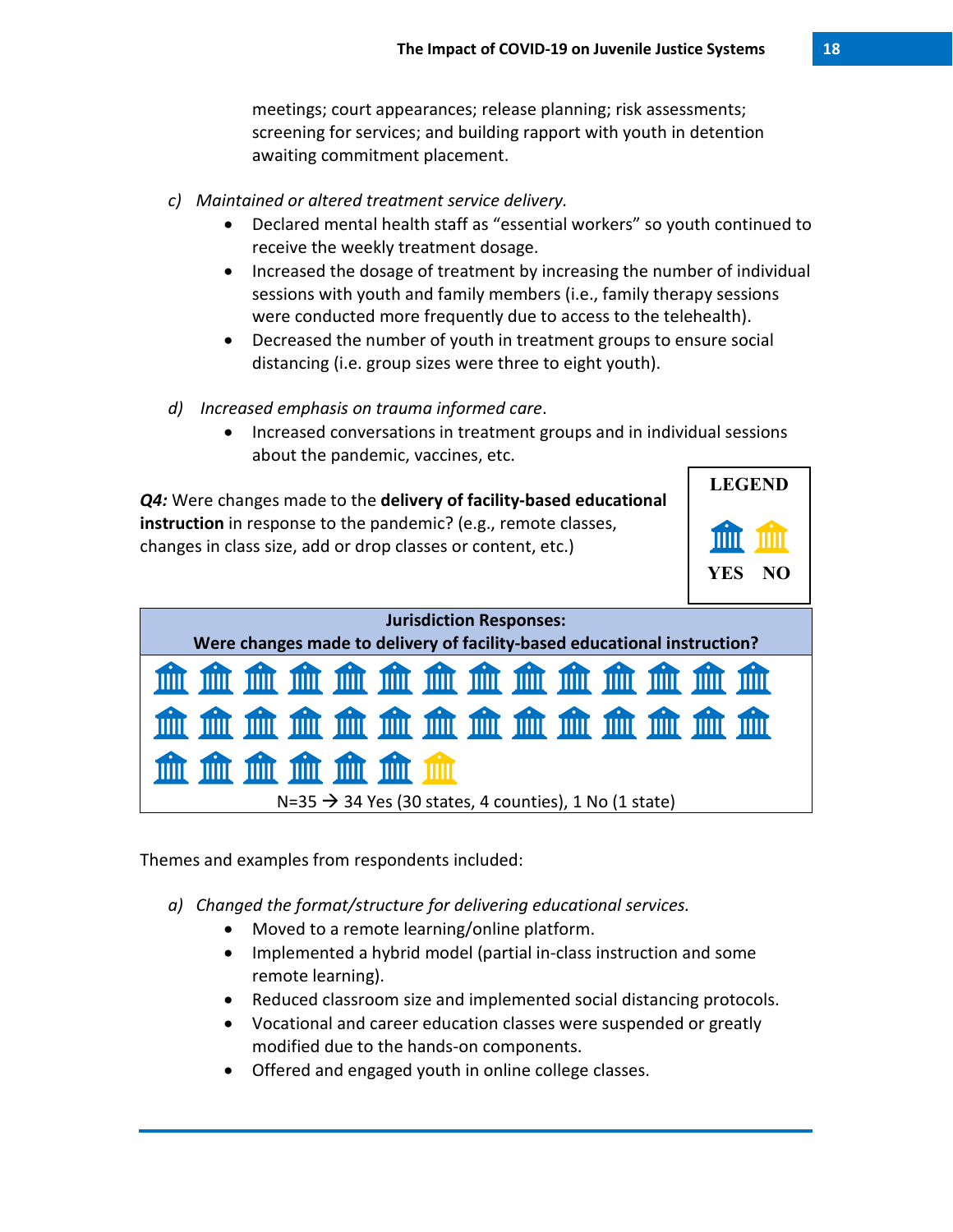- Youth were required to complete instructional educational packets on their units.
- *b) Changed group movements to prevent mixing of residents and education staff.*
	- Youth from individual units attended classes together.
	- Teachers changed classrooms while youth remained in the classroom.
	- Teachers held classes on individual units.
	- Teaching staff were assigned to teaching cohorts/hallways to reduce their exposure to each other (teachers only have face-to-face contact with the youth in their cohort/hallway).
	- Teachers were assigned staggered lunch schedules to allow cohorts access to a lunchroom/workroom while preventing cross-contamination.
	- Class periods were shortened to allow for social distancing.
- *c) Increased educational support to students.*
	- Teachers conducted regular check-ins with students via telephone to keep students engaged.
	- Increased support to students with higher academic needs and who were struggling academically. Examples include: creating a virtual reflection room to support the specific behavioral needs of students; conducting targeted intervention sessions once per week for struggling students; continuing to provide speech therapy, occupational therapy, and school psychology services for those youth whose treatment plans warranted these services.
	- Loaned tablets to youth who were being released to facilitate the continuation of educational services once they returned to the community.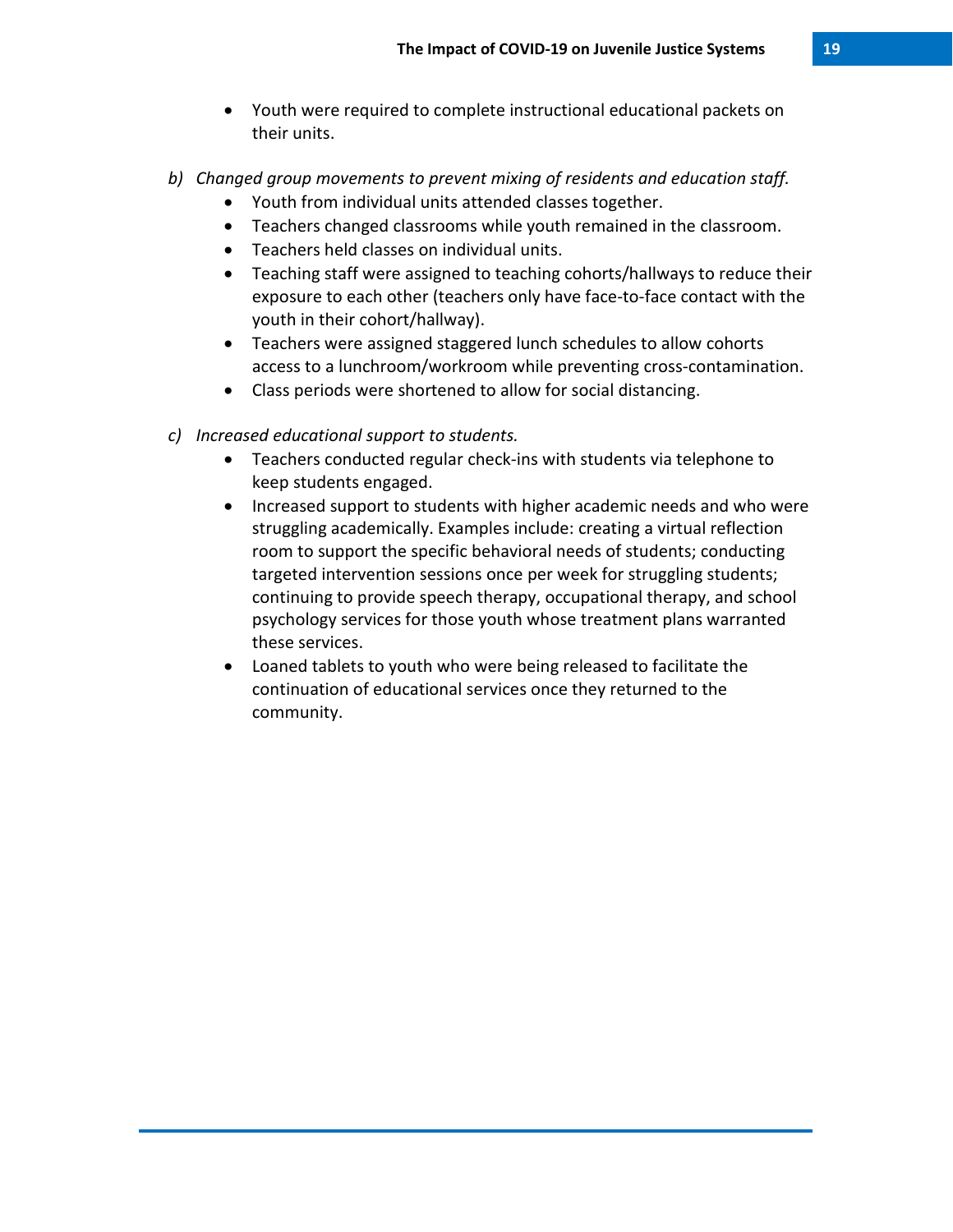*Q5:* Were changes made **to other facility-based programming and activities** in response to the pandemic? (e.g., implementation of trauma-informed practices, family programs, new service opportunities for youth, etc.)



| <b>Jurisdiction Responses:</b>                                                 |  |  |  |  |
|--------------------------------------------------------------------------------|--|--|--|--|
| Were changes made to other facility-based programming and activities?          |  |  |  |  |
| 血血血血血血血血血血血血血                                                                  |  |  |  |  |
| 血血血血血血血血血血血血                                                                   |  |  |  |  |
| <b>This film film film film film</b>                                           |  |  |  |  |
| $N=35 \rightarrow 28$ Yes (26 states, 2 counties), 7 No (5 states, 2 counties) |  |  |  |  |

Themes and examples from respondents included:

- *a) Residential providers created site-specific pandemic plans to address alternative service delivery modalities.* 
	- Since in-person visits were suspended, providers were asked to develop detailed plans and specific strategies for helping youth and families remain engaged and connected to their academic goals.

*b) Suspended or reduced the frequency of face-to-face facility programming.*

- Suspended community outings.
- Reduced or suspended gym time including all close-contact sports.
- Halted all in-person visitation (no visitors/contractors/facilitators/ attorneys.).
- *c) Increased pro-social activities and use of tools.*
	- Created more meaningful days of activities to include job readiness programs and activities for older youth following a decision to separate the GED students from the K-12 students.
	- Youth made and donated masks.
	- Increased the number of board games, DVD players, books, art supplies, journals, puzzle books, etc.
	- Used additional treatment tools to supplement treatment (e.g., Carey Guides, Brief Intervention Tools (Cognitive Interventions), educational COVID-19 videos, etc.)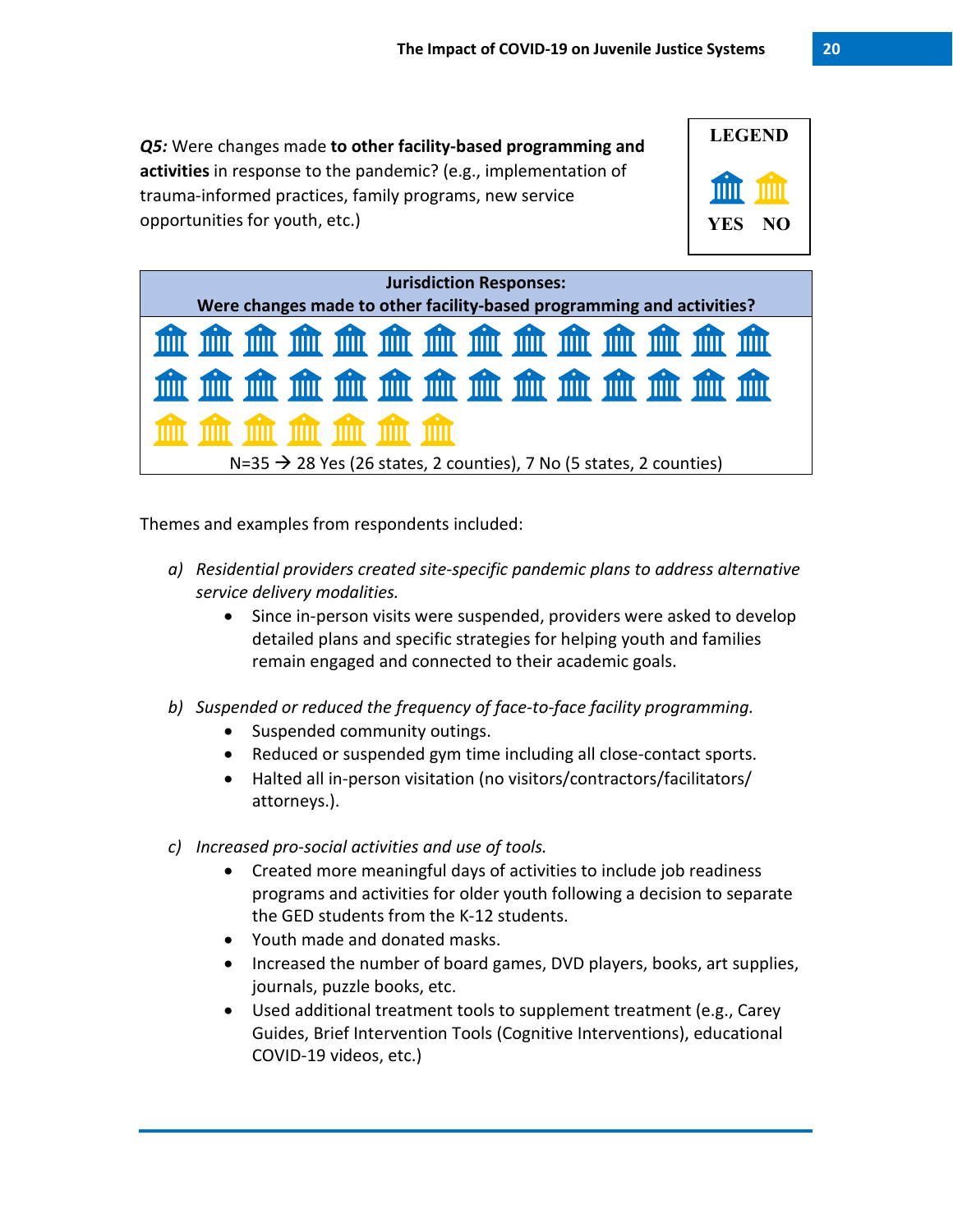- *d) Conducted treatment sessions by providing designated cell phones to youth in quarantine.*
- *e) Implemented changes to meal routines.*
	- Cafeterias were closed and meals were served on the units.
	- Implemented social distancing protocols during mealtime.
- *f) Instituted new protocols regarding family visits.*
	- Increased the amount, duration, and opportunities for scheduled and unscheduled video visitation and telephone calls with family members.
	- Limited the number of visitors to two parents and/or guardians.
	- Installed clear plexi-glass screens to separate youth from visitors.
	- Prohibited youth and visitors from physical contact.
	- Conducted family visits outside when appropriate (i.e., warmer weather).
- *g) Provided virtual religious services and/or pre-recorded videos.*



- *a) Youth were issued and provided access to electronic devices* (for example: Google Chrome books, iPads, JPay kiosks, or Android tablets) for education, telehealth with medical doctors and clinicians, family visits, virtual court hearings, Resident Council meetings, Multi-Disciplinary Team (MDT) meetings, and online college classes, etc.
- *b) Established additional computer stations* to allow youth to participate in remote activities.
- *c) Provided additional resources to youth in medical quarantine*. For example, issued dedicated cell phones to allow youth to maintain frequent contact with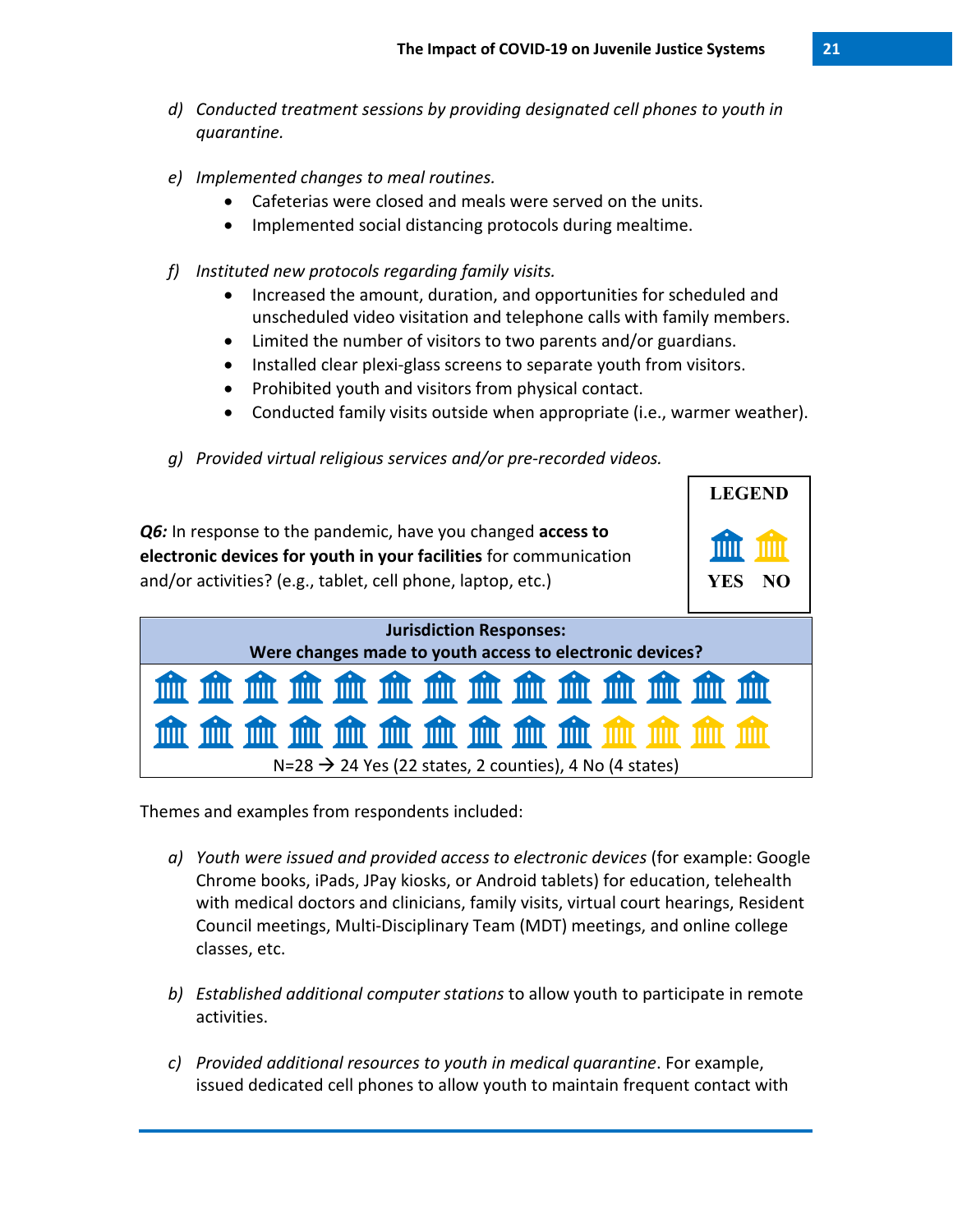family members; allowed access to gaming systems and portable DVD players; etc.

*d) Implemented a protocol to provide basic smart phones and phone/data cards to families* in need to facilitate participation in virtual sessions/visits.

**Q7:** In response to the pandemic, were changes instituted regarding **youth communication and contact with their families**? (e.g., changes in quantity of phone and remote visits, new opportunities for families to send things, etc.)



Themes and examples from respondents included:

- *a) Increased video visits and phone calls with family members.*
	- All youth were provided daily phone calls to family members (regardless of youth's program level).
	- Expanded visitation hours to allow for additional remote video visits with families.
	- Telephone fees were waived for facility youth.
	- Additional time was added to automated telephone accounts for all youth.
	- Issued designated cell phones for youth in quarantine.
- *b) Implemented changes to allow safe in-person visits with families (later in the pandemic).*
	- Implemented a two-family member limit during in-person visits.
	- Implemented additional safety protocols (e.g. plexi-glass, mask mandate, social distancing protocols, visits conducted outside, etc.)

**LEGEND**

**YES NO**

Ш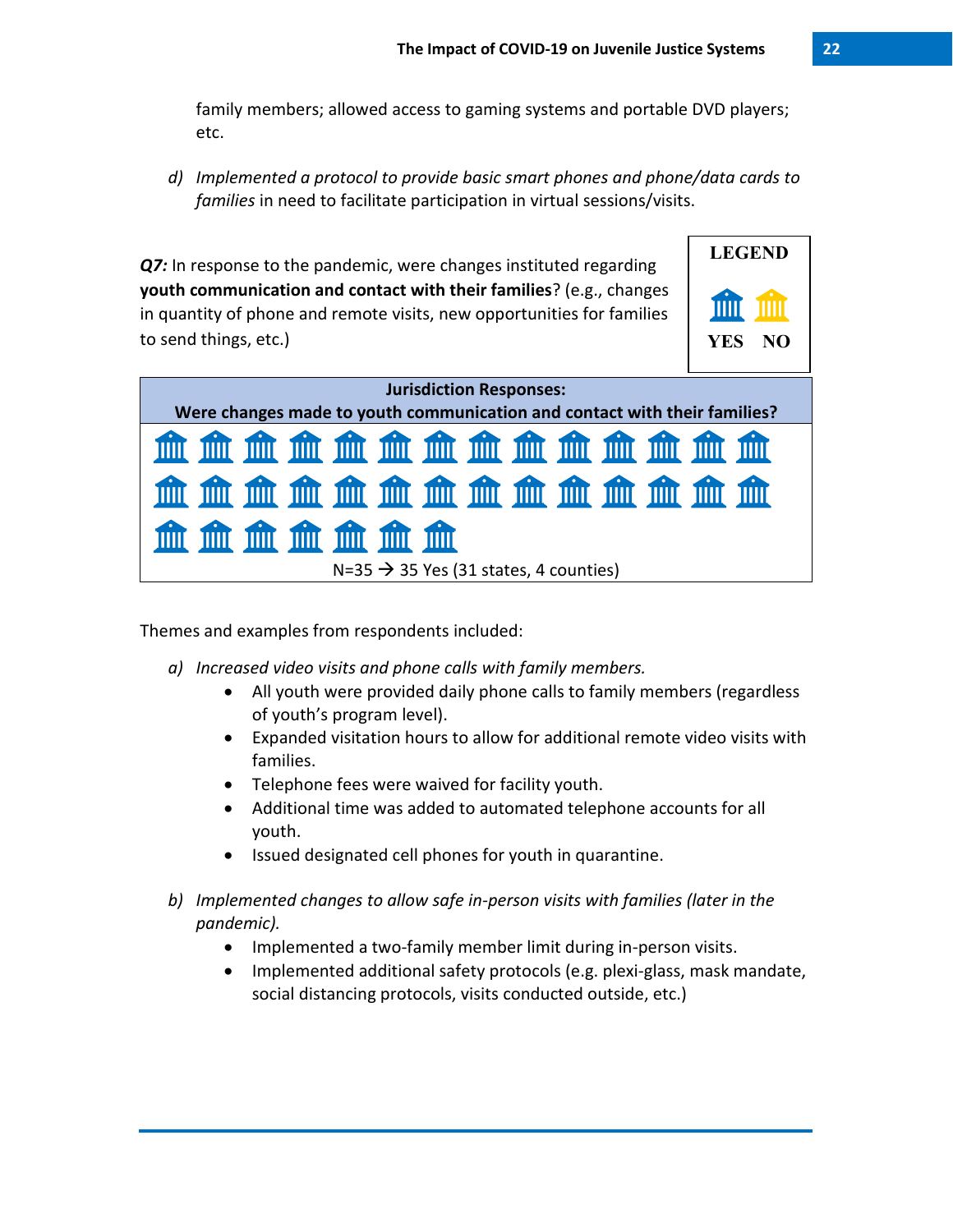#### **Communicating with and Supporting Families During the Pandemic**

As part of a comprehensive communication strategy, the Maryland Department of Juvenile Services (DJS) organized live streaming events for families led by the Agency's Chief Medical Administrator. During these sessions the Chief Medical Administrator shared information, invited questions from family members, and gathered feedback on what supports families needed. These sessions were recorded and posted on YouTube with restricted invite-only access (a link sent to participants only). Additionally, DJS held monthly family engagement groups which was a suggestion brought forth by families during a live family streaming event. DJS has continued to host live family streaming events on a quarterly basis.

During the pandemic, the Connecticut Judicial Branch, Court Support Services Division revised flexible funding guidelines to assist clients and families with their human service needs. This involved securing additional resources and connecting families to identified community-based supports (i.e., food, health resources, and crisis interventions).

*Q8:* In response to the pandemic, did you institute **changes to aftercare monitoring of youth who were released to the community?** (e.g., use of GPS electronic monitoring, remote visits, curbside visits, etc.)





- *a) Altered the way in which field case workers/parole officers interact with youth.*
	- Used virtual visits (i.e., Zoom, FaceTime, etc.) and texting as strategies to stay connected with youth and families.
	- Conducted curbside and/or yard visits.
	- Increased the number of virtual contacts and spot checks.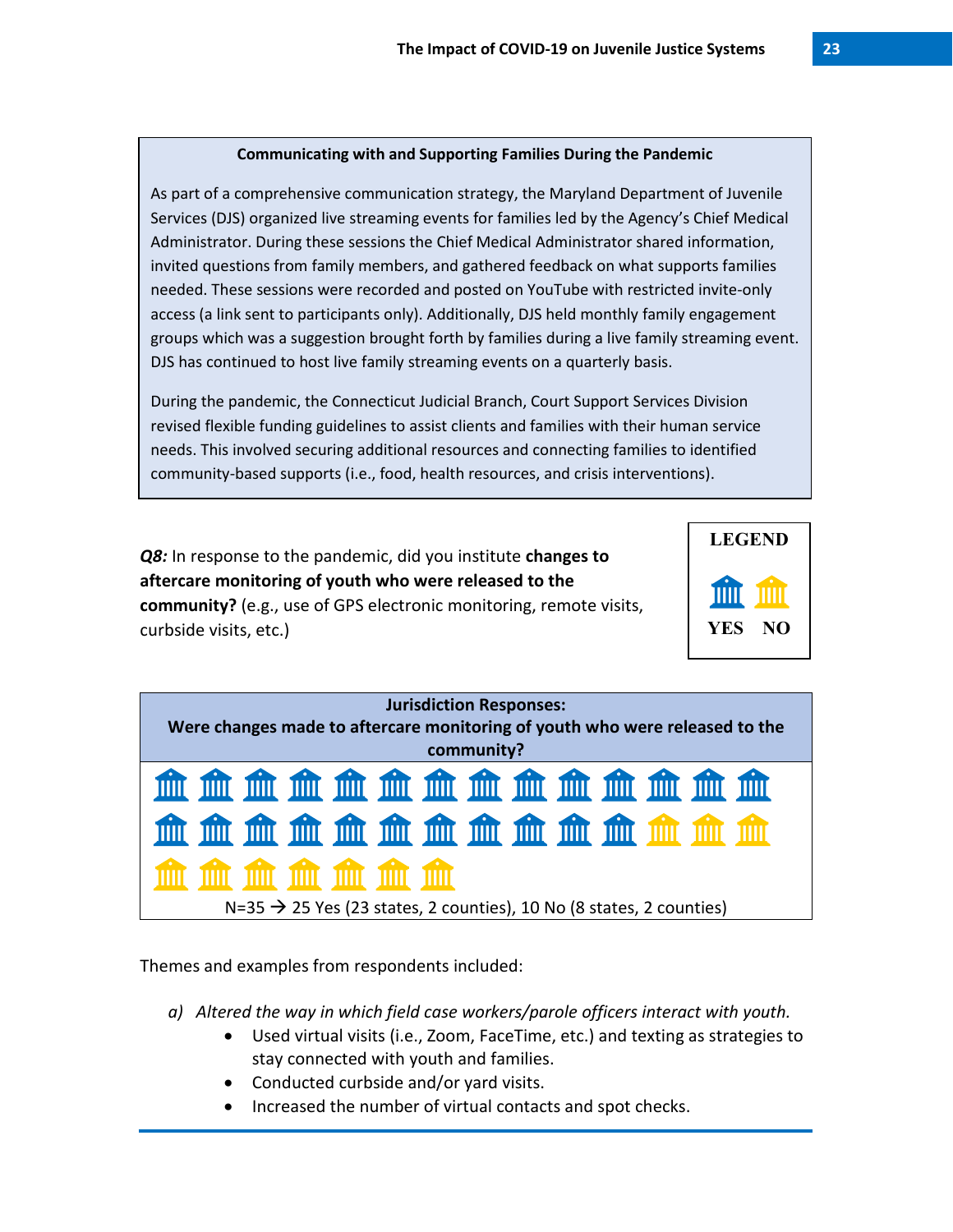- Implemented the practice of requiring supervisory approval for all inperson contact (i.e., approval was based on risk level of youth).
- Implemented unsupervised urinalysis testing.
- *b) Purchased laptops and agency cell phones for parole officers to facilitate increased contacts and monitoring.*



- *a) Youth preparing for release were issued tablets and Wi-Fi hotspot devices with free internet access* for the purpose of accessing community-based telehealth, mentoring, education services, and evening reporting center programs. *Note*: Jurisdictions reported using flex funds and grant funds to purchase these items.
- *b) Laptops and tablets were made available by request of the youth and with parole officer senior management approval*.
- *c) Provided youth under community supervision access to cellphones.*
- *d) Parents were offered electronic devices to ensure contact with youth (e.g., tablets, Wi-fi hotspots, smart phones, etc.)*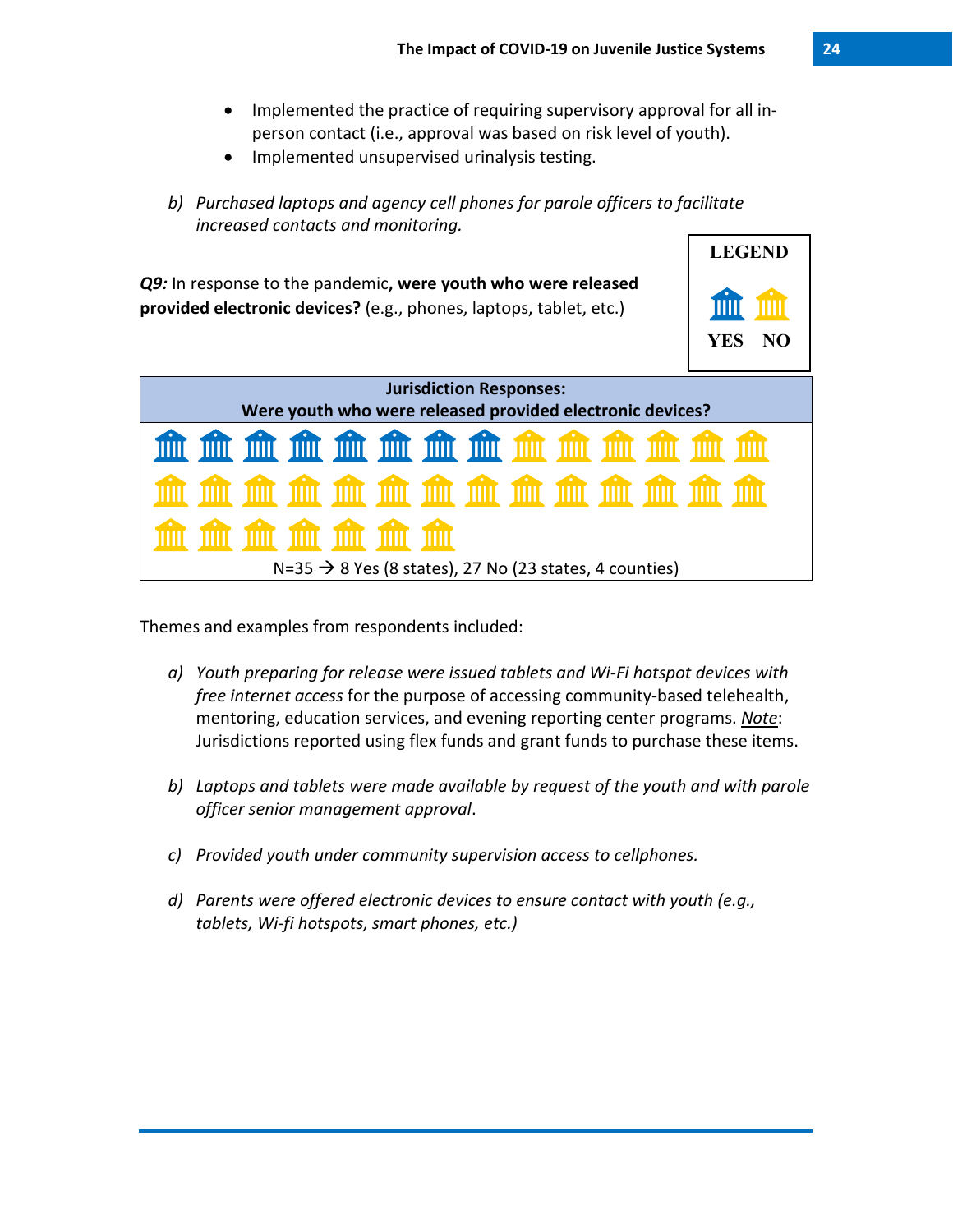*Q10:* Were any changes made to **probation or aftercare revocation policies or practices** as a result of the pandemic? (e.g., senior authorization needed for revocation, decision by seriousness of offense, risk level, population of facilities, etc.)



| <b>Jurisdiction Responses:</b>                                                |  |  |  |  |
|-------------------------------------------------------------------------------|--|--|--|--|
| Were changes made to probation or aftercare revocation policies or practices? |  |  |  |  |
| 血血血血血血血血血血血血                                                                  |  |  |  |  |
|                                                                               |  |  |  |  |
| <u>ann am am am am am </u>                                                    |  |  |  |  |
| $N=35 \rightarrow 10$ Yes (6 states, 4 counties), 25 No (25 states)           |  |  |  |  |

- *a) Probation violations were suspended.*
- *b) Restricted the use of detention to crimes against persons, weapon-related offenses, etc. (i.e., detention was not used for property crimes, drug-related offenses, or probation/conduct violations).*
- *c) Developed criteria and implemented a new approval process for placing youth in custody.*
	- Detention placement decisions, including revocations for technical violations, required senior supervisory approval to determine the level of public safety risk.
	- Designated agency leaders (e.g., Deputy Chief) were provided the authority to review youth prior to placing youth in detention. If youth responded "yes" to questions on the COVID-19 screen (via telephone) or a youth tested positive for the virus, leaders could override the normal detention process and request a call-in warrant hearing.
	- Managerial consultation was required prior to seeking a judge's signature for a Take Into Custody (TICs) request for probation violations. In addition, all authorized TICs were subject to a second judicial review by the Chief Administrative Judge for Juvenile Matters before a youth was allowed to be placed into detention.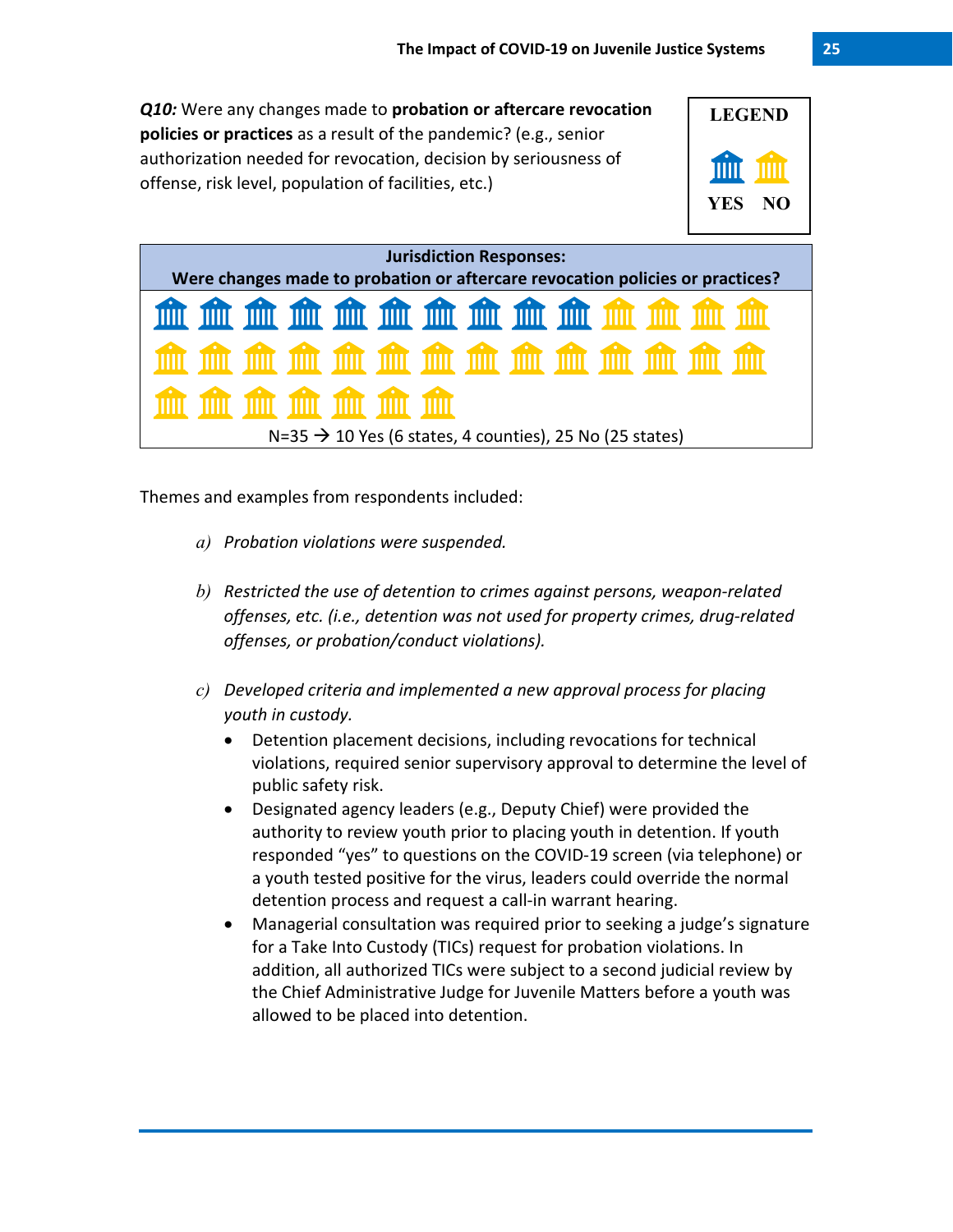*Q11:* Are there other **policies or practices not outlined in previous sections that you changed in response to the pandemic that you plan to make part of the standard operations post-COVID-19**?





Although the pandemic created a number of significant challenges, the health crisis also sparked several beneficial practice changes. Jurisdictions reported that several of the new practices improved youth and staff safety and contributed to facility and system efficiencies. Therefore, many facilities have decided to retain some of these practices post-pandemic. Examples of practices implemented in response to the COVID-19 pandemic (listed in previous sections of this report) that agencies have decided to retain post-pandemic are described below.

## **Admissions, revocations, and aftercare monitoring**

- Continue to use detention or commitment only when necessary to protect public safety - i.e., continue scrutinizing each placement for need, especially for probation violations and nonviolent offenses; continue to use alternatives to detention (e.g., GPS monitoring); etc.
- Limit the number of admissions by continuing to scrutinize placements/admissions to ensure secure confinement is warranted (i.e., flight risk, danger to self or others, etc.)
- Retain the practice of call-in warrant hearings and call-in screenings.
- Continue to use stringent criteria and an approval process to determine whether a warrant should be requested.
- Continue to use virtual platforms to supplement in-person contacts including engaging community treatment providers; providing agency programming statewide; and monitoring lower risk or youth diverted from secure placement.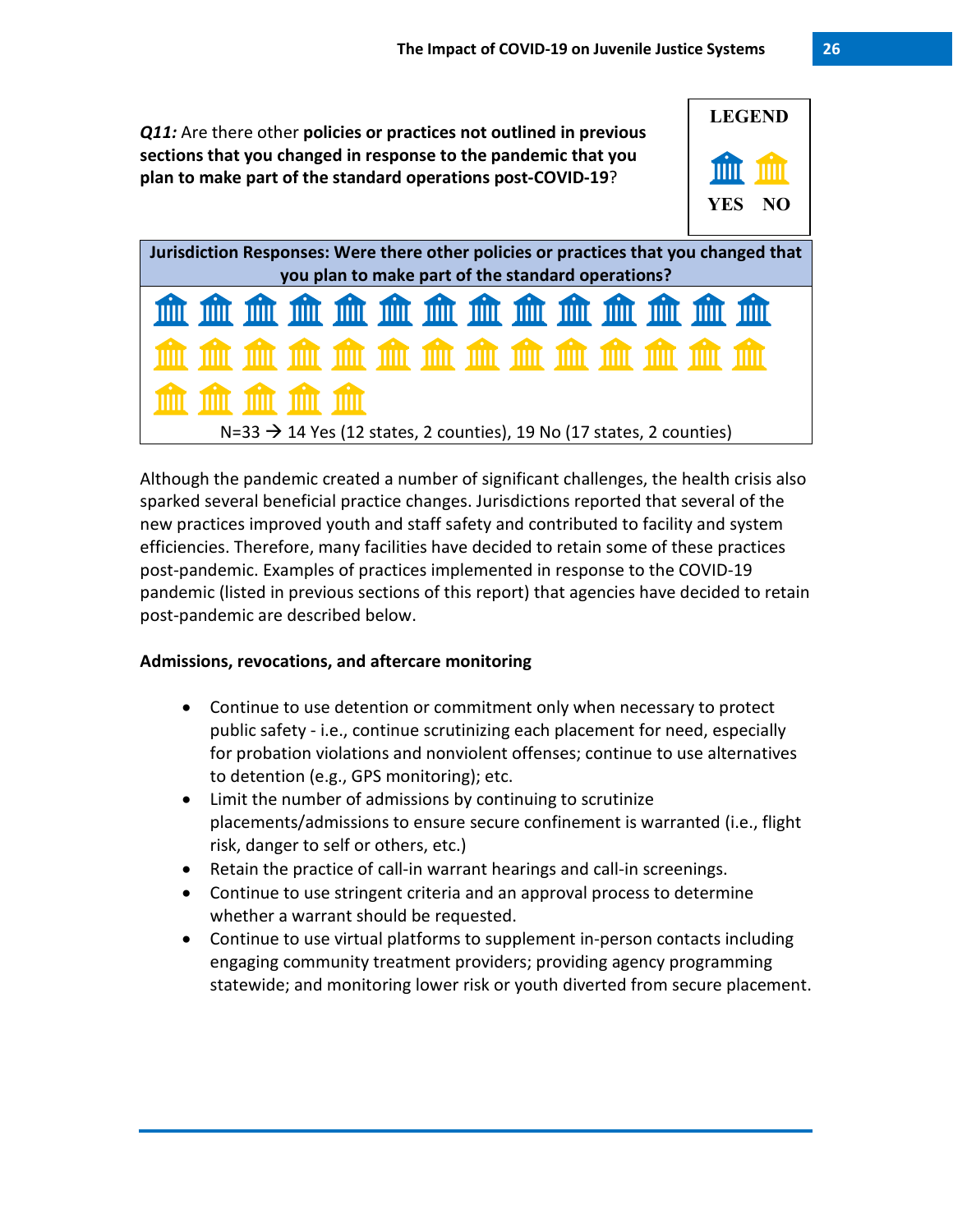"The District will continue ensuring that youth committed on non-violent offenses are only securely detained as a last resort." *– District of Columbia, Department of Youth Rehabilitation Services*

"We expect the enhanced contacts for service provision to continue post-pandemic as the use of technology has expanded the ability of staff to maintain contacts with service and treatment providers in a more efficient manner." *– New Jersey Juvenile Justice Commission*

# **Standards for releasing juveniles from post-adjudication facilities to their communities and length of stay**

- Continue to use videoconference technology to support re-entry planning, reviews, and to connect youth to community resources prior to release.
- Continue to regularly evaluate all youth for release readiness and strongly consider youth's progress in treatment, dosage needed, and if comparable services can be continued in the community (thereby reducing the youth's length of stay in placement).

# **Delivery of facility-based treatment and other services including communication with families**

- Continue to use videoconference technology for staff meetings, family visits and therapy, tele-health appointments, mental health sessions, connecting youth to mental health clinician prior to release, aftercare planning, religious services, detention hearings, etc.
- Retain smaller treatment group sizes.
- Retain a cohort approach to facility programming (individual units programming together).
- Continue increased treatment dosage for youth and families.
- Continue flexible family visitation hours.
- Retain the opportunity for daily phone calls with family members, unlimited letter writing, and additional video visitation sessions with family members.
- Continue holding family visits and professional meetings in outdoor spaces when possible.
- Continue to provide virtual trainings to staff.
- Medical staff attending to the youth on the units to decrease risk of exposure.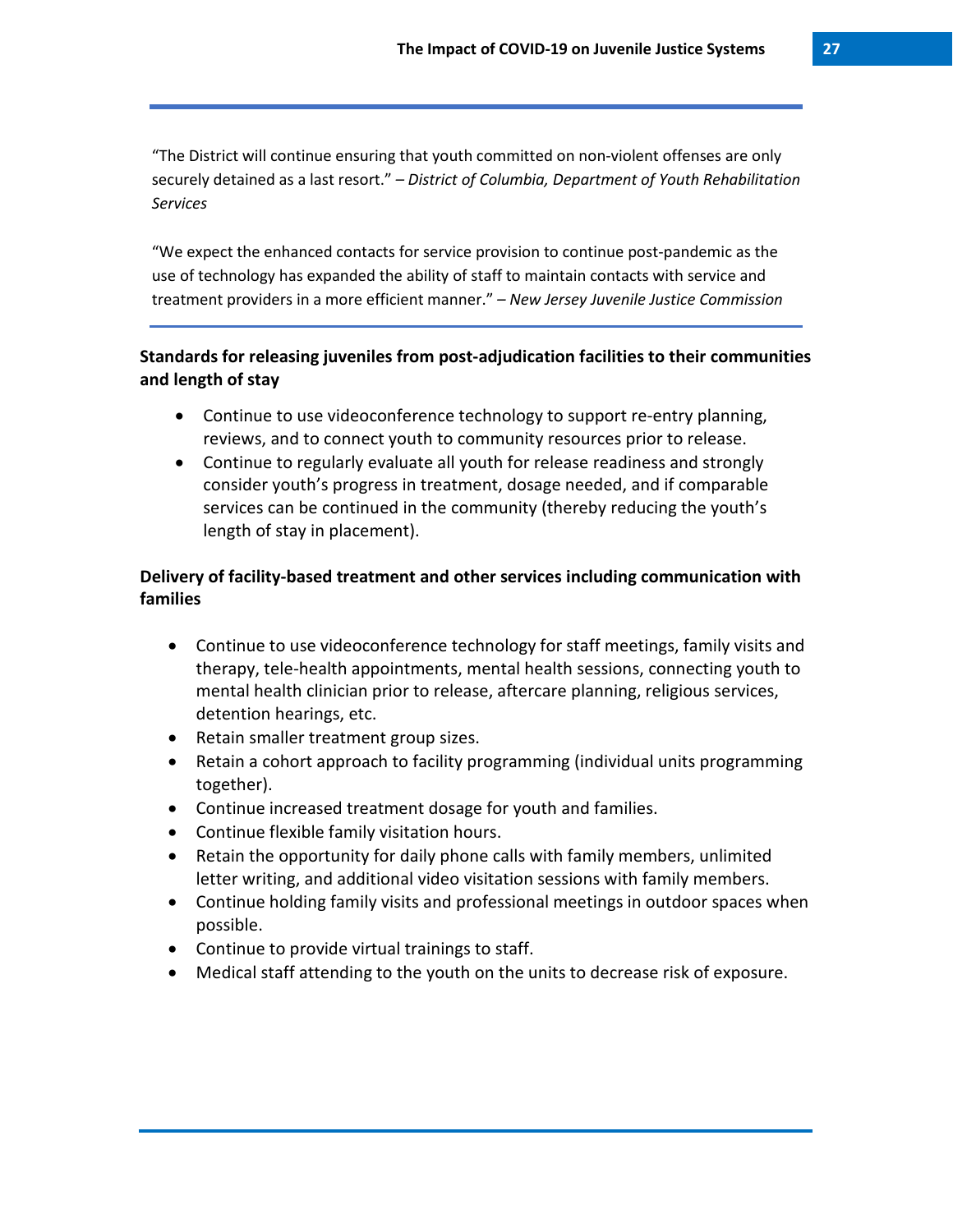#### **Delivery of facility-based educational instruction**

- Continue to use video conference platforms as part of education service delivery and/or for instruction during inclement weather.
- Continue to issue tablets and laptops to youth and staff for remote learning and other facility programming.
- Continue to expand educational opportunities for youth – i.e., postsecondary learning through university and technical college systems; accessing remote educational services across each campus (educational programs that may not be offered on a specific campus); etc.

Jurisdictions articulated some of the benefits of virtual programming: Rural facilities having greater access to volunteer programming/services through remote platforms; using remote platforms to secure and retain math and science teachers; a decrease in resources needed to transport staff and youth for reviews, hearings, appointments, etc.; and an increase in youth programming since youth were not traveling for release review meetings.

• Retain additional supports for struggling students – e.g., a virtual

reflection room to support the specific behavioral needs of students; using a Targeted Intervention Day to provide more focused support and instruction; etc.

- Continue to separate the GED students from the K-12 students in order to tailor services to youth – e.g., job readiness programs and activities.
- Retain physical safety measures related to education i.e., Unit residents attending school together; line movement changes to prevent mixing of residents; limit the number of youth in the school building; etc.

"….we will continue to conduct reentry planning that is youth and family driven and provide support to the family/young person regarding economic, housing, medical care." *– State of WA, Juvenile Rehabilitation Division in the Dept of Children, Youth, and Families*

## **Access to electronic devices for youth while in the facility and/or upon release**

- Continue to provide youth access to secure computers (i.e., tablets, iPads, laptops, etc.) for educational, treatment, and other prosocial activities.
- Continue the practice of providing cell phones to youth in medical isolation.
- May continue to provide basic smart phones and phone/data cards to families in need to facilitate virtual sessions/visits. May continue to provide Wi-Fi hot spots for youth in the community who are enrolled and active in college level classes. Will continue to provide parole youth access to laptops and tablets when requested by youth and parole officer.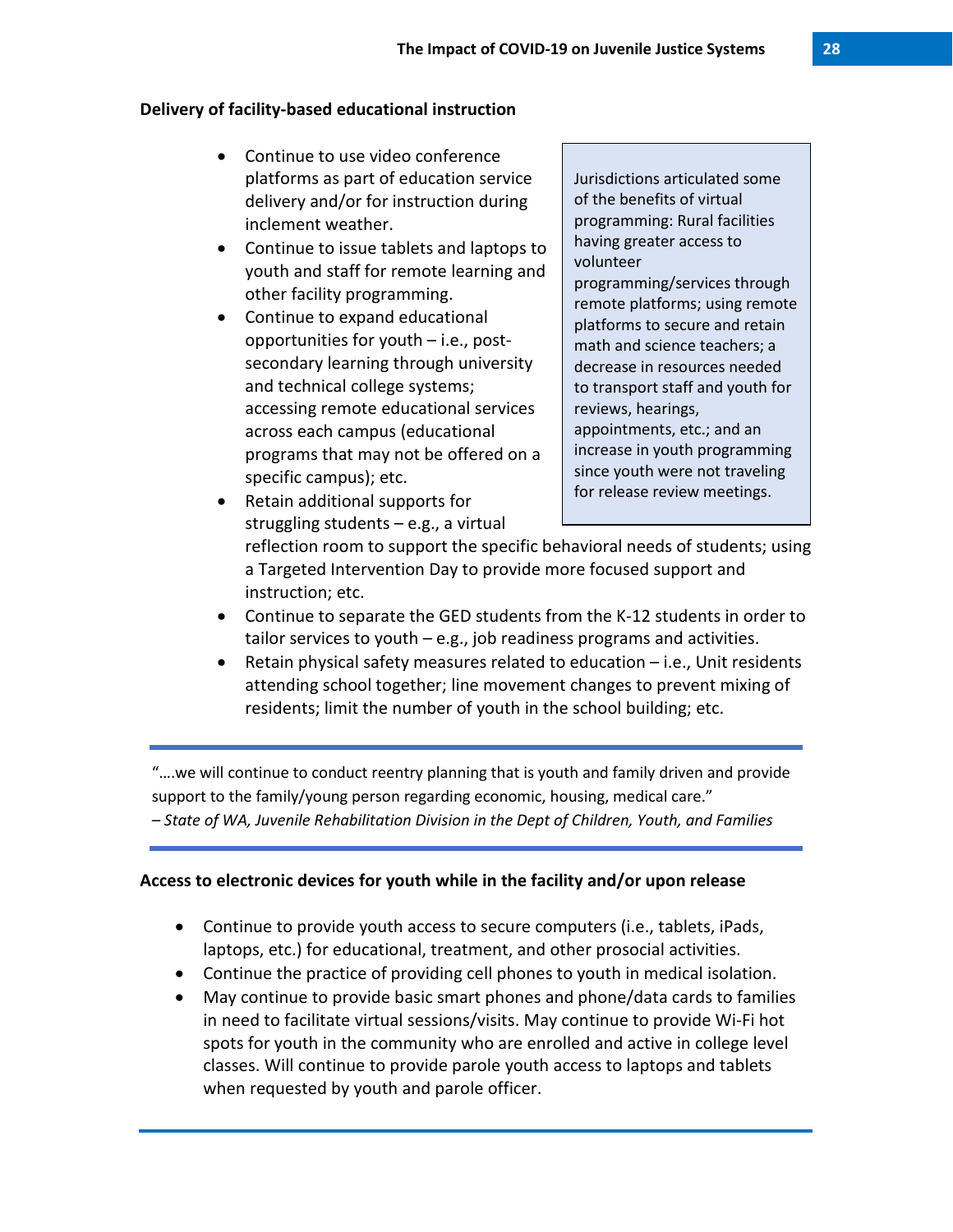#### **Changes agencies would like to retain but may not be able to**

- A lower census to provide more effective programming for youth and families.
- Virtual court hearings.
- Conducting intake for new youth every two weeks instead of once per week.

# **CHALLENGES**

Eight jurisdictions were chosen to participate in follow up interviews. In addition to elaborating on answers provided in the online survey, representatives from each were asked about challenges they faced and positive impacts they saw from changes implemented in response to the COVID-19 pandemic. Jurisdictions highlighted their greatest challenges as:

- Navigating the unknown (jurisdictions had never before experienced a pandemic)
- Providing information and meaningful support to families
- Managing youth and staff stress
- Managing and dissolving staff resistance
- Continuing essential facility programming and services
- Limitations resulting from inadequate IT infrastructure
- Responding to stakeholders and managing public perception

## **Navigating the Unknown**

Universally, jurisdictions cited the greatest challenge responding to the health crisis was navigating in unchartered waters – the unknown. Many explained that the frequently changing guidance from the federal Center for Disease Control and Prevention (CDC) and state and local governing bodies (i.e., health departments) made it even more difficult to develop a solid and effective response strategy (i.e., "trying to hit a moving target"). As a result, jurisdictions were left in limbo – not knowing if they should issue policy variances or revise protocols to support operational changes prompted by the pandemic. Not having clear direction or a less than sturdy foundation contributed to growing staff fears and resistance.

## **Providing Information and Meaningful Support to Families**

Throughout the pandemic it was necessary for agencies and facilities to keep families informed of changes in policies and practices – e.g., suspension of in-person visitation; efforts to minimize risk of COVID-19 to youth and staff; incidents of outbreaks, etc. This required designating an individual or a team of individuals to develop a call schedule and to make these calls on a weekly basis (or more often as needed). These duties were in addition to existing job duties for individuals charged with contacting families. To make sure staff provided accurate information and to facilitate consistency in messaging, some jurisdictions created bullet points and talking scripts for those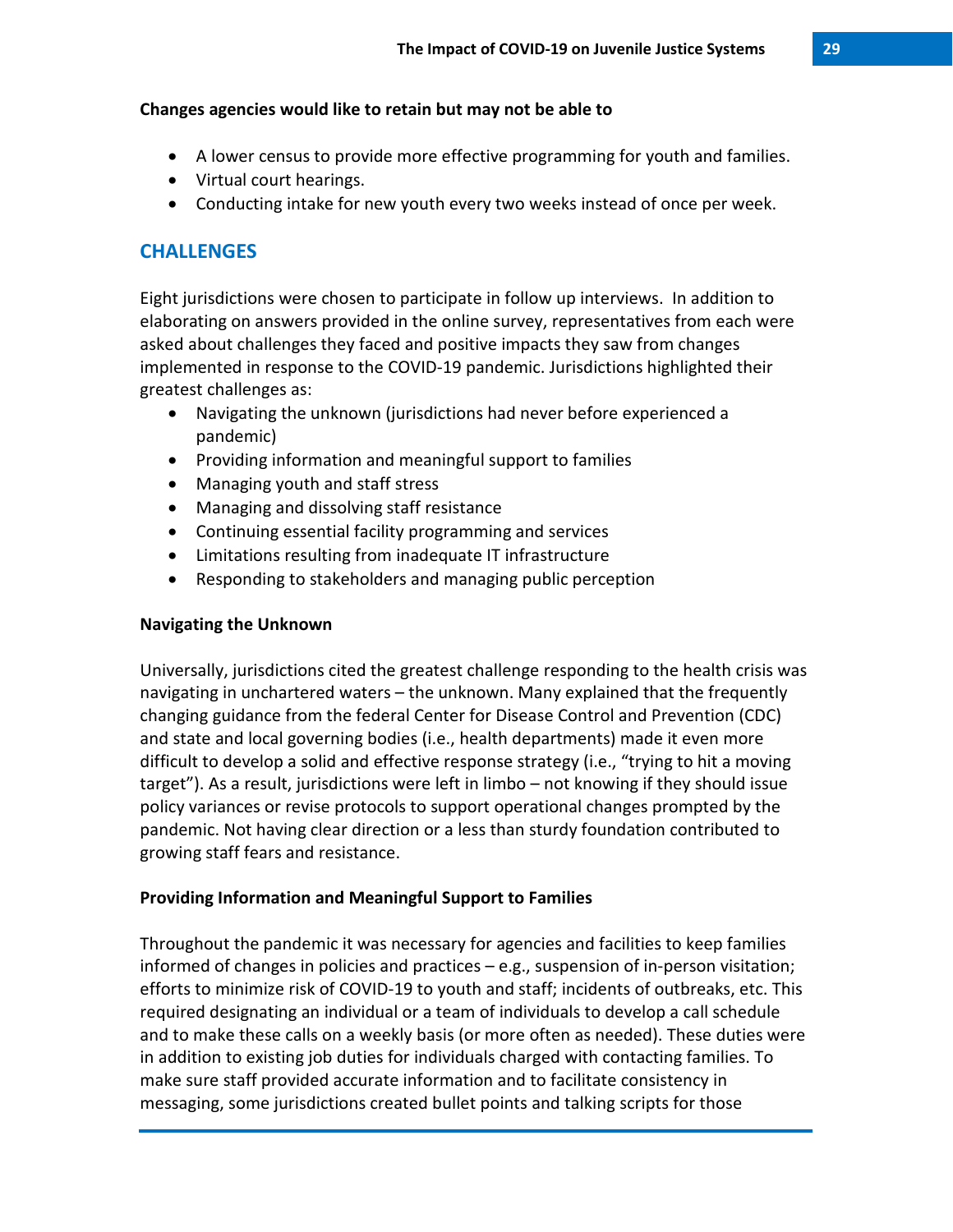individuals making the phone calls. During this process some jurisdictions prompted staff to gather information about specific family needs, particularly as it related to maintaining communication with their children. In response to the information gathered, agencies and facilities provided families with laptops, hotspots, and access to Wi-Fi. Some agencies also reported providing families with resources to meet their basic needs such as food and hygiene products.

#### **Managing Youth and Staff Stress**

As mentioned, the uncertainty and lack of timely information fueled fear among staff and youth. Managing these fears was a tremendous challenge for facility and agency leaders. While direct care staff returned to work each day, some carried with them the care and concerns for their families at home and an underlying fear of increasing the risk of exposure to loved ones. Additionally, some jurisdictions reported suffering the loss of staff and family members to COVID-19, which required creating avenues to support staff and youth while they grieved the loss of their colleagues, mentors, and family members. Jurisdictions responded to emotional reactions and concerns from staff by increasing communication and providing additional support (e.g., regular support groups led by clinicians).

#### **Managing and Reducing Staff Resistance**

Jurisdictions interviewed reported staff members' fears often manifested as staff resistance. Agency administrators and facility managers had to develop strategies to effectively address staff opposition. Staff resistance came in the form of not wanting to comply with the mandatory mask mandate; an unwillingness to work shifts on quarantine units; and not wanting to conduct the COVID-19 screening process (e.g., questions, temperature check, etc.), to name a few. To dissolve this resistance many jurisdictions used a strong communication strategy that included setting clear expectations; sharing research from the CDC and public health; communicating frequently and in a variety of formats (e.g. emails, live streaming Q&A sessions led by the Secretary/ Agency Director, etc.), and implementing incentives to reward compliance (e.g. the "Mask Up Challenge" in which staff could earn lunch or additional administrative leave if the facility was 100% compliant with the mask mandate).

#### **Continuing Essential Facility Programming and Services**

Interviewees reported trying to maintain daily operations and regular programming within the confines of CDC guidelines/restrictions (i.e., mandatory mask mandates; six (6) feet social distancing; additional sanitizing procedures; etc.) was a tremendous challenge. Facilities needed to continue to provide effective treatment and programming to positively impact youth and families (i.e., increase protective factors and decrease recidivism) in the face of public health limitations. While some jurisdictions were able to continue providing treatment and educational services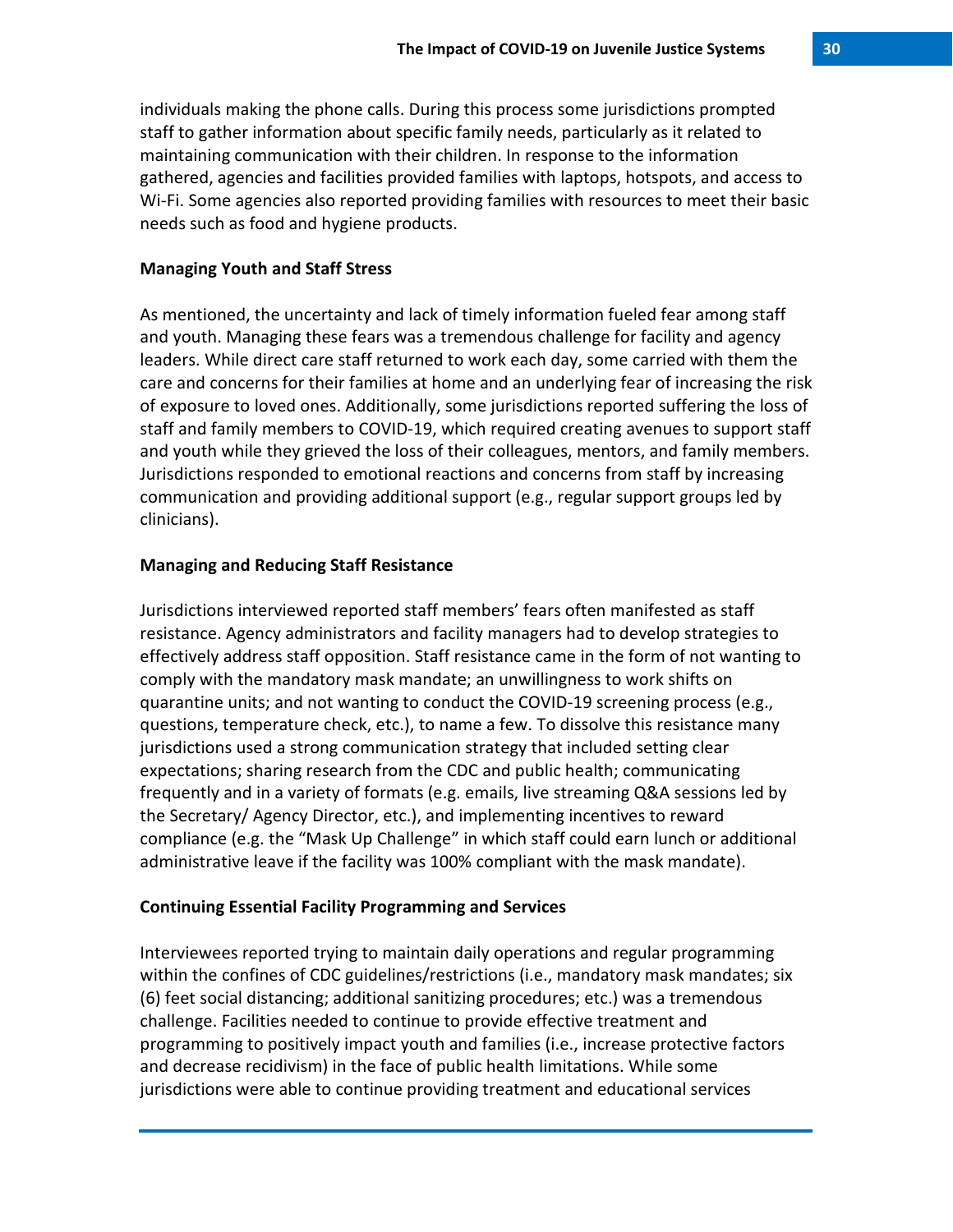remotely, other jurisdictions struggled to deliver vocational curricula and connect youth to employment in the community. As a safety precaution, many jurisdictions halted all in-person visits (e.g., family members, volunteers, etc.) One jurisdiction reported challenges resulting from judges who required youth to have a successful home pass or facility furlough prior to being released to their discharge resource. Because of safety concerns home passes/furloughs were suspended and since courts were not in session, youth remained in community residential programs longer than necessary.

In addition, staff shortages due to staff members contracting the virus; staff members having to quarantine because a family member became ill; or staff members not wanting to work on quarantine units, only complicated matters. To address staff shortages, some jurisdictions implemented a practice of requiring probation/parole officers to post within the facility since probation/parole staff had some of the same training as facility staff. Most jurisdictions provided increased pay ("hazard pay") for individuals who were posted on the quarantine units.

#### **Limitations Resulting from Inadequate IT Infrastructure**

An inability to support remote platforms was another challenge identified by interviewees. Some jurisdictions reported issues establishing wireless connectivity because of the building structure and/or the remote location of facilities. Additional IT challenges included parents not having access to updated technology. Some jurisdictions met this challenge by purchasing the necessary equipment for use by families (e.g., Wi-fi hotspots, tablets, cell phones, etc.) An inability to move into a remote video format immediately resulted in a delay in services and less than optimal service delivery methods (e.g., work packets for education).

#### **Providing Timely Information to Stakeholders and the Public**

Some jurisdictions described challenges with managing and responding to union representatives, the media, and other partners. Others reported experiencing pressure from youth advocates who pushed for the immediate release of a large number of youth and resistance from county officials regarding practice changes (e.g., intake reduced from weekly to every other week). Jurisdictions addressed this by employing a robust and consistent communication strategy. This included regular meetings with stakeholders and using a variety of methods to communicate (i.e., emails, memos, live question and answer sessions, etc.)

#### **Promising Practices**

Representatives from those jurisdictions interviewed explained that the pandemic allowed them to highlight and eliminate long-standing barriers to success. The pandemic also inspired innovation, encouraged flexibility, and spurred effective practice changes.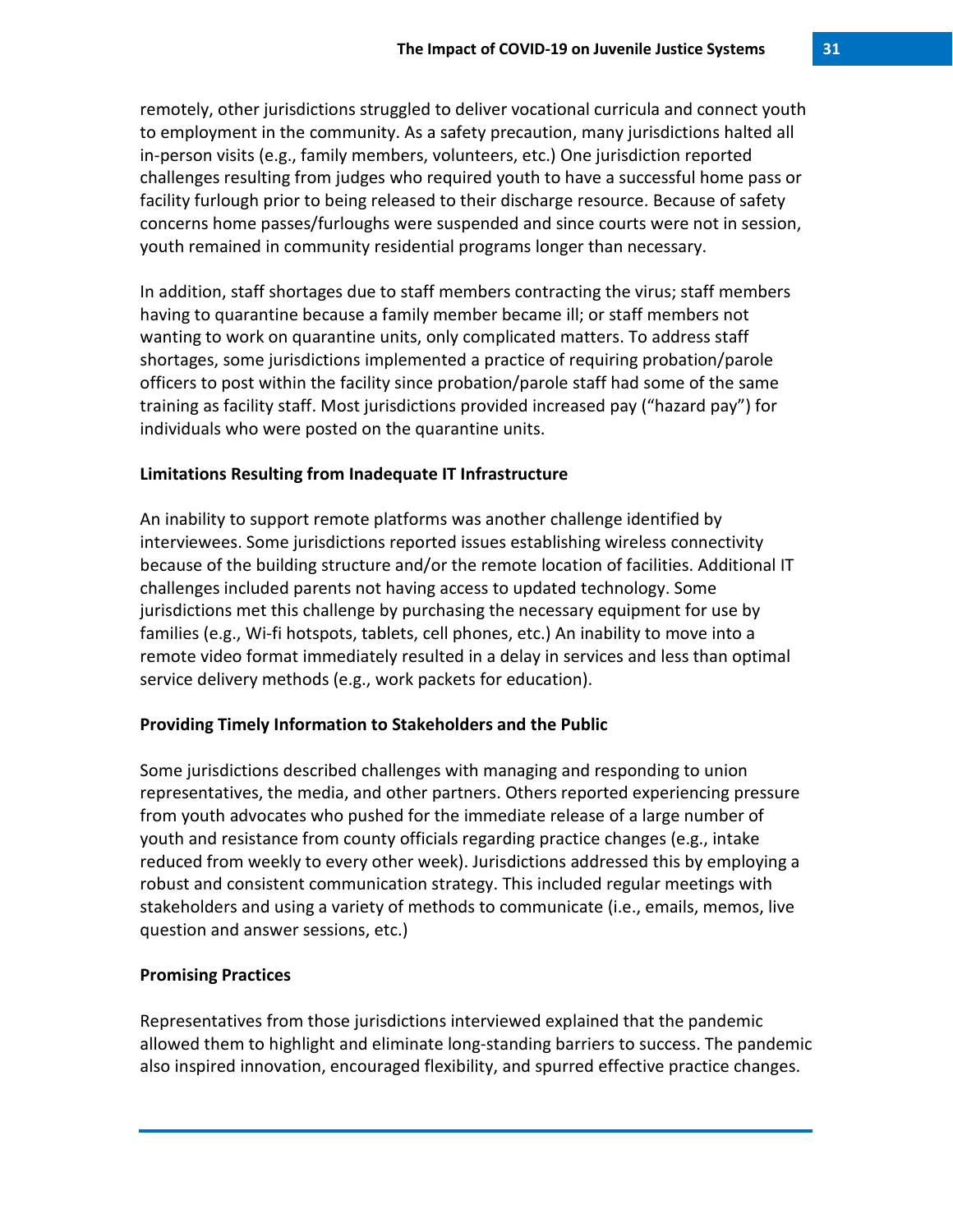Several of the innovative practices appear to be aligned with desired system outcomes including:

- 1) Creating system efficiencies and moving the system to more closely align with best practices in juvenile justice .
- 2) Increasing the focus on youth, family, and staff needs which resulted in improved relationships.
- 3) Improved programming and services to youth and families.
- 4) Improved partnerships with community members and stakeholders.
- 5) Improved short-term outputs and outcomes for youth.
- **1) Creating system efficiencies and moving the system to more closely align with best practices in juvenile justice.** 
	- Provided an opportunity to evaluate the purpose of out-of-home placement; why youth are confined; the degree of public safety risk; and whether re-confining youth for technical violations or low-level behavioral noncompliance is necessary. As a result, probation/parole officers expanded their understanding of graduated sanctions and shifted to using alternatives to detention (i.e., filing a petition instead; using GPS tracking for high-risk youth; etc.)
	- Some jurisdictions reported reduced length of stays in 2020 compared to earlier time periods.
	- Assigning a social worker to concentrate on finding family members with the goal of increasing the number of youth supports and locating placement options for youth.

In response to the pandemic, Utah DJJS altered how youth are placed in secure care facilities. The new practice requires senior supervisory approval prior to revoking a youth and placing him/her in detention. This practice will be retained post-pandemic. UT DJJS has witnessed a 20% reduction in technical violations for youth on probation during this time.

- Increased transparency and communication at all levels (examples: staff, youth, families, community, other stakeholders).
- Increased the presence of parole/probation staff in the community to more regularly engage with youth. One jurisdiction plans to decrease the number of field offices to encourage field staff to conduct the required youth contacts in the community rather than in an office setting.
- Reduced the number of intake facilities which were previously operating below capacity.
- Generated savings of time and financial resources by conducting appointments virtually or delivering the service on the youth's unit instead of transporting youth to/from community mental health appointments; to/from court; to/from the facility infirmary when youth are sick; etc.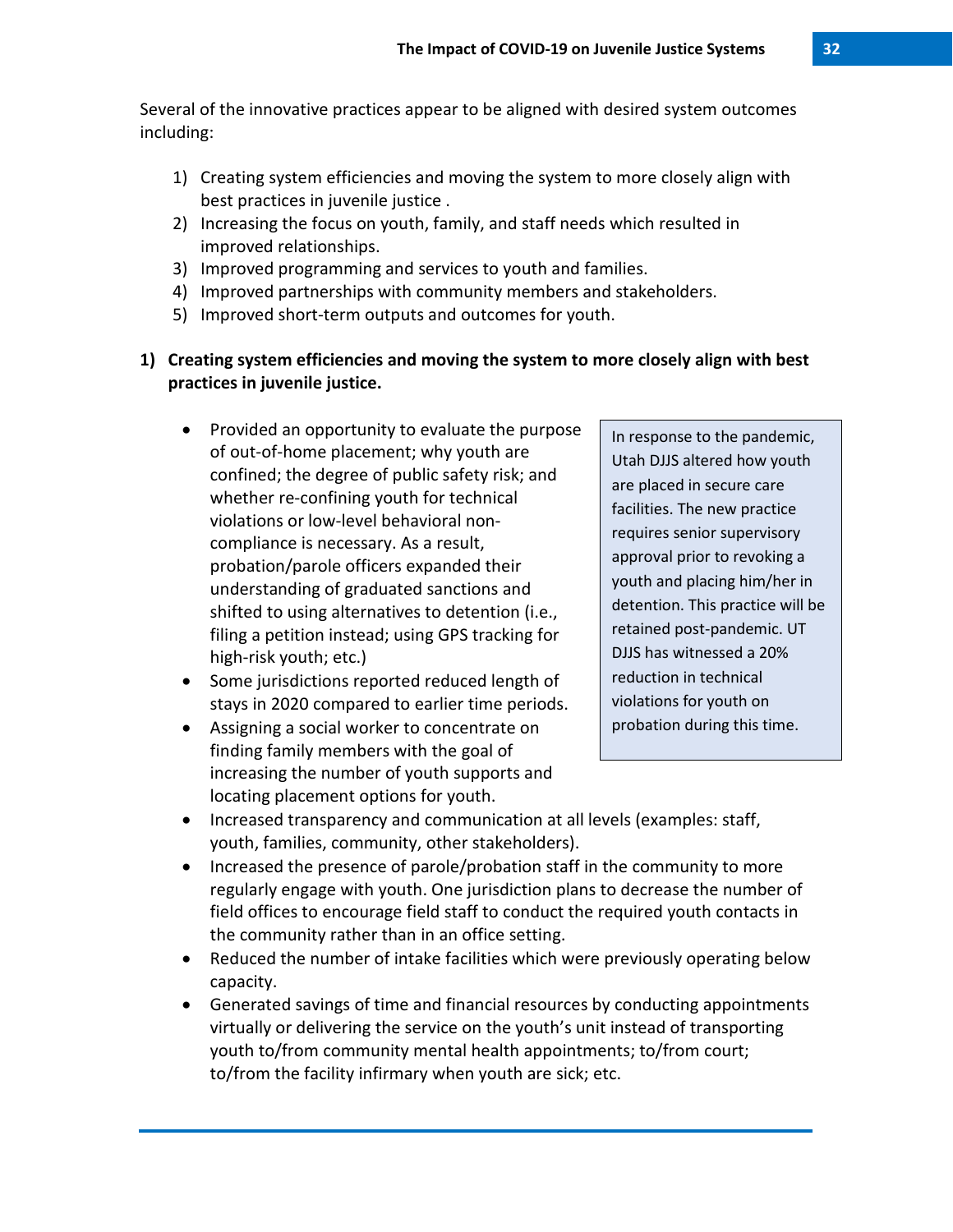• Created a "fast track" that required an expedited review by the County Attorney (within a 24-hour period) of youth cases who did not meet the new criteria for detention placement.

## **2) Increased focus on youth, family, and staff needs which resulted in improved relationships.** Examples include:

- Case workers called each family on a regular basis to keep them informed which may positively influence level of trust.
- Agency hosted organized live streaming events for families that were facilitated by agency leaders. During these sessions agency leaders shared information, invited questions from family members, and gathered feedback on what supports families needed.
- Facility staff were pushed to engage with youth in more meaningful ways as a result of a decrease in structured programming. This was particularly apparent for youth in quarantine as staff increased their interactions by playing board games, working on activity packets, and making artwork with youth.
- Implemented a cohort approach in which all youth and staff stayed together on the unit for all activities which reinforced the concept of a "family." This enabled youth to exercise their problem-solving and conflict resolution skills with their peers.
- Facility staff (at all levels) shared a similar experience (i.e., fears, concerns, practice changes, uncertainty, "having a voice" by generating solutions, etc.) which strengthened bonds and reinforced the need for teamwork.
- Staff and youth were required to huddle twice a day to talk about their daily goals; how they were feeling; and identify their focus for the day. This fostered vulnerability among staff and allowed staff to lean on one another for support.
- Managers and agency leadership increased communication and transparency (i.e., regular briefings, memos, answering individual emails from direct care staff, etc.) which can positively influence trust in leadership and strengthen agency and facility culture.

During the pandemic Utah DJJS invested in the IT infrastructure to allow youth access to higher education. Youth can now work towards earning an Associate or Bachelor's degree while in the care of the state. Recently, the Utah state legislature passed a bill [https://le.utah.gov/~2021/bills/stat](https://le.utah.gov/%7E2021/bills/static/HB0279.html) [ic/HB0279.html](https://le.utah.gov/%7E2021/bills/static/HB0279.html) allowing general funds to be used to cover the cost of higher education.

- Established staff support groups and invited all staff to participate which sent a positive message of care, concern, and support.
- Staff increased their involvement in youth-oriented meetings (e.g., MDTs, treatment groups, etc.) as a result of a decrease in the amount of time needed to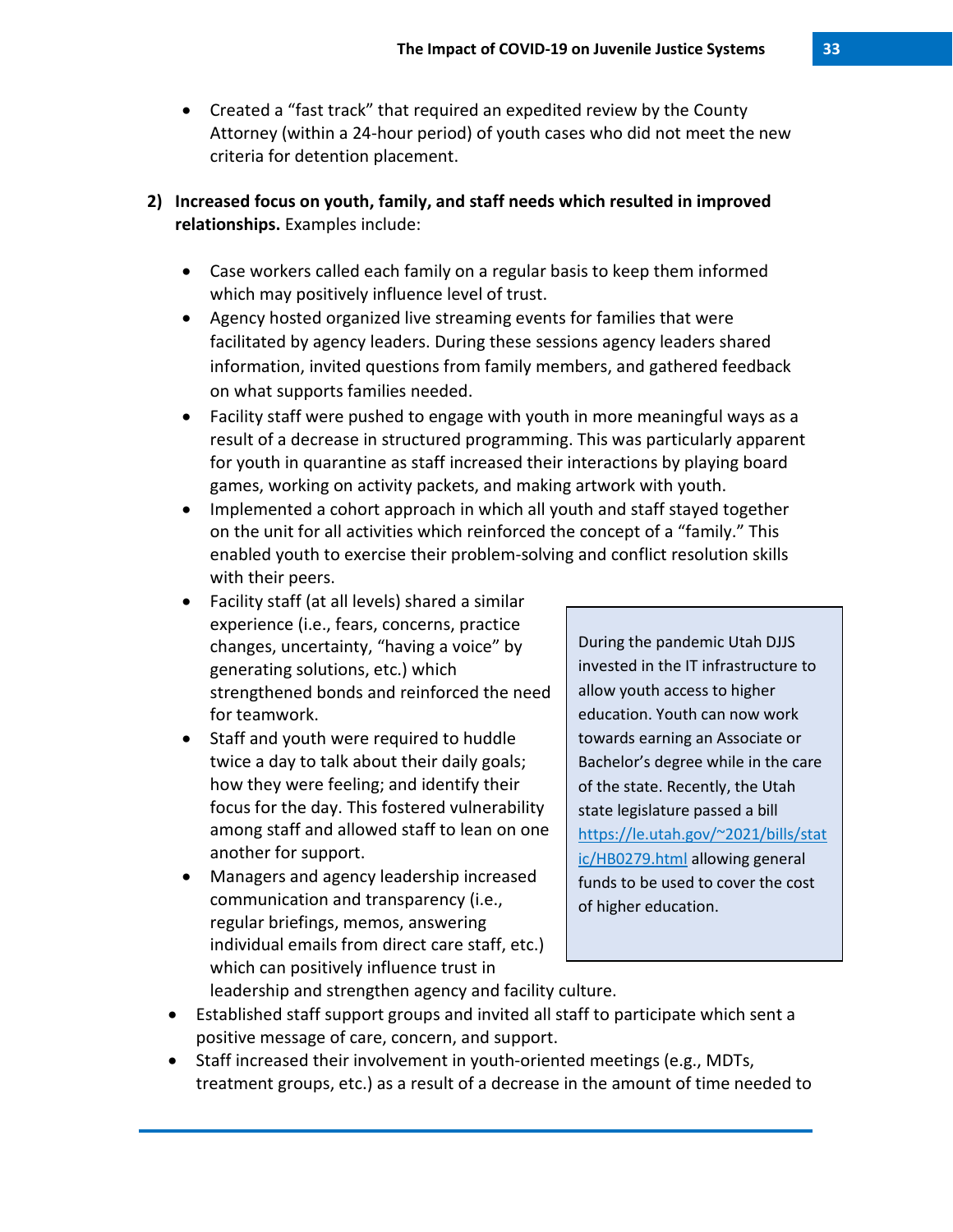transport youth to court or to activities within the facility. This reinforced that direct care staff are an essential part of the team.

• Probation/parole officers increased the number of contacts through video calls and curbside visits which strengthened their relationship with youth.

## **3) Improved programming and services to youth and families.** More specifically:

- Increased family engagement using virtual video platforms in Multi-Disciplinary Teams (MDT) meetings and family therapy sessions.
- Smaller treatment groups allowed for more personal and meaningful interactions.
- Increased dosage due to treatment groups being held on the units (i.e., reduced transportation time) and an increase in activities to keep youth engaged.
- Education components and services were strengthened:

.

- o Youth were provided access to higher education (Associate and Bachelor's degrees) through online platforms.
- o Implemented a "reverse learning" classroom in which lessons are presented through virtual platforms and in-person classrooms are used for interactive lab experiences.
- o Implemented weekly targeted interventions to work with youth who were struggling academically.
- o Teachers conducted daily check-ins with students to help them stay connected.
- o Developed and implemented a specific education protocol to address student disengagement.
- Improved release planning for youth that involved identifying specific actions to mitigate public safety risk if a youth was released into the community (i.e., what the family will need to support youth success).
- Implemented a process to prevent service gaps and foster a seamless transition by allowing youth to continue individual mental health sessions with the facility clinician until they were fully connected to similar services in the community.
- Enhanced the orientation process for committed youth who resided in detention and who were awaiting placement. The state agency established a system to build rapport with these youth by conducting a virtual orientation session prior to

During the pandemic, Connecticut Judicial Branch, Court Support Services Division (CT CSSD) worked with youth advocates and probation/parole officers to develop individualized plans to prevent student disengagement. This involved purchasing necessary equipment for youth and families such as laptops and Wi-Fi hot spots.

youth being placed in a longer-term facility. This session provides an opportunity for staff to introduce themselves; to explain what to expect while in the program; and answer any questions the youth may have.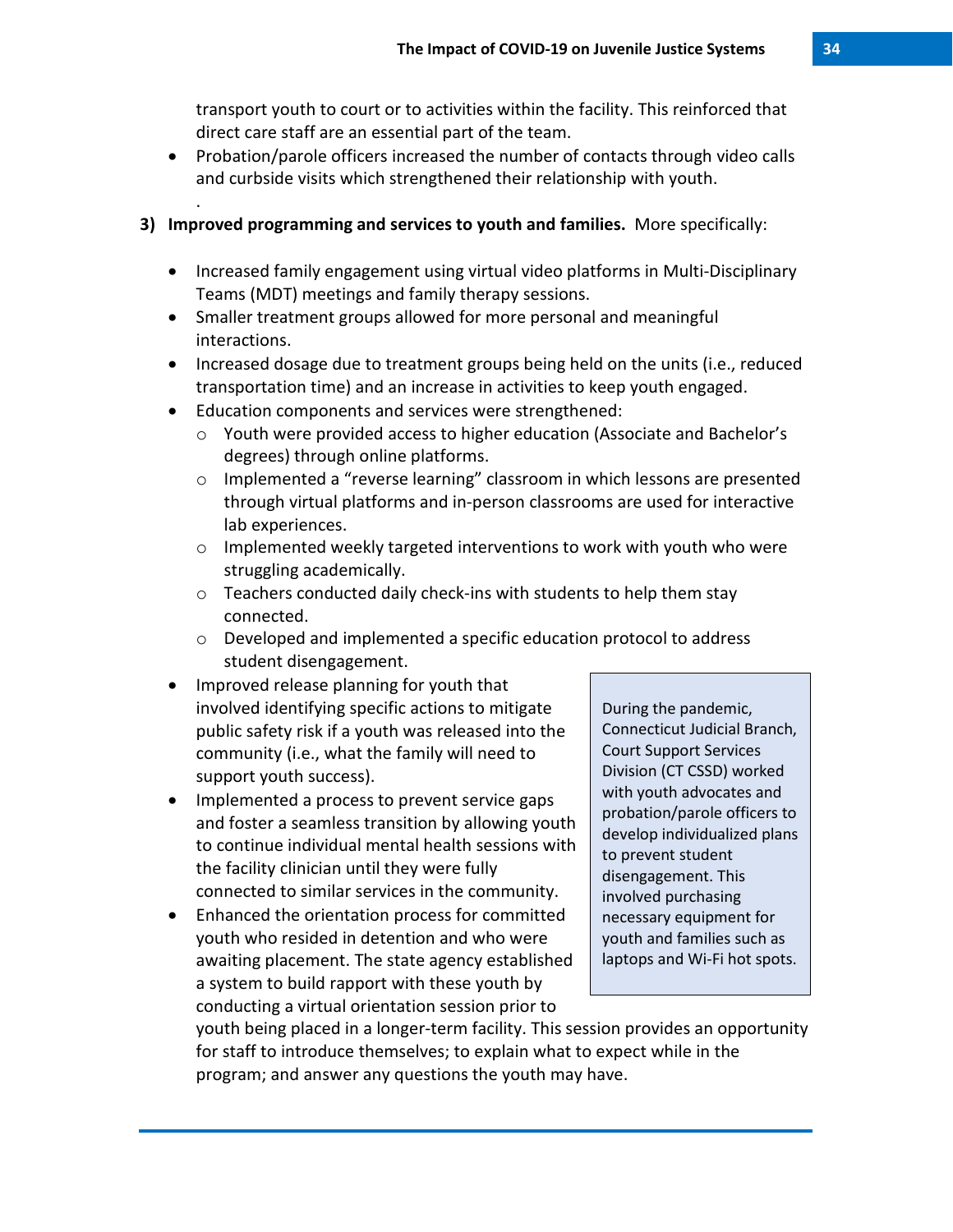- Provided food, Wi-Fi hot spots, laptops, and cellular phones to families in need to ensure basic needs were met and allowing families to maintain seamless communication with youth.
- Provided formal training to probation/parole officers regarding the resources available to families and how to access these services (e.g., food pantries, nutrition programs, COVID-19 testing sites, etc.) This information will continue to be provided to families moving forward.

"Some districts report seeing students recovering credits at a higher rate during the pandemic [due to use of computer assisted instruction]" *--- Florida Department of Juvenile Justice*

- **4) Improved partnerships with community members and stakeholders**. Examples include:
	- Increased collaboration with youth advocates through regular meetings in which the agency provided up-to-date information. Youth advocates then relayed this information to families and the community at large.
	- Strengthened community relationships as evidenced by community members purchasing all items on the facility's Amazon wish list.
	- Increased partnerships with other agencies and facilities through daily emergency command team meetings.
	- Improved partnership with the courts by working together to permit youth to be held in detention a maximum of 72 hours.
- **5) Improved short-term outputs and outcomes for youth.** Jurisdictions provided examples of how the pandemic influenced key agency measures. Examples include:
	- A decrease in the number of "preventable" incidents.
	- A reduction in youth-on-youth violence including gang-related incidents.
	- A decrease in the number of technical violations for probation youth.
	- A reduction in the number of violations committed by youth on GPS monitoring.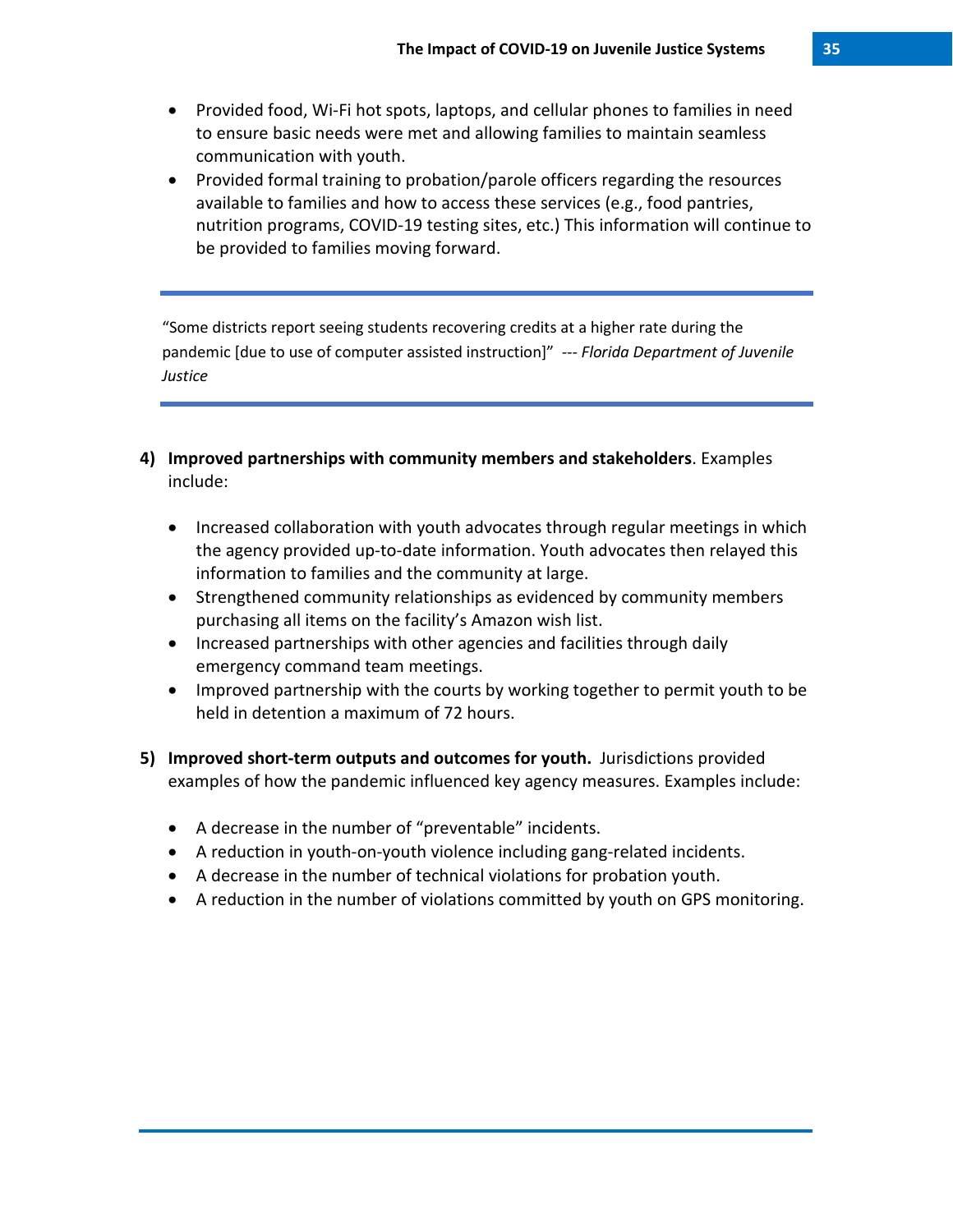## **LESSONS LEARNED**

A key part of improving the juvenile justice system and the services provided is reflecting on lessons learned. The eight jurisdictions interviewed were asked what they learned from their experience responding to the global pandemic and what they might do differently in the future. Five main themes emerged. These include:

- 1) Use the opportunity to challenge old beliefs and practices and be open to innovative solutions.
- 2) Be prepared and have a robust emergency response plan to avoid any delay in taking action.
- 3) Practice frequent, consistent, and transparent communication with staff, youth, families, and stakeholders.
- 4) Create mechanisms to clearly demonstrate care and concern for staff by conducting frequent check-ins and employing other strategies to promote staff wellness.
- 5) Invest the necessary resources to meet challenges encountered, especially IT solutions.

## **1) Challenge old beliefs and be open to innovative solutions.**

Many of the interviewed jurisdictions reported that the pandemic allowed systems to identify long-standing barriers and to generate creative solutions to issues that had previously been deemed as impossible to fix or solve. During the pandemic, many jurisdictions implemented significant system practice changes that they plan to retain post-pandemic. One of the most salient examples is implementing additional layers of approval (i.e., by probation/parole supervisors, court judges, agency leaders, etc.) to ensure only the most high-risk youth are placed in secure facilities. Detention and secure facility populations have been reduced by applying further scrutiny regarding why youth are revoked and/or placed in care. Another example is creating and implementing essential data reports to inform decisions that had been stalled for months in the agency IT queue.

Jurisdictions also described challenging old beliefs related to youth and families. Prior to the pandemic many youth were restricted to a few phone calls a week to their families, which had to be earned as part

## **Increased Treatment Dosage and Engagement**

The Ohio Department of Youth Services reported an increase in programming time and treatment services during the pandemic. This outcome was the result of youth receiving the majority of programming on their unit rather than youth having to be transported throughout the facility or campus.

Similarly, Arizona Maricopa County Juvenile Probation Department reported staff engaged youth more often since youth were programming on the unit. The pandemic also encouraged staff to engage with youth in more creative ways.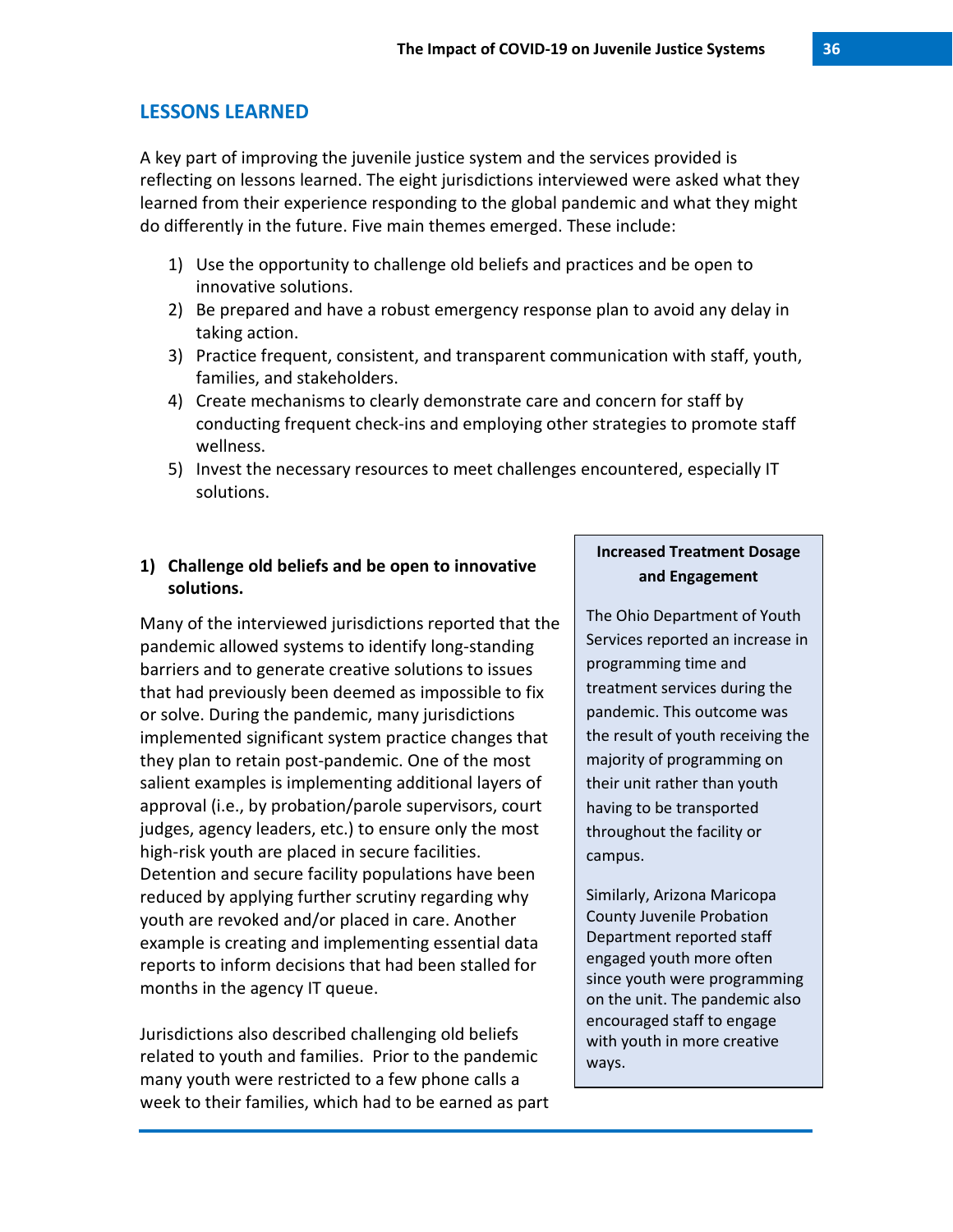of the behavioral level system. During the pandemic to foster relationships and provide additional support to youth, many facilities removed the phone call limitations. Youth were permitted to call families more often or whenever it was needed. Some jurisdictions will be retaining this practice after witnessing the positive impact it had on youth well-being.

# **2) Be prepared. Agencies and facilities must have a robust emergency response plan to avoid delay in taking action.**

Jurisdictions emphasized the importance of having a robust and updated emergency response plan. Several agencies stated that although they had a plan, it was not comprehensive and/or it was difficult to operationalize. Jurisdictions encourage agencies to:

- Ensure all staff are trained on the relevant emergency response protocols and structures prior to the event.
- Create a list of additional family members for each youth alternative contacts who can provide support to youth if the primary contact/family member falls ill.
- Ensure that all resources identified in the emergency response plan are available (e.g., an adequate supply of Personal Protection Equipment (PPE); additional IT equipment; etc.)
- Adopt a long-term vision and plan for a longer duration than anticipated (include back-up plans).
- Ensure the plan includes staff coverage, specifically who will cover for mandatory posted positions (e.g., Medical Director, direct care staff, etc.)
- Include staff and youth wellness as part of the plan. For example, during the COVID-19 crisis some jurisdictions lost staff members to the disease and had not resource-planned on how best to support staff and youth through the grieving process.

# **3) Frequent, consistent, and transparent communication with staff, youth, families, and stakeholders is critical.**

Jurisdictions emphasized the importance of regular communication that is sincere, informative, transparent, and consistent across all layers of the agency. More specifically, jurisdictions advised that agency communication experts develop a formal comprehensive communication plan that details communication with youth, families, staff, stakeholders, the media, etc. At a minimum, the comprehensive strategy should reflect:

- Using a variety of communication methods (e.g., video, written, etc.) to reach all types of learning styles.
- Organizing formal meetings to bring team members together to discuss issues and problem solve in real-time (e.g., daily huddles twice per day).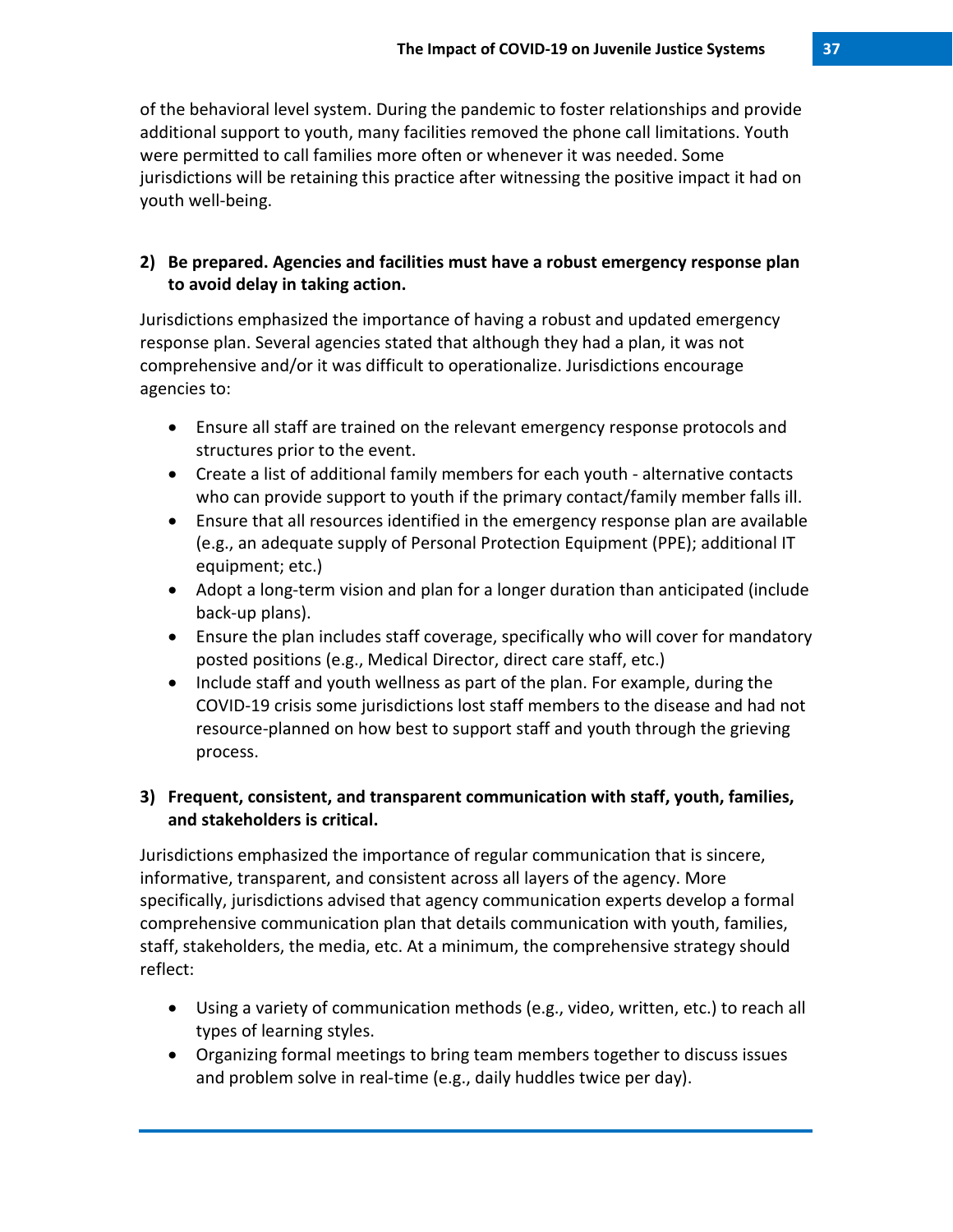- Creating forums by which families can stay informed and agency leaders can answer questions families may have (e.g., Live Streams, monthly support groups, etc.)
- Developing a call schedule and designating individuals responsible for contacting families on a regular basis. This also included developing talking points to better ensure consistency in messaging and to gather information about family needs.
- Regular direct communication to all staff from agency leaders (e.g., emails/memos, virtual question and answer sessions, etc.)
- Regular communication with stakeholders and partners (i.e., law enforcement, prosecutors, public defenders, youth advocates, etc.) to share response strategy updates and protocol changes.
- Consistently updating the agency website with the most recent response information.
- Consistently corresponding with the media through planned interviews (to include talking points) and press releases.
- Regular meetings with labor unions from the onset to work through any concerns and resistance and provide an opportunity for feedback.

# **4) Staff support is essential. Create mechanisms to clearly demonstrate care and concern by conducting frequent check-ins with staff and employing other strategies to promote staff wellness.**

In the midst of the pandemic, jurisdictions realized the critical value of providing staff support during difficult times. Specific examples of giving appreciation, recognizing staff for their efforts, and providing support include:

- Conducting grief support groups before and after shifts to support staff in the grieving process (in response to the passing of a colleague).
- Implementing a 10-hour shift schedule to allow three consecutive days off.
- Calling staff regularly to ask how they are feeling and to share available resources.
- Meeting with field staff who were re-deployed to facilities to work and explaining why they were here, what to expect, and answer questions.
- Providing incentives for complying with new protocols  $-$  e.g., a "Mask Up" challenge in which staff were provided lunch or additional administrative leave for demonstrating 100% compliance with the mask mandate.
- Individual and group emails from agency and facility leaders thanking staff and acknowledging a job well done.

# **5) Invest the necessary resources to meet challenges encountered, especially IT solutions.**

Many jurisdictions advised agencies to invest in IT infrastructure (e.g., Wi-fi capabilities) to support telehealth and video platforms. Jurisdictions encouraged others to research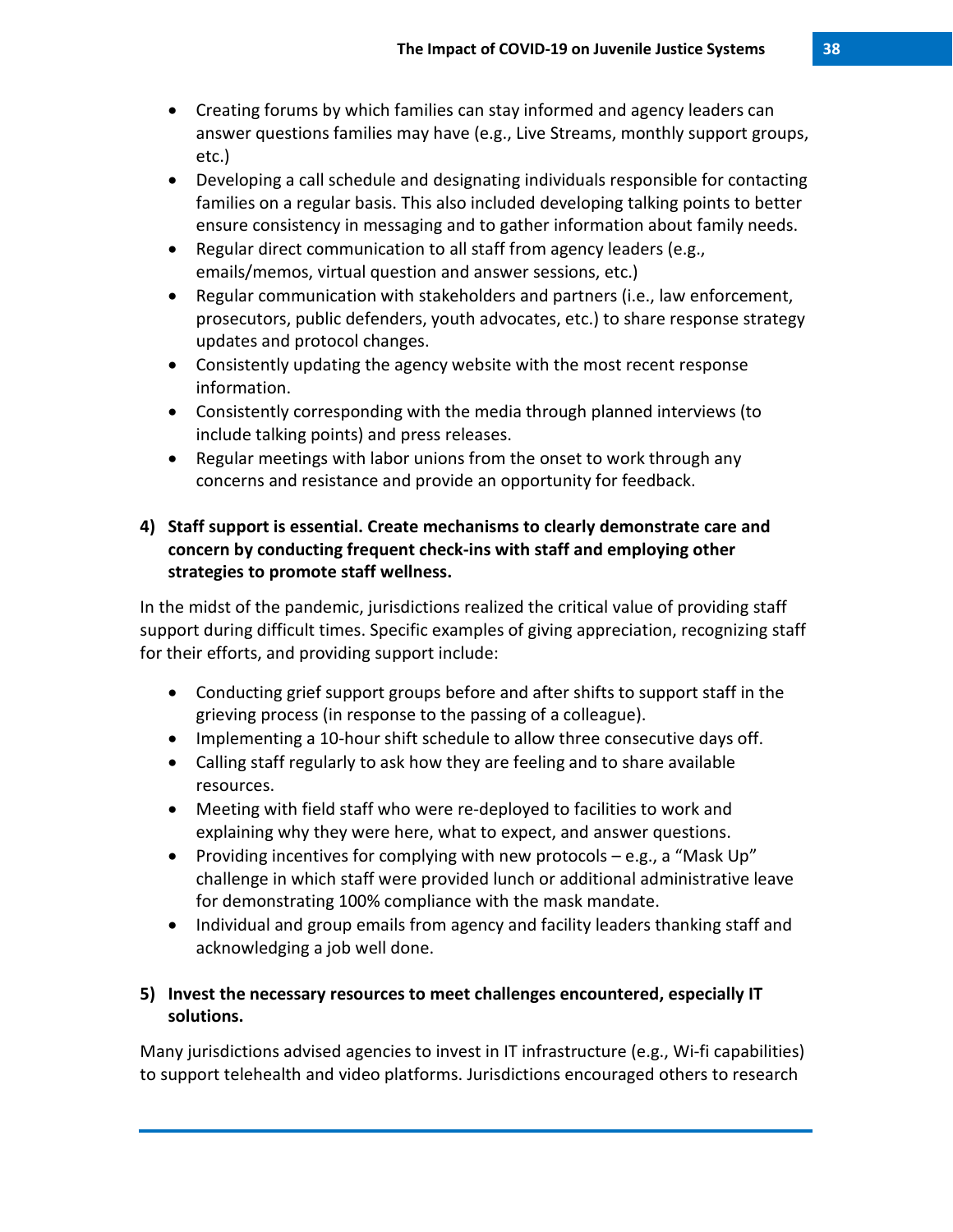grant opportunities (state and federal) to purchase the additional resources needed. Specific suggestions included:

- Providing technology (e.g., smart phones, Wi-Fi hot spots, etc.) to field officers, families, and youth in the community to facilitate video check-ins and visitations with youth.
- Providing flip phone and tablets to youth in quarantine to allow for more frequent contact with their families. It is important to note that jurisdictions consistently reported that having ways to monitor these devices such as checking the phones in/out and having filtering software on tablets prevented youth from abusing this opportunity.
- Creating a formalized data tracking system with automated reporting options on important measures (e.g., youth testing positive, number of tests conducted, results, etc.). This allowed jurisdictions to make decisions and readily share information with staff and stakeholders.

# **CONCLUSIONS AND FUTURE CONSIDERATIONS**

The COVID-19 pandemic took the world by surprise and in most cases, juvenile justice agencies were less than adequately prepared to effectively manage the crisis. Jurisdictions struggled to maintain daily operations in 24/7 facilities when confronted with strict safety precautions and the loss of staff members, all in the midst of navigating the unknown. That said, in the face of enormous challenges, agencies worked to adapt to unknown circumstances. Jurisdictions reported investing significant resources to implement practices and procedures to ensure youth and staff safety; maintain daily operations; and ensure staff, youth, and families felt supported in this time of need. Perhaps surprisingly, jurisdictions witnessed some key take aways from the COVID-19 experience including challenging old (and often less than effective) practices and implementing structures that better align with best practices in juvenile justice.

One important finding that stands to encourage system reform is that 62% of states participating in this study reported a decrease in the number of Youth of Color housed in secure state-operated juvenile justice facilities larger than the decrease in White youth. This finding may prompt individuals to ask a number of questions related to Racial and Ethnic Disparities (RED) and the overrepresentation of Youth of Color in secure facilities. Questions for juvenile justice leaders and professionals to consider may include:

- Is our average length of stay for youth appropriate or can this time be reduced with the same positive outcomes?
- If youth are managing successfully in the community, what additional tools did we provide to facilitate and support youth in their success (i.e., family support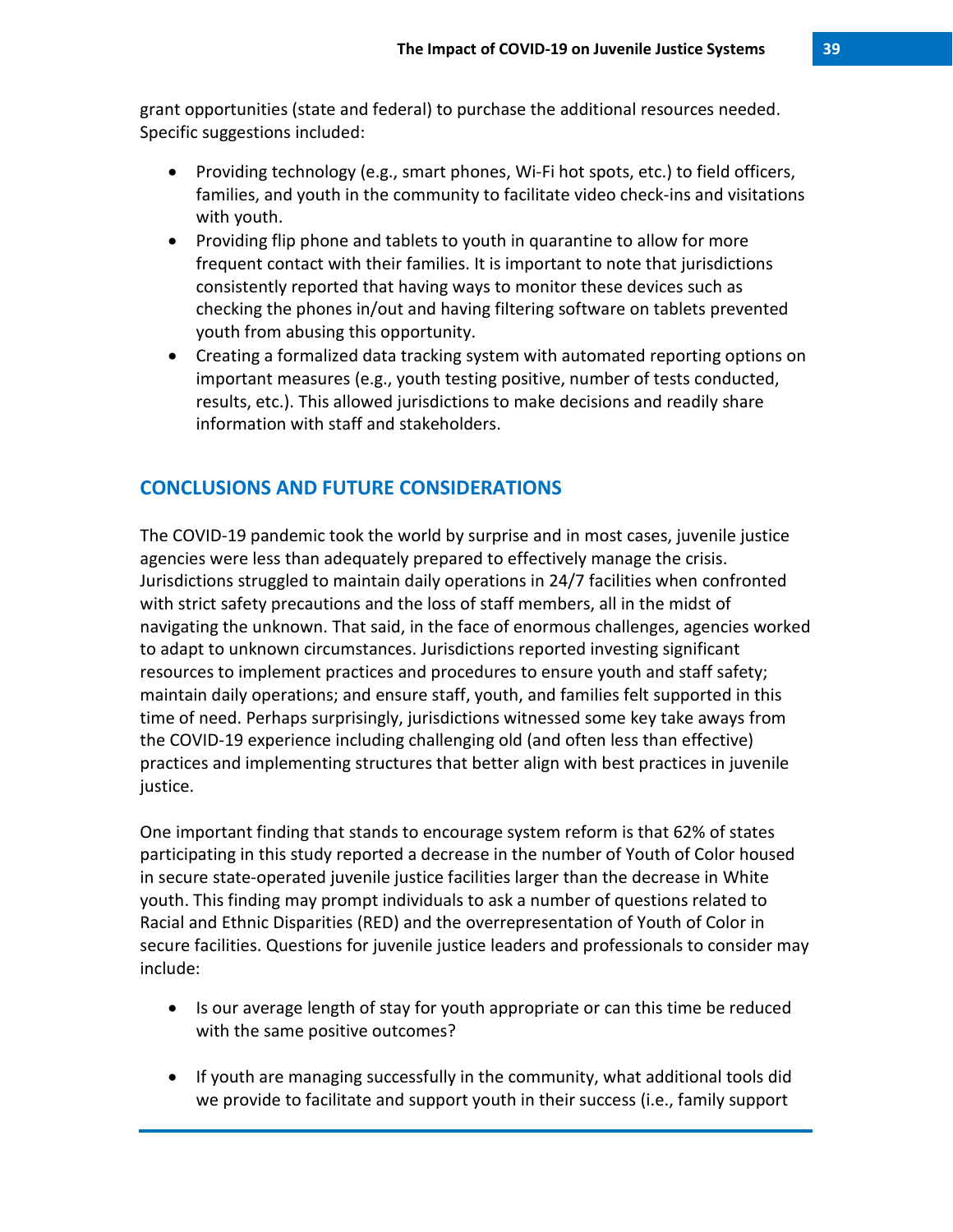and resources, more frequent visits with parole/probation officers using technology, etc.)?

• If youth are positively engaged and crime-free while in the community, is it necessary or beneficial to treat these youth in a higher level of care such as a secure facility?

In the interest of best practices and the "do no harm" rule, it is incumbent upon juvenile justice leaders to further explore these questions.

The long-term impacts of the COVID-19 pandemic still remain to be seen. For example, it is likely that systems will not know the true impact of remote educational services on youth learning achievement; the impact of decreased facility programming (e.g., treatment groups, recreation, the absence of mentors and volunteers, etc.); the influence of increased family engagement and contacts; and/or the impact on recidivism, for years to come. It will be important for agency leaders and researchers to establish structures and indicators today to allow this information to be obtained in the future.

It is the hope that this report serves as a springboard to support one another in preserving and advancing effective innovations; sharing jurisdiction needs; and generating new solutions to prepare for unforeseen challenges ahead. Future considerations may include conducting a study to determine the short and long-term impact on the mental health of youth and staff. It may also be useful to host roundtables of juvenile justice leaders and managers to share practices that will be retained post-pandemic. In addition, since this report reflects interviews with top agency leaders, facilitating discussions with youth, families, and youth advocates could shed light on which practices should be retained and/or suggestions for future practice modifications.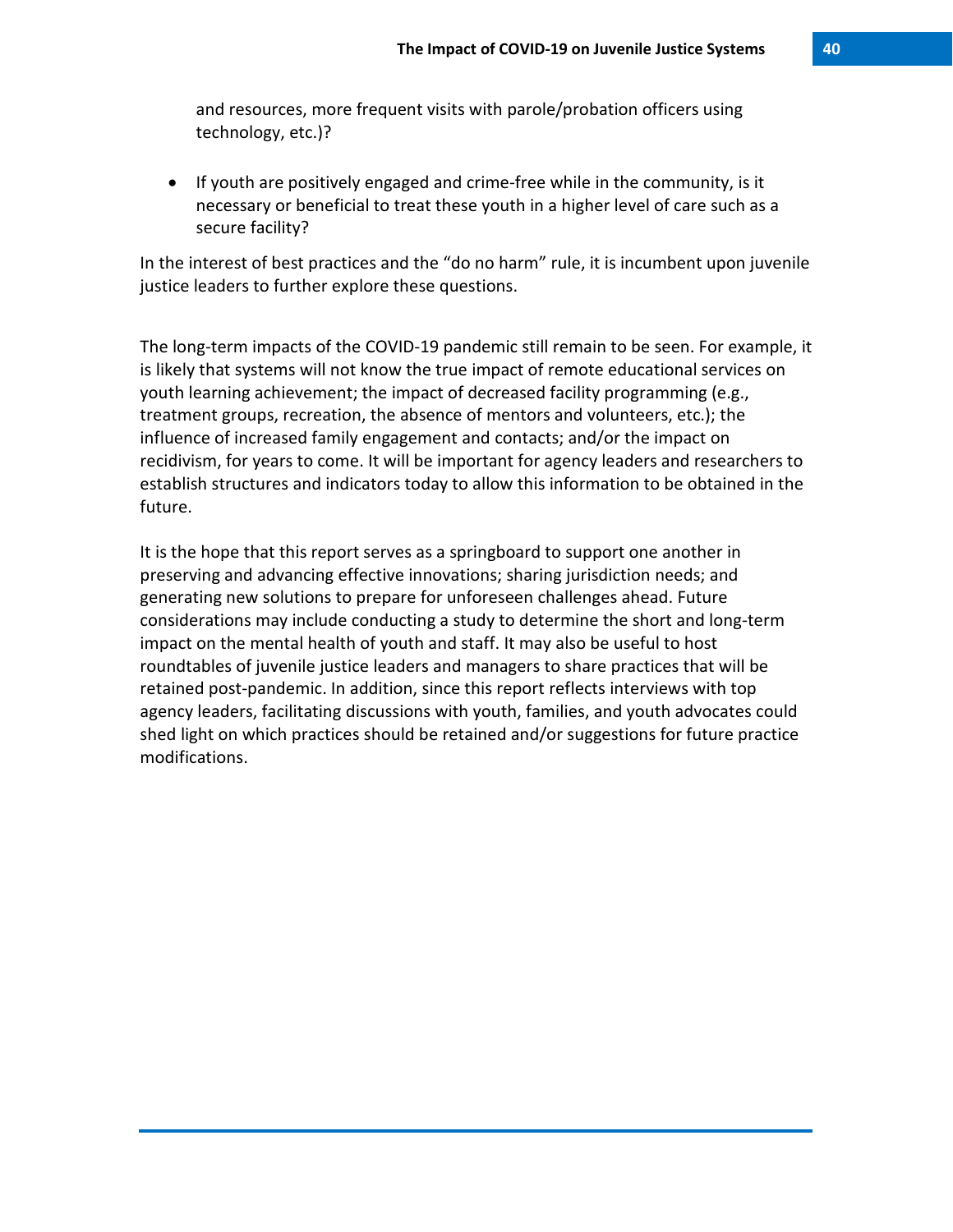## **APPENDIX A: DETAILED METHODOLODY**

The development of this report consisted of two inter-related phases or components: 1) Population data; 2) An electronic questionnaire; and 3) Structured interviews with selected jurisdictions. These data collection methods gathered information regarding policy and practices changes; challenges encountered; and lessons learned as a result of the COVID-19 pandemic. Each of these methods is described in more detail below.

- 1) *Excel Data Spreadsheet* A spreadsheet was sent to state-level juvenile justice agencies in all 50 states and all local CJJA member entities. Jurisdictions provided data in four key areas: Average length of stay; number of admissions within the system (at designated points in time throughout 2019 and 2020); number of releases across the system (at designated points in time); and daily population (ADP) within the system (at designated points in time). Unfortunately, due to limitations described in previous sections of this report, analyses were only able to be performed on data related to secure facility populations in state-run facilities. Quantitative analyses included data submitted by the following states: Alabama, Alaska, Arizona, Colorado, Connecticut, Florida, Georgia, Idaho, Indiana, Kansas, Louisiana, Maine, Maryland, Massachusetts, Nevada, New Jersey, North Carolina, North Dakota, Ohio, Oklahoma, Oregon, Pennsylvania, Rhode Island, Tennessee, Utah, Virginia, Washington, Wisconsin, and Wyoming. There were two states that provided responses to the online questionnaire but did not provide juvenile justice population data.
- 2) *Online questionnaire* The primary intent of the questionnaire was to gather information regarding policy and practice changes implemented as part of a COVID-19 response plan. A 14-item questionnaire was developed that included two demographic questions (i.e., questions to identify type of jurisdiction (state/county)) and 12 questions to gather information on specific practices. The questionnaire was sent to state-level juvenile justice agencies in all 50 states and 12 local CJJA member entities. Recipients were encouraged to participate, although participation was strictly voluntary, and jurisdictions did not receive compensation for submitting the completed questionnaire. A total of 35 jurisdictions made submissions – 31 state agencies and four (4) county entities. The participating state agencies are listed above. The four county entities were: Alameda County (CA), Contra Costa County (CA), Maricopa County (AZ), and Washington County (OR). Thematic analyses were conducted on each of the qualitative questions posed. Some of the questions included, but were not limited to:
	- In response to the pandemic, were changes made in your state's or county's standards for *admissions to post-adjudication* juvenile facilities? (e.g., seriousness of offense, risk level, availability of rehabilitative treatment, etc.)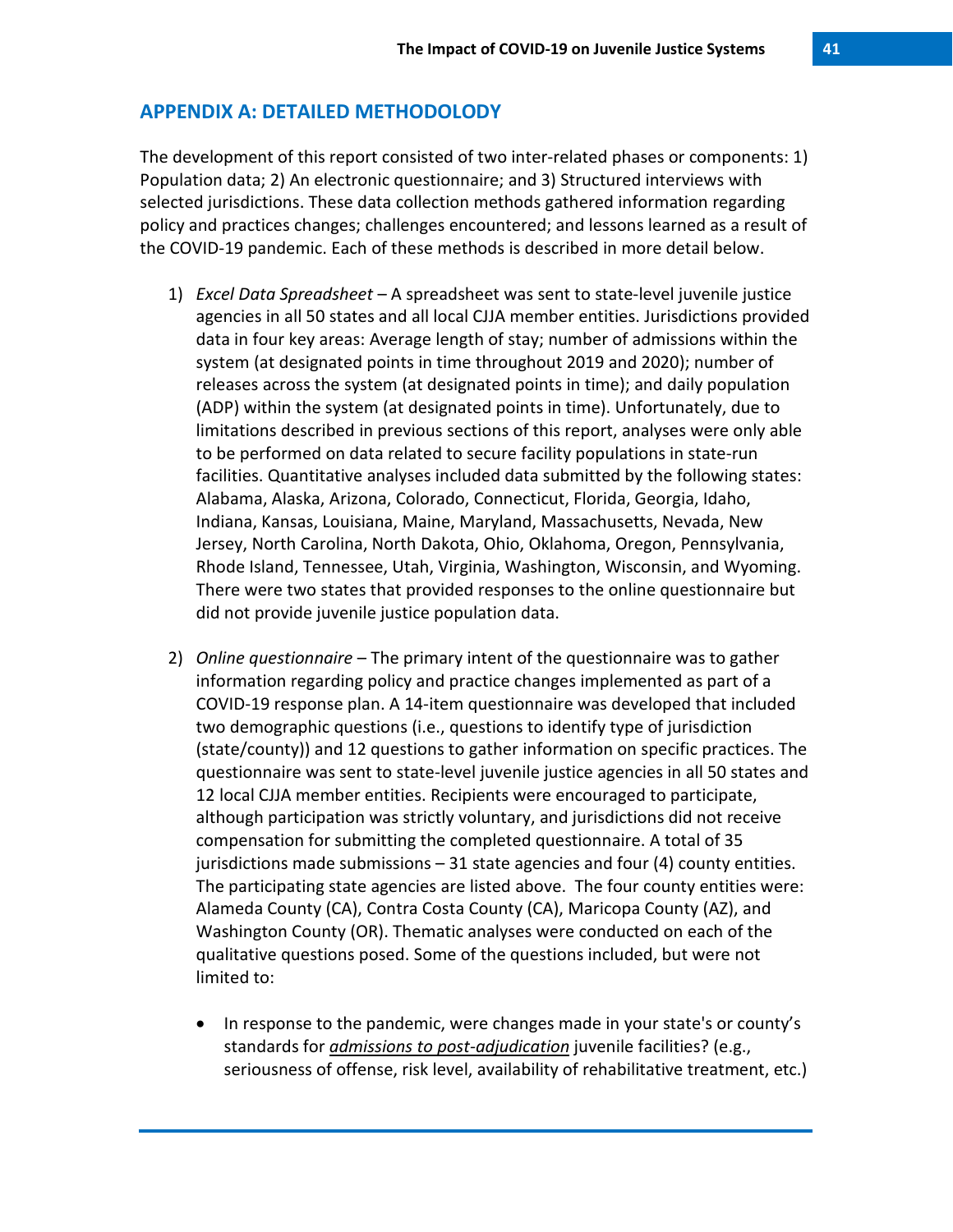- In response to the pandemic, were changes made to your agency's standards for *releasing juveniles* from post-adjudication facilities to their communities? (e.g., youth were released early based on time served, risk level, program length, etc.)
- Were changes made to *facility-based treatment programming* in response to the pandemic? (e.g., virtual meetings with treatment professionals, size of groups, length of treatment program, moved final treatment stages to be delivered post-release in the community, etc.)
- Were changes made to the delivery of *facility-based educational instruction* in response to the pandemic? (e.g., remote classes, changes in class size, add or drop classes or content, etc.)
- Were changes made to *other facility-based programming and activities* in response to the pandemic? (e.g., implementation of trauma-informed practices, family programs, new service opportunities for youth, etc.)
- In response to the pandemic, have you changed *access to electronic devices for youth* in your facilities for communication and/or activities? (e.g., tablet, cell phone, laptop, etc.)
- In response to the pandemic, were changes instituted regarding *youth communication and contact with their families*? (e.g., changes in quantity of phone and remote visits, new opportunities for families to send things, etc.)
- In response to the pandemic, did you institute changes to *aftercare monitoring of youth* who were released to the community? (e.g., use of GPS electronic monitoring, remote visits, curbside visits, etc.)
- In response to the pandemic, were *youth who were released provided electronic devices*? (e.g., phones, laptops, tablet, etc.)
- Were any changes made to *probation or aftercare revocation* policies or practices as a result of the pandemic? (e.g., senior authorization needed for revocation, decision by seriousness of offense, risk level, population of facilities, etc.)
- Are there other *policies or practices not outlined in previous sections that you changed in response to the pandemic that you plan to make part of the standard operations post-COVID-19*?
- Are there any *changes you made in response to the pandemic that you do not anticipate keeping but would have liked to*?

As part of the data collection strategy, jurisdictions were also asked to provide quantitative data in four key areas: Average length of stay; number of admissions within the system (at designated points in time throughout 2019 and 2020); number of releases across the system (at designated points in time); and daily population (at designated points in time) within the system.

3) *Targeted interviews* – A total of eight (8) jurisdictions were selected to participate in a one and a half hour (1 ½) structured interview. Interviews were conducted via video conference with agency and/or department leaders. The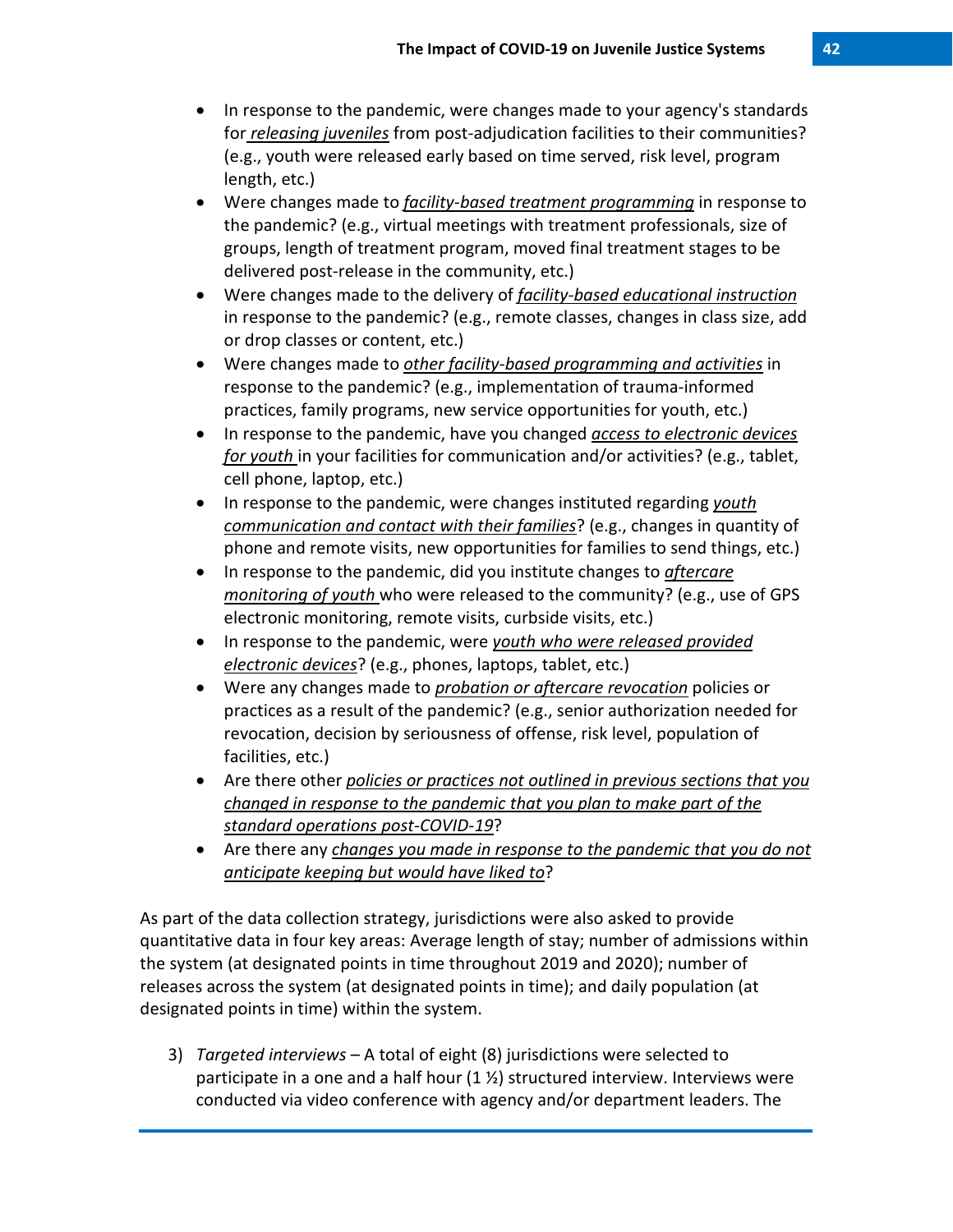purpose of the interview was to gather additional information and clarification on policy and practice changes; discuss challenges jurisdictions faced; and highlight lessons learned/key takeaways from their response to the global pandemic. Jurisdictions were selected to participate in the interview phase based on the responses provided in the electronic questionnaire. Among the factors considered in the selection process was the ingenuity or uniqueness of the response strategies employed. In addition, it was important to create a sample that represented various sizes of juvenile justice systems across the nation. For simplicity purposes Average Daily Population (ADP) was used to determine the size of the system. A "small" juvenile justice system was defined as having an ADP of 1-100; a "medium" system had an ADP of 101 - 200 youth; and systems with an ADP greater than 201 youth were considered "large," for the purposes of this report. Based on these criteria there were two (2) small, four (4) medium, and two (2) large juvenile justice systems selected and whose agency leadership agreed to be interviewed. Both county and state entities were represented in the sample. The chart below provides more detailed information regarding jurisdictions that were interviewed.

| <b>Participating Jurisdiction</b>                                      | <b>Youth Population Range</b><br><b>Between April 2019 and</b><br>December 2020 | <b>System Size</b> |
|------------------------------------------------------------------------|---------------------------------------------------------------------------------|--------------------|
| Alaska Division of Juvenile Justice                                    | 114 - 159                                                                       | Medium             |
| Arizona Department of Juvenile<br>Corrections                          | 174 - 187                                                                       | Medium             |
| Connecticut Judicial Branch, Court<br><b>Support Services Division</b> | $15 - 24$                                                                       | Small              |
| Louisiana Office of Juvenile Justice                                   | 203-242                                                                         | Large              |
| Maricopa County Juvenile Probation<br>Department (Arizona)             | $113 - 202$                                                                     | Medium             |
| <b>Maryland Department of Juvenile</b><br><b>Services</b>              | $136 - 358$                                                                     | Medium/Large       |
| <b>Ohio Department of Youth Services</b>                               | $355 - 518$                                                                     | Large              |
| Utah Division of Juvenile Justice Service                              | $69 - 110$                                                                      | Small/Medium       |

Interviews were conducted using a standard set of questions to guide and consistently gather information across participants. Interview questions focused on innovative practice changes related to each of the categories outlined in the electronic questionnaire; challenges encountered; the positive implications of new practices implemented; and lessons learned/key takeaways. As part of the natural process, interviews also included additional questions that arose organically to clarify the